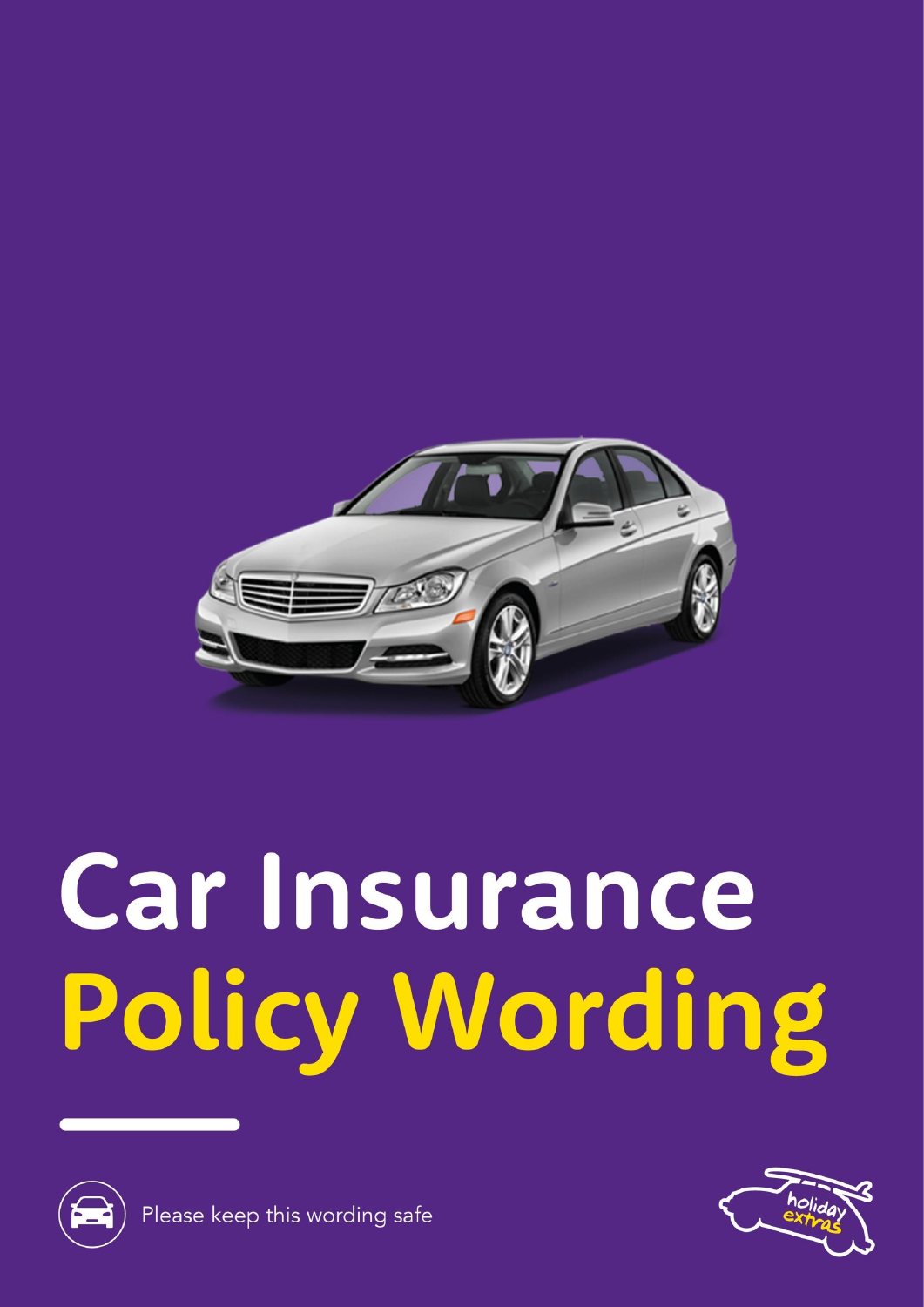

| <b>Contents</b>                                                   | Page Number    |
|-------------------------------------------------------------------|----------------|
| Contract of Insurance                                             | $\overline{2}$ |
| Guide to Cover                                                    | 6              |
| Meaning of words in this Policy                                   | $\overline{7}$ |
| Section 1 - Damage to Your Car                                    | 9              |
| Section 2 - Damage or Loss by Fire or Theft                       | 13             |
| Section 3 - Liability to Third Parties                            | 16             |
| Section 4 - Using Your Car Abroad                                 | 17             |
| Section 5 - Courtesy Cars                                         | 19             |
| Section 6 - Glass Damage                                          | 19             |
| Section 7 - No Claims Bonus                                       | 21             |
| Section 8 - Personal Accident                                     | 23             |
| Section 9 - Medical Expenses                                      | 23             |
| Section 10 - Emergency Medical Treatment                          | 24             |
| Section 11 - Overnight accomodation & transport following a claim | 24             |
| Section 12 - Personal Belongings                                  | 24             |
| Section 13 - Key Cover                                            | 25             |
| Section 14 - Child Seat Cover                                     | 25             |
| Section 15 - General Exclusions applying to the whole Policy      | 26             |
| Section 16 - General Conditions applying to the whole Policy      | 28             |
| 1. Making Claims                                                  | 28             |
| 2. Care of Your Car                                               | 28             |
| 3. Right of Recovery                                              | 28             |
| Other Insurance<br>4.                                             | 29             |
| Keeping to this Policy<br>5.                                      | 29             |
| 6. Non-payment of premuims                                        | 29             |
| Car sharing<br>7.                                                 | 29             |
| 8. Fraud                                                          | 29             |
| 9. Victim of crime                                                | 29             |
| Section 17 - Cancellation Rights                                  | 30             |
| Section 18 - Changes which may affect Your cover                  | 32             |
| Section 19 - General Information                                  | 34             |
| Section 20 - Regulatory information                               | 37             |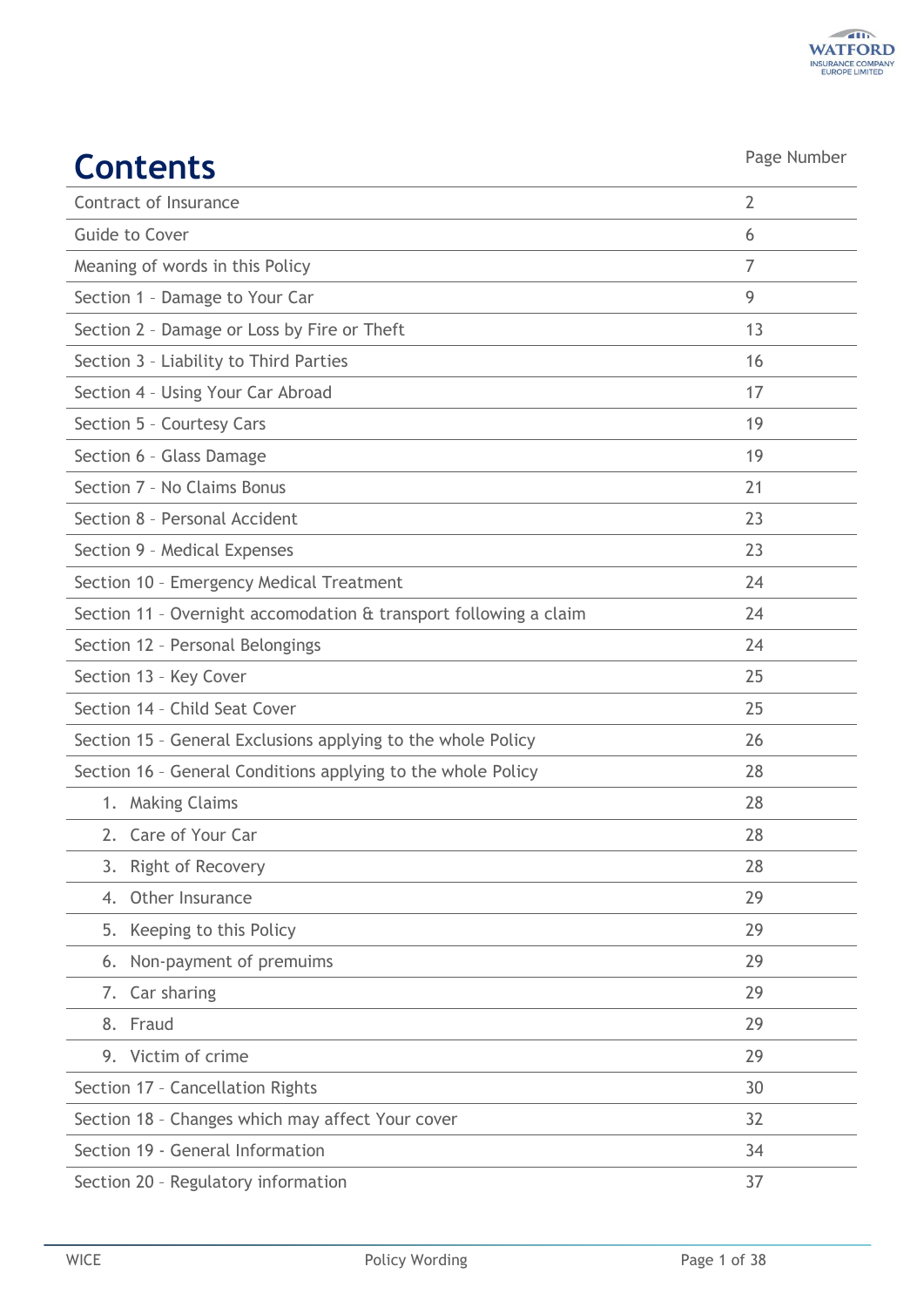# **Contract of Insurance**

### **Introduction**

This Policy is a contract between Us and You, the Policyholder.

In return for You paying the agreed premium, We will provide insurance cover, subject to the Terms, Exceptions, Exclusions, Conditions and Endorsements contained in or endorsed upon this Policy for the cover shown in Your Motor Insurance Schedule for accident, injury, loss or damage that happens during the Period of Insurance shown on Your Certificate of Motor Insurance and within the Territorial Limits.

This contract of insurance is based on the answers and any other information You gave Us when taking out cover confirmed in the Private Car Statement of Insurance. It is an offence under the Road Traffic Act to make a false statement or withhold information for the purposes of obtaining Motor Insurance. You are required by the Consumer Insurance (Disclosure and Representations) Act 2012 to take reasonable care to answer all questions asked honestly, accurately and to the best of Your knowledge and that any other information given either verbally or in writing by You, or on Your behalf, at the time You applied for insurance is also complete. Failure to supply accurate and complete answers may mean Your Policy is invalid and that it does not operate in the event of a claim.

It is not intended that the Contracts (Rights of Third Parties) Act 1999 should confer any additional rights under this Policy in favour of any third party.

Your car insurance contract is made up of the following documents, which should be read together:

- This Policy Wording document
- The Motor Insurance Schedule
- The Certificate of Motor Insurance
- The Statement of Insurance

Please carefully read all the documents that form Your contract of insurance and make sure that the insurance meets with Your requirements.

You must inform Your Broker immediately if any of the details are incorrect or if You have any concerns with this Policy Wording document, or You do not understand it or any of the Terms or Conditions contained in it. Please keep all Your documents in a safe place. You can view or download Your Policy Documents at any time from the Broker's website.

Your Policy is underwritten by more than one insurer. The insurers of Your Policy will be clearly shown on Your Certificate of Motor Insurance. If, for any reason, one of the insurers is unable to fulfil all or part of its responsibility to You under your Policy, You may be entitled to compensation from the Financial Services Compensation Scheme (FSCS). This is because the remaining insurers are not responsible for compensating You for the insurer that is unable to fulfil its obligations to You. Further information about the compensation scheme arrangements can be found under the General Information Section of this document.

Your car insurance is underwritten by: Watford Insurance Company Europe Limited; Alwyn Insurance Company Limited; and Southern Rock Insurance Company Limited.

M why

John Rathgeber Director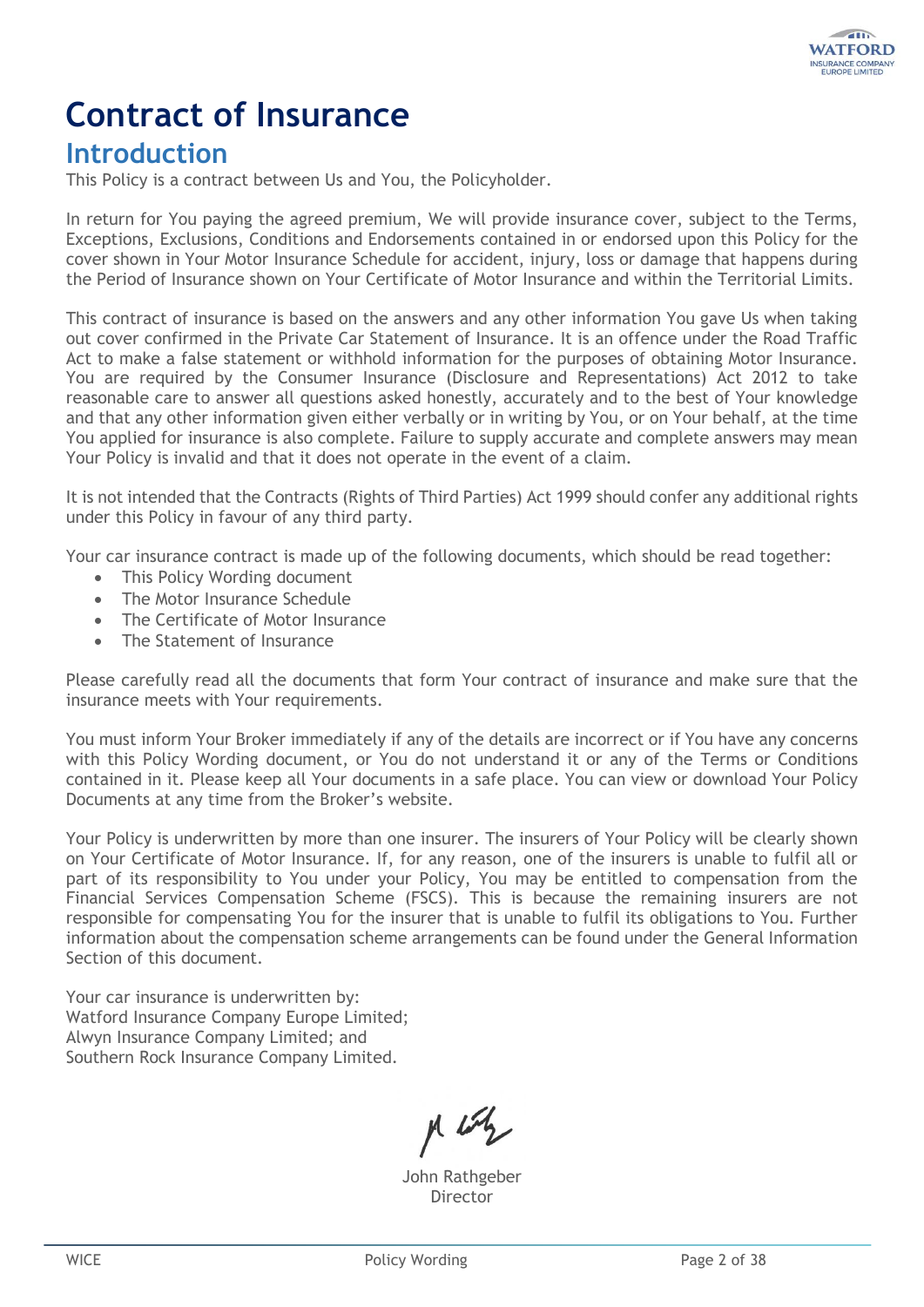

### **Information about Your Policy documents**

Your car insurance contract is made up of:

- This Policy Wording document;
- Your Schedule which has details of You and any Named Driver(s), Your insurer, Your Car and the cover provided;
- Your current Certificate of Motor Insurance which details the Car that is covered, who is entitled to drive the Car, what the Car can be used for, and the Period of Insurance; and
- Your Statement of Insurance which shows all the information You have provided Us and on which the cover has been based.

Your Schedule will show You which Sections, Excesses and Endorsements in this Policy apply to You. You should keep a record (including copies of letters) of all the information You supply Us with, in relation to this insurance.

### **Your Cancellation Rights**

For full details, please see the cancellation Section 17 of this Policy Wording document.

### **Cooling-off Period**

You have the right to cancel this contract of insurance without giving any reason, within 14 days of receiving the Policy documents or the start date of the Policy, whichever is later.

If You exercise Your right to cancel during this initial period of cover, You will be entitled to a refund of premium paid provided cover has not yet commenced, that You have not made a claim, or a claim has not been made against You. If cover has commenced, Your refund will be subject to a deduction for the time You have been covered and for any costs incurred in issuing the Policy. All administration fees and charges are detailed fully in the Broker's Terms of Business.

### **Cancellation Rights**

We have the right to cancel Your Policy at any time by giving You 7 days' notice in writing. We will send a cancellation letter to the latest address We have for You and will set out the reason for cancellation in the letter. We will not cancel Your Policy without a valid reason for doing so.

We may also cancel this Policy with immediate effect and without refunding Your premium if You:

- Do not keep to the Terms and Conditions of this Policy.
- Make or try to make a fraudulent claim under this Policy or where We reasonably suspect fraud.
- Fail to cooperate with Our representatives.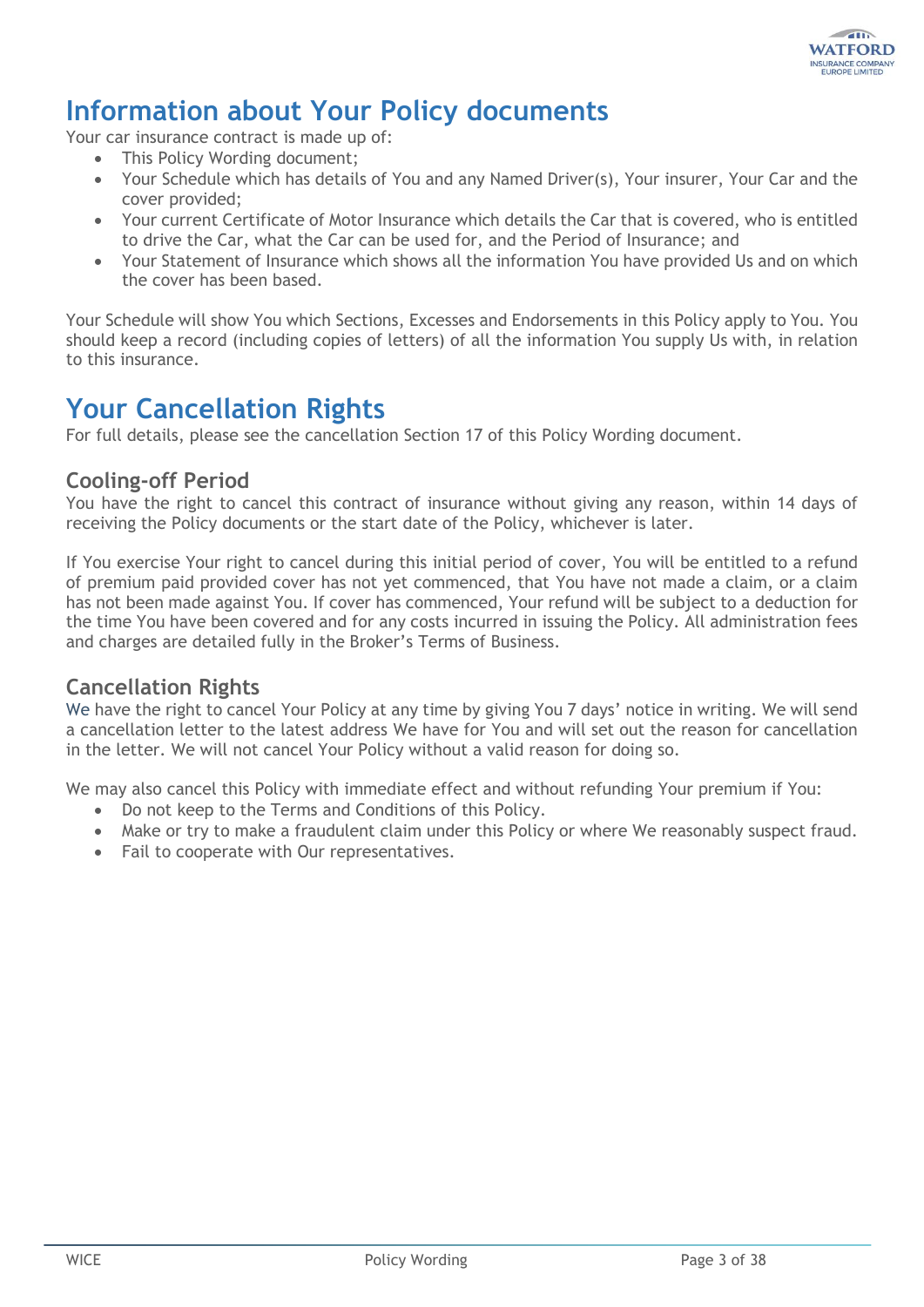

# **Claims service**

### **How to Make a Claim**

To make a claim, or to report an incident which may result in a claim, call the 24-hour Claims Helpline on 0344 840 9503 (Option 4). Lines are open 365 days a year.

Please note that You must report all incidents to Us that you or any Named Driver is involved in no matter how trivial and regardless of blame, within 24 hours of the incident, ideally within the first hour. This is whether You wish to make a claim under the Policy or not. Delay in notification of an incident to Us may invalidate Your right to claim. When You call, please have ready:

- o Your current Certificate of Motor Insurance,
- o Details of the driver if other than Yourself,
- o Your Car; and
- o Details of the incident itself.

If Your claim is due to Theft, attempted Theft or Vandalism You must also inform the police and obtain a crime reference number. Our operators will take down full details of the incident. Our operators will also provide every assistance to ensure the least inconvenience to You, and through the use of the extensive Approved Repairer network, can ensure (if Your cover is relevant) a fast and efficient repair.

If for any reason You have not been able to exchange details with other driver(s) or owner(s) of property or You were in collision with an animal, You must report the accident to the police as soon as possible and certainly within 24 hours of the accident. We will deal with Your claim and claims made against You, as quickly and fairly as possible. Please read the General Conditions Applying to the Whole Policy – Section 16. For Our joint protection, telephone calls may be recorded and monitored by Us.

### **Windscreen Claims Notification**

To make a claim, please contact the Glass Helpline on 0800 955 0108 to arrange for replacement or repair of Your windscreen or windows. Windscreen and Glass Cover is set out in Section 6 of this Policy Wording document. Please ensure You have the relevant cover before claiming.

### **Repairs**

By using Our nominated repairer, You will benefit from a number of things, including a guarantee for Your repairs, and authorisation and payment direct to the repairer. All You need to do is pay Your Excess. You are of course permitted to use Your own repairer, however, You will not be entitled to the benefits shown in the table below and will need to submit repair estimates to Us for authorisation, which may delay the progress of your claim.

| Repairs       | If the damage to Your Car is covered under Your Policy and can be repaired, then<br>We will arrange for one of Our nominated repairers to contact You. |
|---------------|--------------------------------------------------------------------------------------------------------------------------------------------------------|
| Authorisation | You do not need to get any estimates and Your repairs can begin as soon as We<br>have authorised them.                                                 |
| Delivery      | When the work is complete, the repairer will contact You to arrange a convenient<br>time to deliver Your Car back to You.                              |
| Payment       | We will pay the bill. All You need to do is pay any Policy Excess to the repairer<br>before the Car is delivered back to You.                          |

If Your Car is a total loss (a write off), We will ask You to send in Your original documents (for example V5C and MOT certificate). Remember to clear Your Car of personal belongings.

If You are covered under Section 1 and Your Car is repaired by one of Our Approved Repairers, You will be supplied with a small manual hatchback Car while Your Car is being repaired, subject to availability. Full details on Courtesy Cars can be found in Section 5.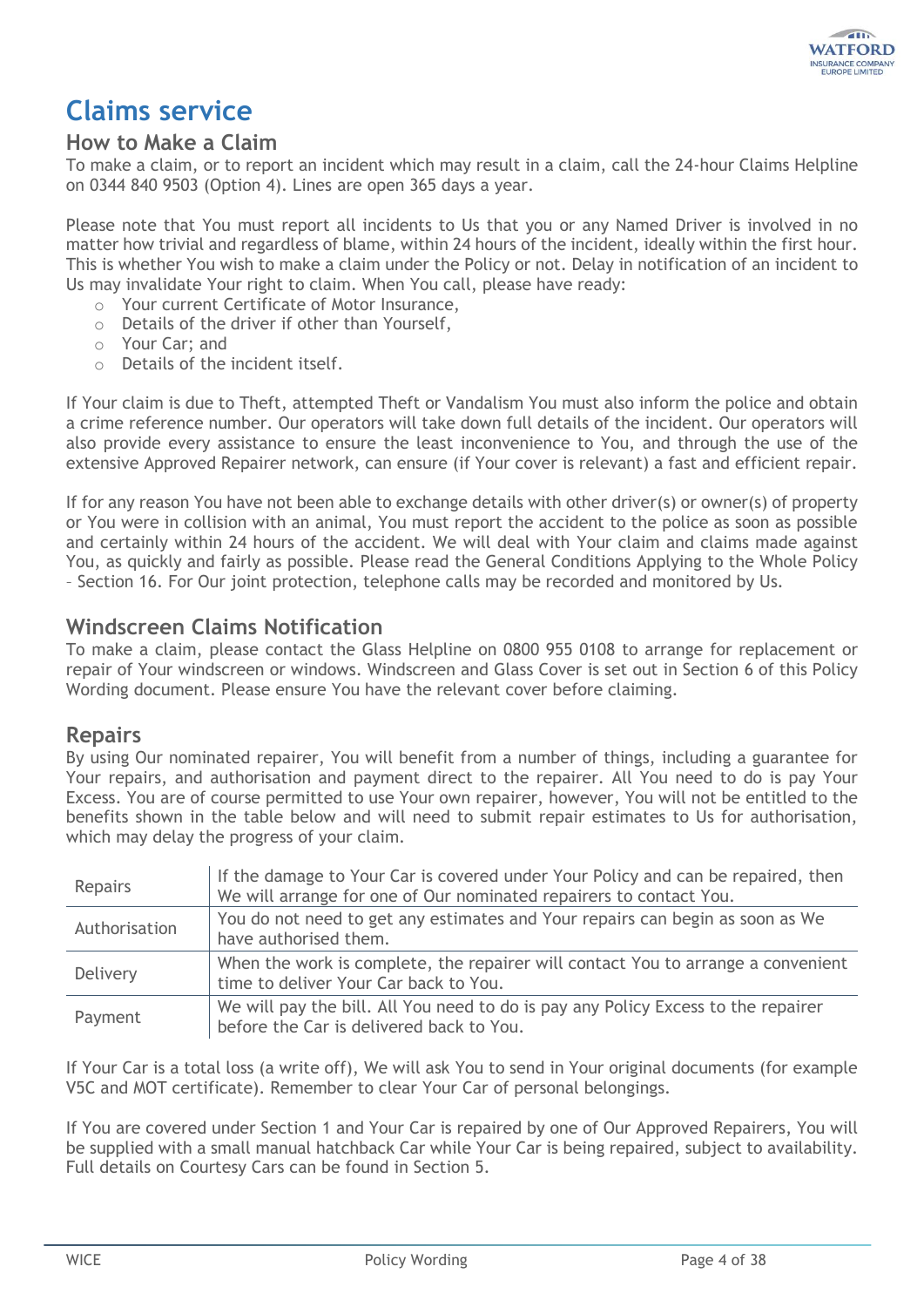

### **If You Have an Accident**

Regardless of blame it is important that You take the following action:

| Stop            | •Stop as soon as possible, in a safe place (if You have a warning triangle, place it well<br>before the obstruction). If anybody has been injured, call the police and ambulance<br>service.                                                                                                                                                                                                                                                    |
|-----------------|-------------------------------------------------------------------------------------------------------------------------------------------------------------------------------------------------------------------------------------------------------------------------------------------------------------------------------------------------------------------------------------------------------------------------------------------------|
| Sketch          | • Make a quick sketch of the direction and final position of each vehicle (it is worth<br>keeping a pen and paper in Your Car). If You have a dashboard camera, ensure you save<br>any footage it has recorded.                                                                                                                                                                                                                                 |
| <b>Note</b>     | •The vehicle registration number, name, address and telephone number of any other<br>drivers involved in the accident.<br>• The number of passengers in each vehicle.<br>•The name and address of anyone who is injured (or suggesting they have been injured).<br>. The name, address and telephone number of any witnesses to the accident.<br>•The name, telephone number and constabulary of any police officer who attends the<br>accident |
| Take a<br>photo | • If You have a mobile phone with You that is fitted with a camera, try and take<br>photographs to support the positions of the vehicles and the extent of damage.                                                                                                                                                                                                                                                                              |
| Provide         | • You must give Your own details to anyone who has reasonable grounds for requesting<br>them.                                                                                                                                                                                                                                                                                                                                                   |
| <b>DO NOT</b>   | . Do not admit responsibility, either verbally or in writing, or offer to make any payment.<br>Instead, ask any other person involved in the accident to contact Us on the 24-hour<br>claims helpline number above. By getting the other person(s) involved in the accident to<br>ring the 24-hour helpline, You will give him/ her the opportunity of obtaining Our<br>assistance in progressing repairs.                                      |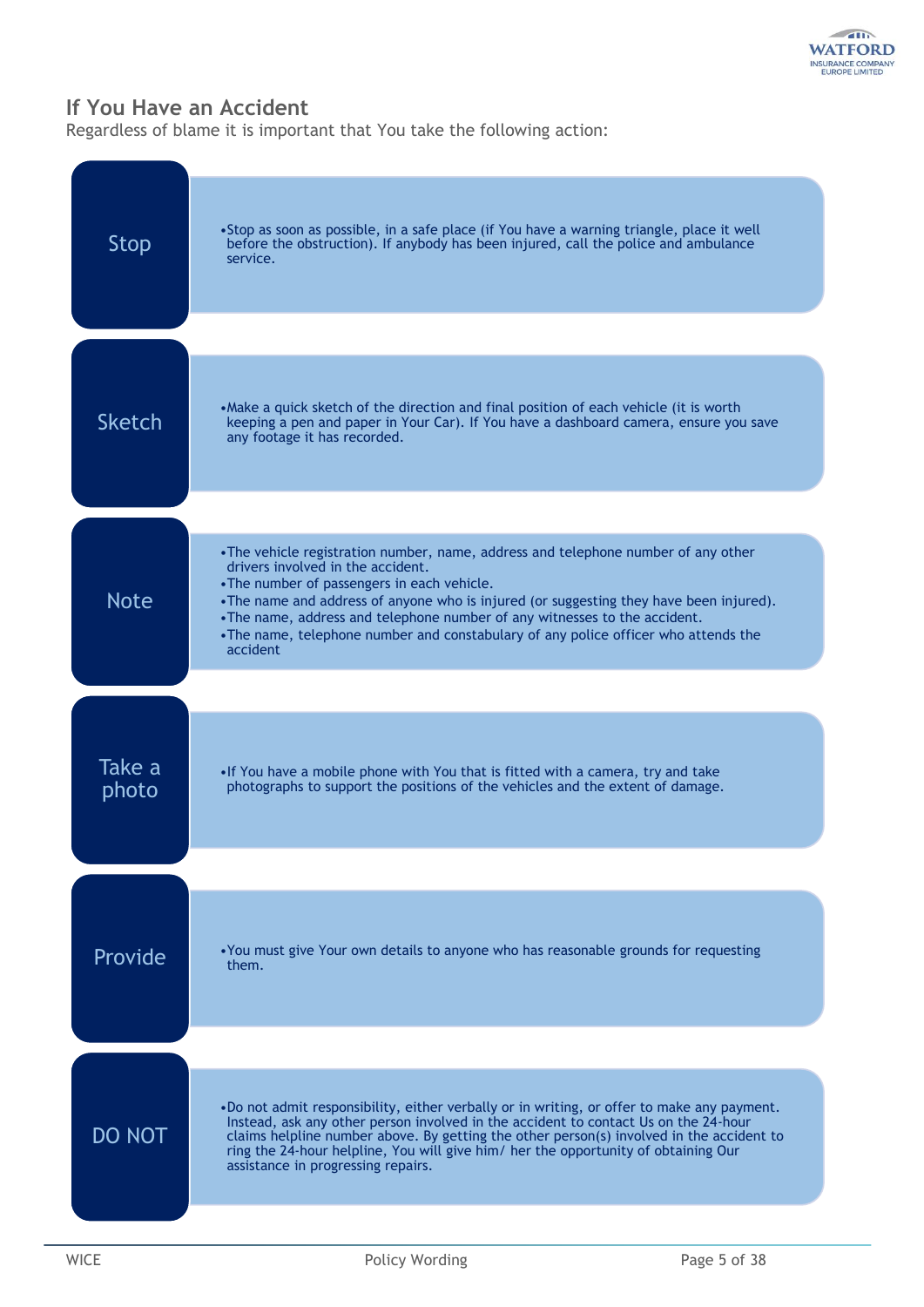

### **Guide to Cover**



You will be entitled to specific Policy features and benefits depending on the type of cover that you have selected.

**Third Party Only (TPO**) is the most basic level of cover, which only affords protection for damage or injury to Third Parties caused by Your Car.

**Third Party, Fire and Theft (TPFT)** provides cover for damage or injury to Third Parties caused by your car, and loss or damage to Your Car caused by Fire or Theft.

**Comprehensive (COMP)** provides the highest level of cover. This includes cover for damage or injury to Third Parties, loss or damage to Your Car caused by Fire or Theft, and additional cover for you and Your Car.

Your Schedule displays the cover you have selected.

The below table lists the main features and benefits You will receive depending on the level of cover You have selected. Full details of cover and limitations are explained in each of the relevant Sections.

| Section(s)     | Page<br>Number(s) | Policy Features & Benefits                               | Comprehensive | <b>Third</b><br>Party, Fire<br>& Theft | Third Party<br>Only |
|----------------|-------------------|----------------------------------------------------------|---------------|----------------------------------------|---------------------|
| Section 1      | 10                | Damage to Your Car                                       | Covered       | Not Covered                            | Not Covered         |
| Section 1      | 12                | New Car Cover                                            | Covered       | Not Covered                            | Not Covered         |
| Section 1      | 12                | <b>Vandalism Promise</b>                                 | Covered       | Not Covered                            | Not Covered         |
| Sections 1 & 2 | 12 & 15           | <b>Repair Guarantee</b>                                  | Covered       | Covered                                | Not Covered         |
| Section 2      | 14                | Damage or loss by Fire or Theft                          | Covered       | Covered                                | Not Covered         |
| Section 3      | 17                | Legal liability to Third Parties                         | Covered       | Covered                                | Covered             |
| Section 4      | 18                | European Union Compulsory Insurance                      | Covered       | Covered                                | Covered             |
| Section 4      | 18                | Full Policy Cover (Comprehensive)<br>whilst abroad       | Covered       | Not Covered                            | Not Covered         |
| Section 5      | 20                | Courtesy Car                                             | Covered       | Not Covered                            | Not Covered         |
| Section 6      | 20                | Glass damage                                             | Covered       | Not Covered                            | Not Covered         |
| Section 7      | 22                | Uninsured Driver Promise                                 | Covered       | Not Covered                            | Not Covered         |
| Section 8      | 24                | Personal accident                                        | Covered       | Not Covered                            | Not Covered         |
| Section 9      | 24                | <b>Medical Expenses</b>                                  | Covered       | Not Covered                            | Not Covered         |
| Section 10     | 25                | <b>Emergency Medical Treatment</b>                       | Covered       | Covered                                | Covered             |
| Section 11     | 25                | Overnight accommodation & transport<br>following a claim | Covered       | Not Covered                            | Not Covered         |
| Section 12     | 25                | Personal Belongings                                      | Covered       | Not Covered                            | Not Covered         |
| Section 13     | 26                | Key Cover                                                | Covered       | Not Covered                            | Not Covered         |
| Section 14     | 26                | Child Seat                                               | Covered       | Not Covered                            | Not Covered         |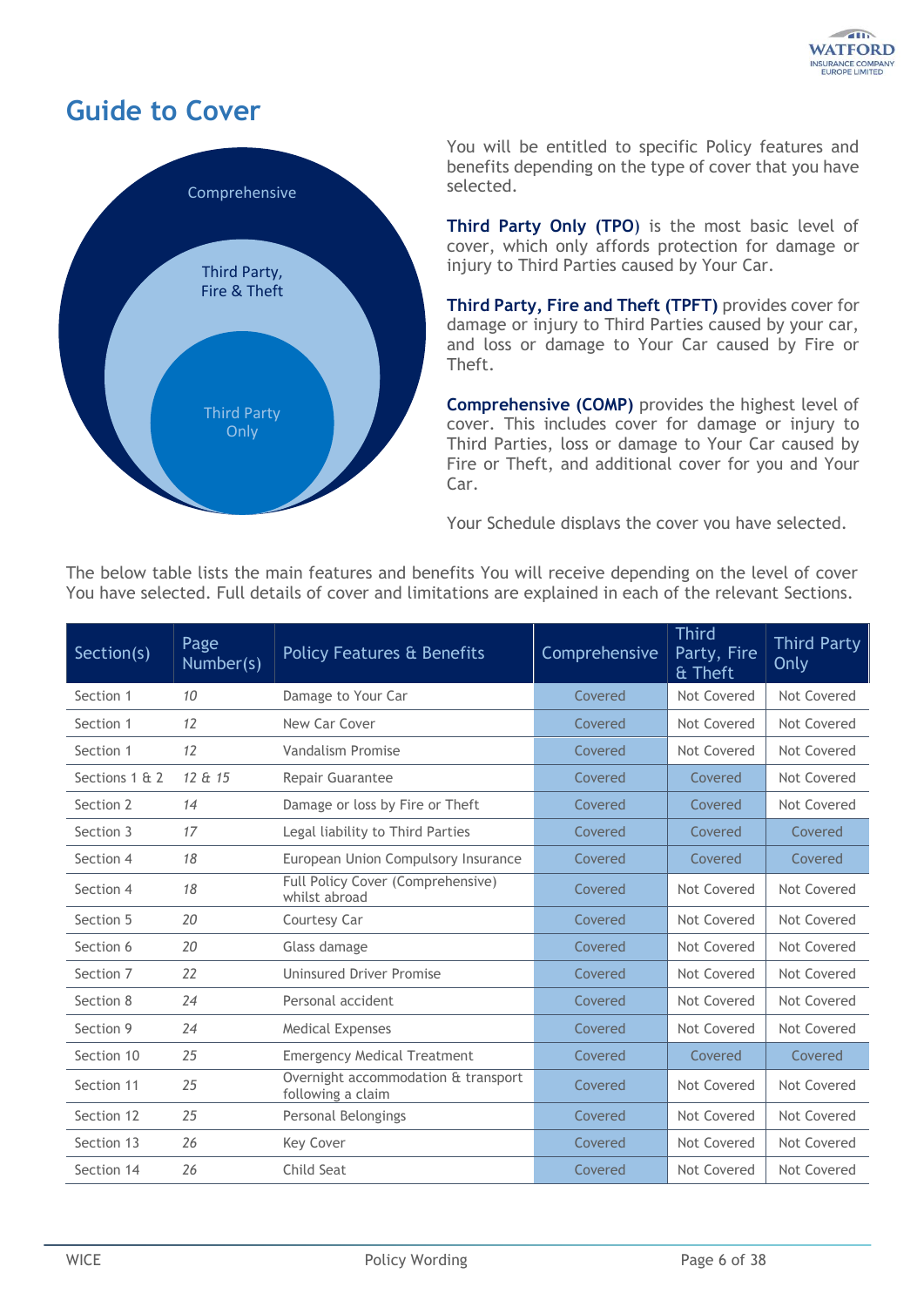

# **Meaning of words in this Policy**

### **Definitions**

The following defined words will carry the same meaning wherever they are shown from this point forward.

| Word/Term/Phrase                    | Definition                                                                                                                                                                                                                                                                                                                                                                                                                                                                                                                                                                                                               |
|-------------------------------------|--------------------------------------------------------------------------------------------------------------------------------------------------------------------------------------------------------------------------------------------------------------------------------------------------------------------------------------------------------------------------------------------------------------------------------------------------------------------------------------------------------------------------------------------------------------------------------------------------------------------------|
| Accessory/Accessories               | Any permanently fitted standard parts, products or equipment specifically<br>designed to be fitted to Your Car. Some accessories may be classed as<br>modifications therefore You must notify Us of any alterations that are made to<br>Your Car as soon as they occur.                                                                                                                                                                                                                                                                                                                                                  |
| Approved Repairer                   | A repairer from Our approved network, whom We will authorise to repair Your Car<br>following a claim under Section 1 or Section 2 of this Policy.                                                                                                                                                                                                                                                                                                                                                                                                                                                                        |
| Certificate of Motor Insurance      | The Certificate of Motor Insurance shows what Car is covered, who is entitled to<br>drive the Car, what the Car can be used for, and the Period of Insurance.                                                                                                                                                                                                                                                                                                                                                                                                                                                            |
| Endorsement(s)                      | A clause which changes the Terms of the Policy. Any Endorsements which apply<br>will be shown on Your Schedule.                                                                                                                                                                                                                                                                                                                                                                                                                                                                                                          |
| Excess(es)                          | The part of the claim that You must pay.                                                                                                                                                                                                                                                                                                                                                                                                                                                                                                                                                                                 |
| Exception(s)                        | Exception(s) to Exclusion(s) limit the application of the Exclusion(s) meaning that<br>the Exclusion does not apply to the described circumstances.                                                                                                                                                                                                                                                                                                                                                                                                                                                                      |
| Exclusion(s)                        | Circumstances not covered by this Policy.                                                                                                                                                                                                                                                                                                                                                                                                                                                                                                                                                                                |
| Fire                                | Fire, self-ignition, lightning and explosion.                                                                                                                                                                                                                                                                                                                                                                                                                                                                                                                                                                            |
| <b>Great Britain</b>                | England, Scotland and Wales.                                                                                                                                                                                                                                                                                                                                                                                                                                                                                                                                                                                             |
| <b>Green Card</b>                   | A Green Card is a document used to provide proof that You have the minimum<br>compulsory insurance cover required by law to drive in that country.                                                                                                                                                                                                                                                                                                                                                                                                                                                                       |
| Indemnity (Indemnified/Indemnify)   | A legal principle which ensures that You are placed as near as possible in the same<br>position after a loss, as You occupied immediately before the loss, by providing<br>compensation for the losses and liabilities.                                                                                                                                                                                                                                                                                                                                                                                                  |
| Key(s)                              | Any Key, device or code used to secure, gain access to, and allow Your Car to be<br>started or driven.                                                                                                                                                                                                                                                                                                                                                                                                                                                                                                                   |
| Market Value                        | The retail Market Value based on that listed in the current Glasses Guide for<br>purchasing, or replacing, the insured vehicle with one of the same make, model,<br>age, trim level, recorded mileage and being in a similar condition. Glasses Guide<br>is a motor trade publication recognised and used extensively throughout the motor<br>vehicle industry to value new/used vehicles. Where Glasses Guide is not available<br>or there is a dispute over valuation with Your insurer, We will consider alternative<br>equivalent motor trade publications such as CAP (CAP Motor Research Ltd) or<br>Parkers Guide. |
| Schedule / Motor Insurance Schedule | The Motor Insurance Schedule provides details of You, any Named Driver(s), Your<br>Car, the cover provided, Endorsements, premium and any Excess that may apply<br>to Your Policy.                                                                                                                                                                                                                                                                                                                                                                                                                                       |
| Statement of Insurance              | A record of the information You gave Us, including information given on Your<br>behalf and verbal information You give.                                                                                                                                                                                                                                                                                                                                                                                                                                                                                                  |
| Named Driver                        | Other person(s) named in Your Motor Insurance Schedule, Statement of Insurance<br>and Certificate of Motor Insurance who are entitled to drive Your Car.                                                                                                                                                                                                                                                                                                                                                                                                                                                                 |
| Partner                             | Your husband, wife, Civil Partner (as defined in the Civil Partnership Act 2004) or<br>someone who You are living with in a long-term permanent relationship as if You<br>are married to them.                                                                                                                                                                                                                                                                                                                                                                                                                           |
| Period of Insurance                 | The period You are insured for, as shown on Your Certificate of Motor Insurance.                                                                                                                                                                                                                                                                                                                                                                                                                                                                                                                                         |
| Personal Belongings                 | Personal Belongings include but are not limited to clothing, handbags, wallets,<br>briefcases, luggage, mobile telephones, portable media devices, computers,<br>tablets, watches, documents and sports equipment.                                                                                                                                                                                                                                                                                                                                                                                                       |
| Policy                              | This Policy Wording document, the Motor Insurance Schedule, Statement of<br>Insurance and Certificate of Motor Insurance.                                                                                                                                                                                                                                                                                                                                                                                                                                                                                                |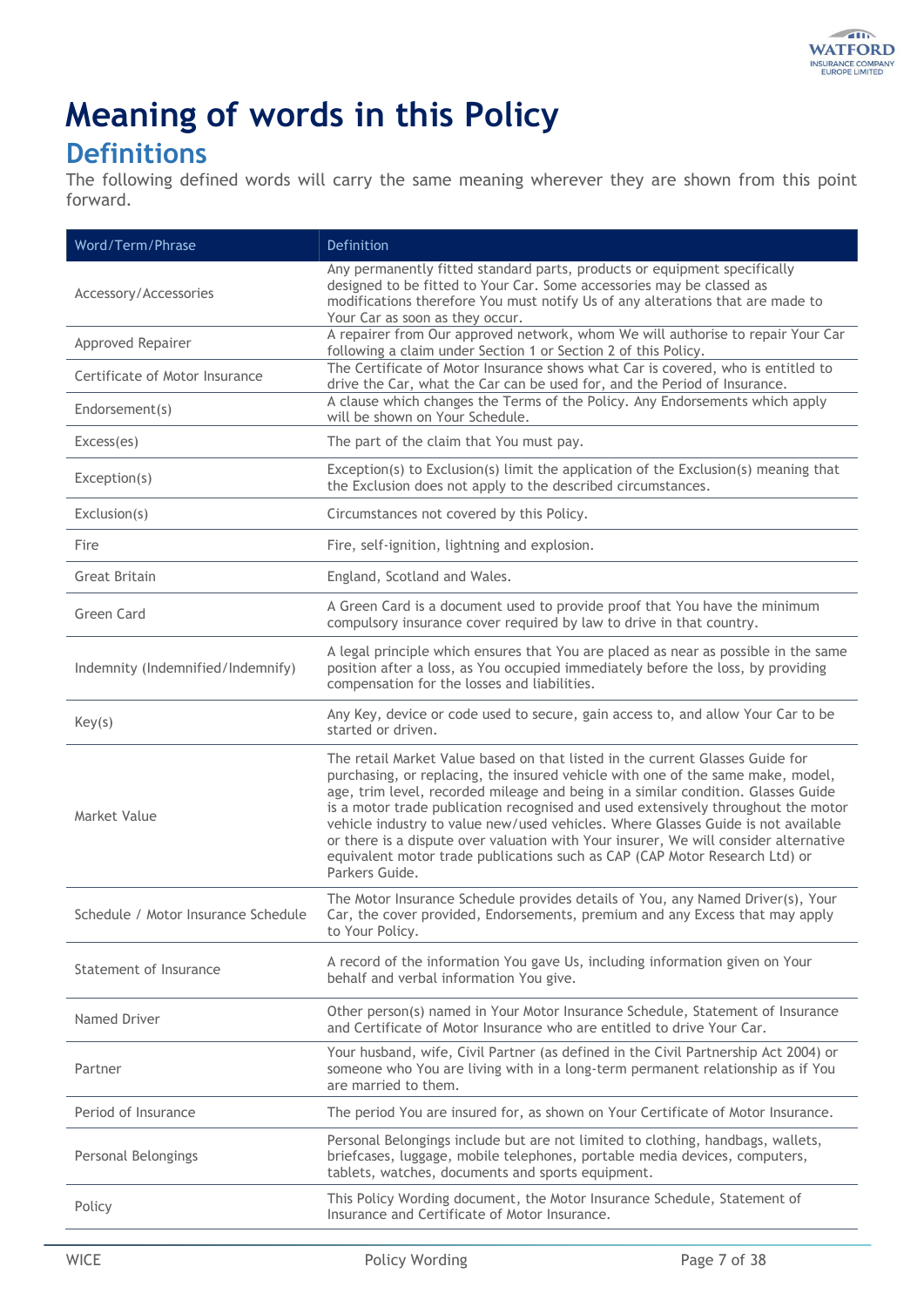

| <b>Terms and Conditions</b>       | All Terms, Exclusions, Conditions and limits which apply to Your Policy.                                                              |
|-----------------------------------|---------------------------------------------------------------------------------------------------------------------------------------|
| <b>Territorial Limits</b>         | United Kingdom and the Isle of Man.                                                                                                   |
| <b>Theft</b>                      | Theft or attempted theft or the taking of Your Car without permission with the<br>intention of permanently depriving you of Your Car. |
| Track Day                         | When Your Car is driven on a racing track, on an airfield or at an off-road event.                                                    |
| Trailer                           | Any drawbar trailer, semi-trailer, horsebox, caravan or car which is towed by Your<br>Car.                                            |
| United Kingdom                    | Great Britain and Northern Ireland                                                                                                    |
| Vandalism                         | Deliberate destruction or damage of property.                                                                                         |
| We/Us/Our                         | Watford Insurance Company Europe Limited, Alwyn Insurance Company Limited<br>and Southern Rock Insurance Company Limited.             |
| You/Your                          | The person or persons named in Your Motor Insurance Schedule, Statement of<br>Insurance and Certificate of Motor Insurance.           |
| Young and/or Inexperienced Driver | Any driver under the age of 25 or any driver 25 years of age and over but not<br>holding a Full UK/EU licence for 12 months or more.  |
| Your Car                          | The Car shown by Vehicle Registration Mark (VRM) on your certificate and as<br>described on Your Schedule.                            |

# **Acronyms & Abbreviations**

| Word/Term/Phrase | Definition                                        |
|------------------|---------------------------------------------------|
| ADAS             | Advanced Driver Assist System                     |
| <b>CSC</b>       | Camera and Sensor Calibration                     |
| <b>CUE</b>       | The Claims and Underwriting Exchange              |
| <b>DLN</b>       | Driving Licence Number                            |
| <b>DVANI</b>     | Driver & Vehicle Agency Northern Ireland          |
| <b>DVLA</b>      | Driver and Vehicle Licensing Agency               |
| EEA              | European Economic Area                            |
| <b>EU</b>        | European Union                                    |
| <b>FOS</b>       | The Financial Ombudsman Service                   |
| <b>FSCS</b>      | The Financial Services Compensation Scheme        |
| <b>MIAFTR</b>    | The Motor Insurance Anti-Fraud and Theft Register |
| <b>MIB</b>       | Motor Insurers' Bureau                            |
| <b>MID</b>       | Motor Insurance Database                          |
| <b>MOT</b>       | Ministry of Transport                             |
| <b>NCB</b>       | No Claims Bonus                                   |
| <b>SORN</b>      | <b>Statutory Off Road Notification</b>            |
| <b>UK</b>        | United Kingdom                                    |
| <b>VRM</b>       | Vehicle Registration Mark                         |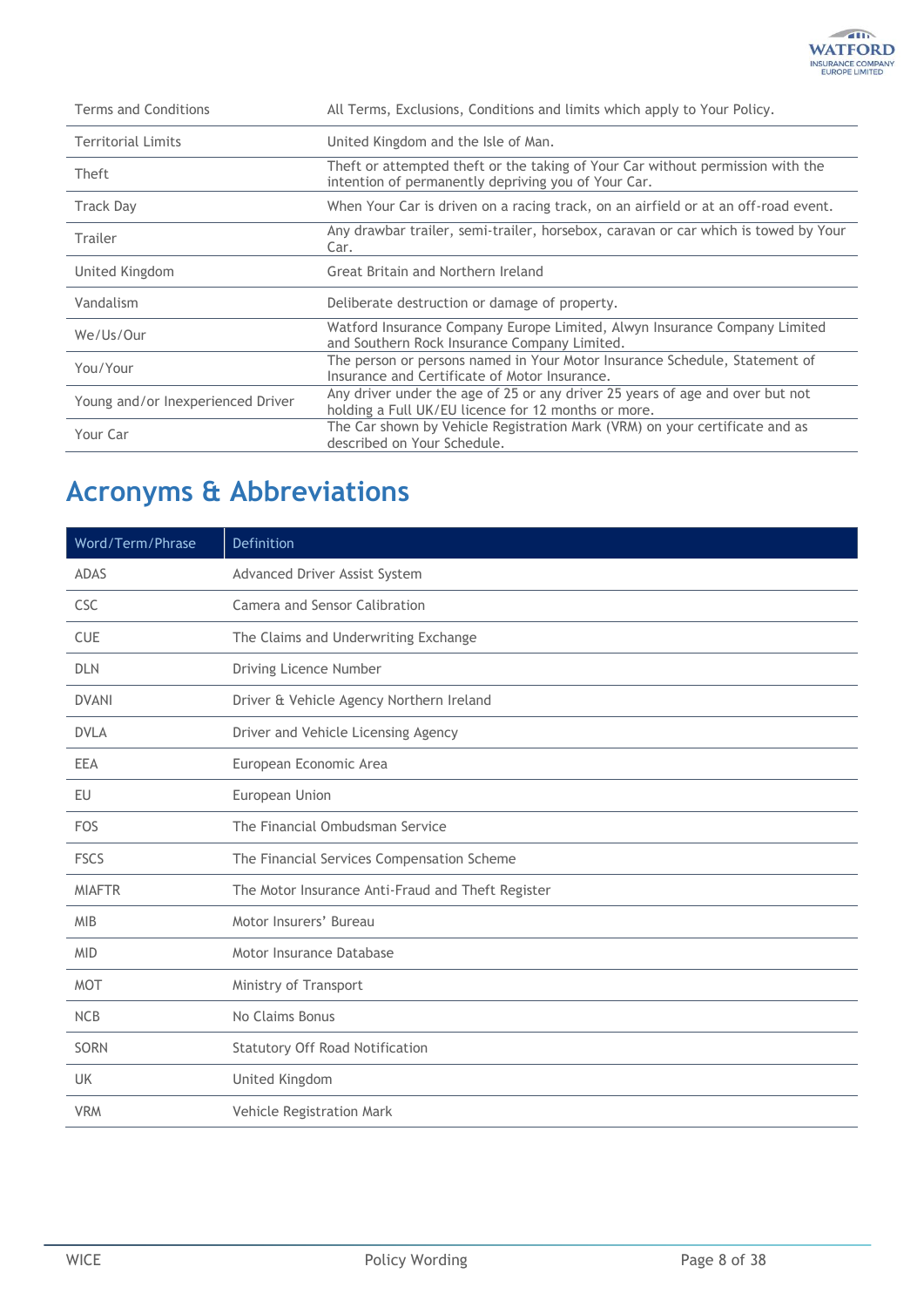### **Damage to Your Car**

### **What is covered**

If You have Comprehensive cover, We will pay for:

- Loss of or damage to Your Car; and
- Loss of or damage to Your in-car entertainment, communication and navigation equipment if it is the original specification, fitted by the manufacturer/dealer from first registration.

### **What is not covered**

We will not pay for any of the following:

- Any loss or damage up to the amount of the Excess that appears in Your Schedule or elsewhere in this Policy Wording document.
- Any Young and Inexperienced Driver or applicable Excess.
- Loss or damage more specifically covered under Sections 2 or 3.
- Loss of or damage to Your in-car entertainment, communication and navigation equipment if it is not the original specification, fitted by the manufacturer/dealer from first registration.
- Loss of use of Your Car (including the cost of hiring another vehicle).
- Wear and tear.
- Failures, breakdowns or breakage of mechanical, electrical, electronic or computer equipment.
- Loss of Keys or similar device, remote controls or security devices and in any of these events the replacement of locks.
- Damage to Your tyres caused by braking, punctures, cuts or bursts.
- Any increase in damage as a result of Your Car being moved under its own power following an Accident, Fire or Theft, unless Your Car is causing an obstruction.
- Your Car losing Market Value after or because of repairs.
- Depreciation or any other loss of value.
- Damage caused by frost or freezing.
- Loss of or damage to Your Car where possession of it is gained by deception by someone who claims to be a buyer or agent.
- Your Car being repossessed by its rightful owner or having to pay compensation to the owner.
- Loss or damage if Your Car is being driven by someone who does not hold a valid, or has a suspended or revoked driving licence or someone who is driving outside of the conditions of their licence.
- Any amount greater than the manufacturer's last list price for replacing any part or Accessory lost or damaged.
- Repairs or replacements which improve the condition of Your Car beyond its condition immediately before the loss or damage occurred.
- Any loss or damage whilst You, anyone insured under Your Policy, or anyone You give authority to, undertakes any form of repairs or improvements to Your Car who is not qualified to do so.
- Loss of or damage to Your Car as a result of a deliberate act by anybody insured by the Policy.
- Loss of or damage to Your Car arising from confiscation or requisition or destruction by or under order of any Government or public or local authority.
- Loss or damage to Your Car arising from it being taken by, or driven by, a person who was not an insured driver under the Policy, but was a member of Your family or household or any other person known to You, unless You can prove that the person intended to permanently deprive You of Your Car and You have actively assisted in the prosecution of the person(s).
- Any loss or damage whilst being parked by an employee of a hotel or restaurant, valet, or car parking service.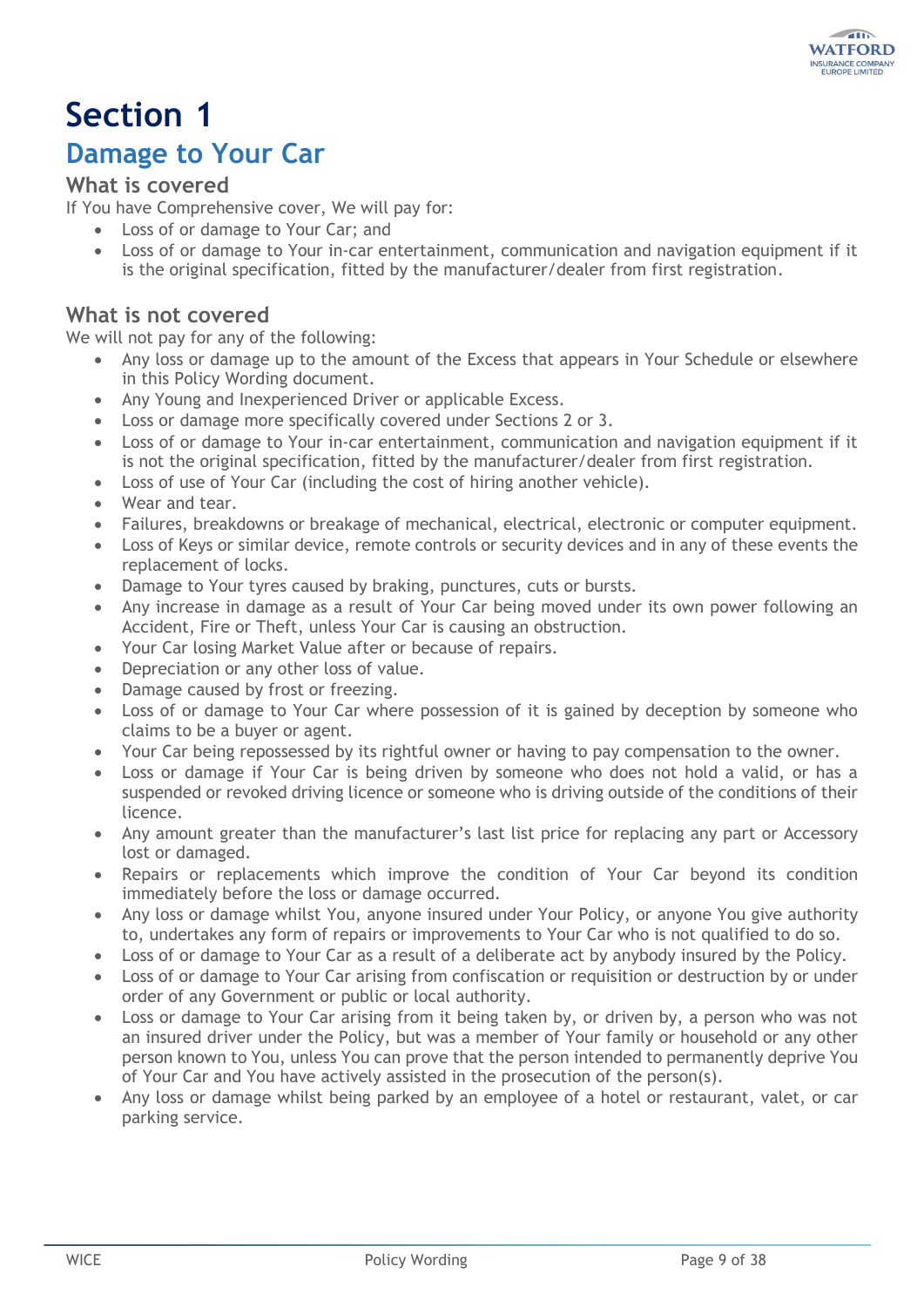

- Any storage charges unless You tell Us about them and We agree in writing to pay for them.
- Costs of importing parts or Accessories or storage costs caused by delays, where the parts or Accessories are not available from current stock in the UK.
- Loss of or damage to Accessories and spare parts by Theft if Your Car is not stolen at the same time.
- Loss or damage arising whilst Your Car is being driven by, or in the charge of, a driver described on Your Certificate of Motor Insurance as an insured driver, or any other person who is:
	- o Driving with an alcohol level in excess of the legal limit; or
	- o Driving whilst unfit through drink or drugs; whether prescribed or otherwise; or
	- o Failing to provide a blood, urine or breath specimen when required to do so, without lawful reason;
	- o Driving whilst unlawfully using a hand-held phone.
- Loss or damage if Your Car is used on the Nurburgring Nordschleife, or for racing formally or informally against another motorist, pace-making, competitions, rallies, Track Days, trials or tests, speed trials or speed tests, either on a road, track or at an off-road 4 x 4 event.
- Loss or damage to Your Car caused by an inappropriate type or grade of fuel being used.
- Loss or damage to any Trailer or caravan whether or not it is being towed by or attached to Your Car.
- This Policy does not cover any non-standard parts (modifications). Manufacturer's optional extras are only covered if you have notified Us and We have agreed to arrange cover for them. If You make a claim for loss or damage to Your Car, We will only pay the cost of replacing parts needed for Your Car to meet the manufacturer's standard specification. Failure to notify Us of a modification may result in Your Policy being cancelled or treated as if it never existed, or in Your claim being rejected or not fully paid.
- Loss of or damage to Your Car as a result of malicious damage/Vandalism, where the Police refuse to issue a crime reference number, however the issuing of a crime reference number will not guarantee settlement of a claim.
- Loss of or damage to Your Car or Accessories, whilst Your Car is left unattended, arising from Theft, attempted Theft, malicious damage or Vandalism when:
	- o the ignition keys have been left in or on Your Car; or
	- o Your Car has not been secured by means of door and boot lock; or
	- o any window or any form of sliding or removable roof or hood have been left open or unlocked; or
	- o Your Car is fitted with a manufacturer's standard security device and the device is not operational or is not in use.
	- $\circ$  Alarms, immobilisers and tracking devices are not fully operational or switched on when Your Car is left unattended.
- Any loss of any kind directly or indirectly arising from the provision of, or delay in providing, the services to which this Policy relates, unless negligence on Our part can be demonstrated. An example of this would be the loss of wages as a result of an insured incident.

### *Young and Inexperienced Driver Excess*

The standard Policy Excess is stated on Your Motor Insurance Schedule. If Your Car or any of its Accessories or spare parts are damaged whilst Your Car is being driven by, or in the charge of a person who is a Young and/or Inexperienced Driver, You will have to pay the additional Excess shown on Your Policy Schedule.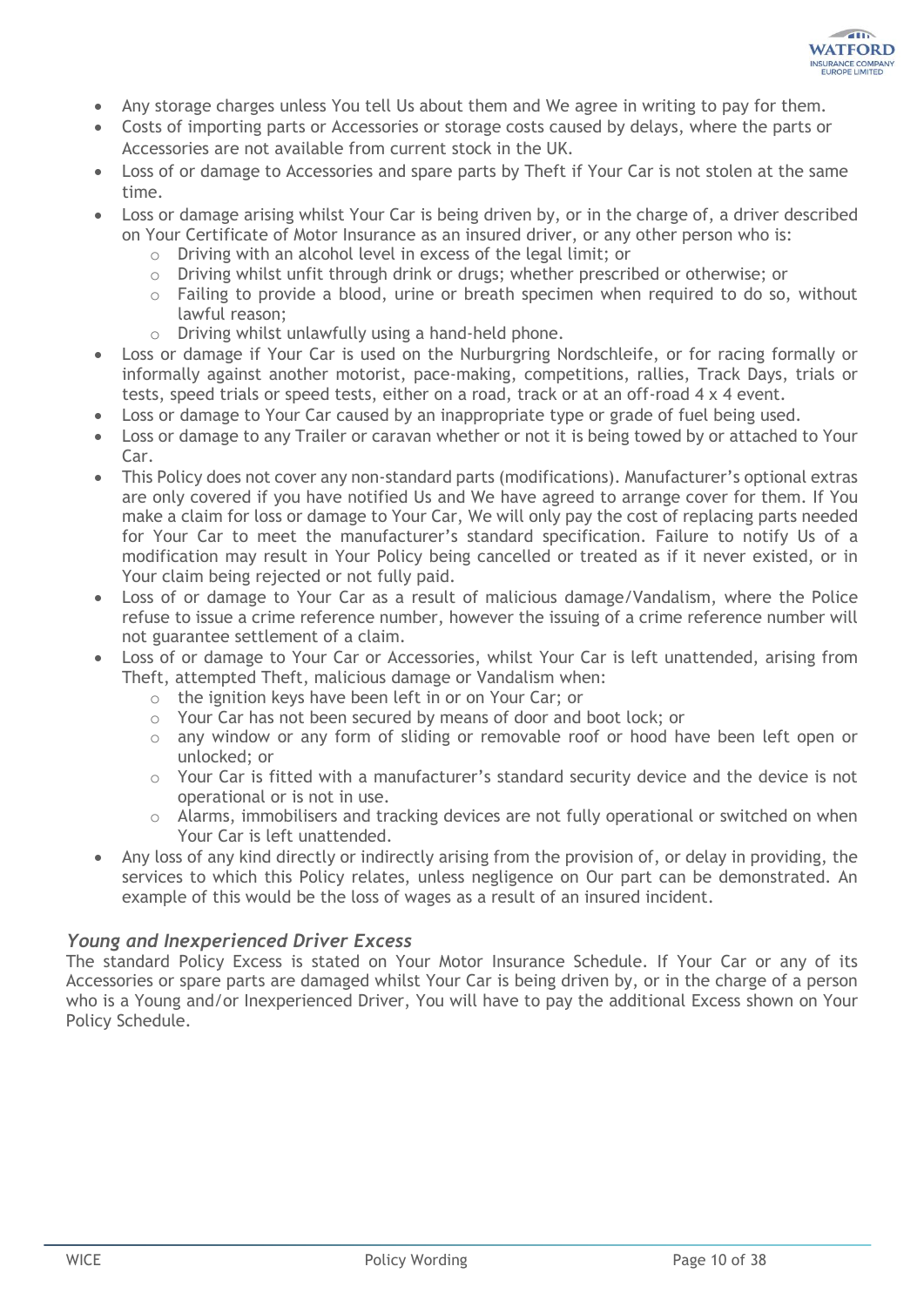

### **How Your claims are settled under this Section**

In the event of loss or damage to Your Car or Accessories resulting from Accident, Fire or Theft We will either:

- Repair the damage
- Replace what is lost or damaged beyond economical repair
- Pay the cost of the loss or damage

We can choose which of these actions We will take for any claim We accept.

Recycled parts or non-original parts and equipment may be used in repairs or taken into account in the claim's settlement.

### *Repairs*

Your Car is covered while with a member of the motor trade for the purpose of maintenance or repair not associated with the cover provided by this Policy e.g. normal maintenance. Cover under this Section will not apply if Your Car is covered by another insurance policy e.g. a motor trade policy.

#### *Repair Guarantee*

If Your Car is repaired by one of Our Approved Repairers, any works done on Your Car will be guaranteed for 5 years and any parts fitted are guaranteed as per the manufacturer's parts guarantee throughout the time that You own Your Car.

#### *Entertainment, communication and navigation equipment*

For loss of or damage to Your in-car entertainment, communication and navigation equipment, We will pay for loss of or damage to in-car audio, Citizens Band Radio, television, DVD, phone, games-console, electronic navigation equipment permanently fitted to Your Car. We will only pay for equipment that is part of the Car's original specification, fitted by the manufacturer/dealer from first registration.

### *Courtesy Car*

If You have Comprehensive cover and Your Car is repaired by one of Our Approved Repairers, You will be supplied with a small manual hatchback Car while Your Car is being repaired, subject to availability. Full details on Courtesy Cars can be found in Section 5.

### *New Car Cover*

If You have Comprehensive cover and Your Car is a total loss, or if it is stolen and not recovered within 28 days, We will (if You and any other interested parties agree) replace it with a new Car of the same make, model and specification as long as:

- You are the first and only registered keeper and legal owner; and
- within 12 months of it being registered as new, Your Car suffers damage where the cost of repair is estimated by Us to be more than 69% of the current list price (including taxes) of Your Car at the time of the damage; and
- Your Car's recorded mileage at the time of the loss is not more than 10,000 miles; and
- Your Car is not an import and was sourced and supplied as new in the United Kingdom;

If a car of the same make, model and specification is not available within 6 weeks from the time of the loss, the most We will pay is the Market Value of Your Car at the time of loss or damage.

### *Vandalism Promise*

If You have Comprehensive cover and Your Car is maliciously or deliberately damaged (vandalised) Your No Claims Bonus will not be affected when making a claim under this Section, providing:

- You pay the Excess shown on Your Policy Schedule; and
- You report the incident to the police and provide Us with the crime reference number.

If You make a claim under this Section and You do not report the act of Vandalism to the police and provide Us with the crime reference number, Your No Claims Bonus may be affected.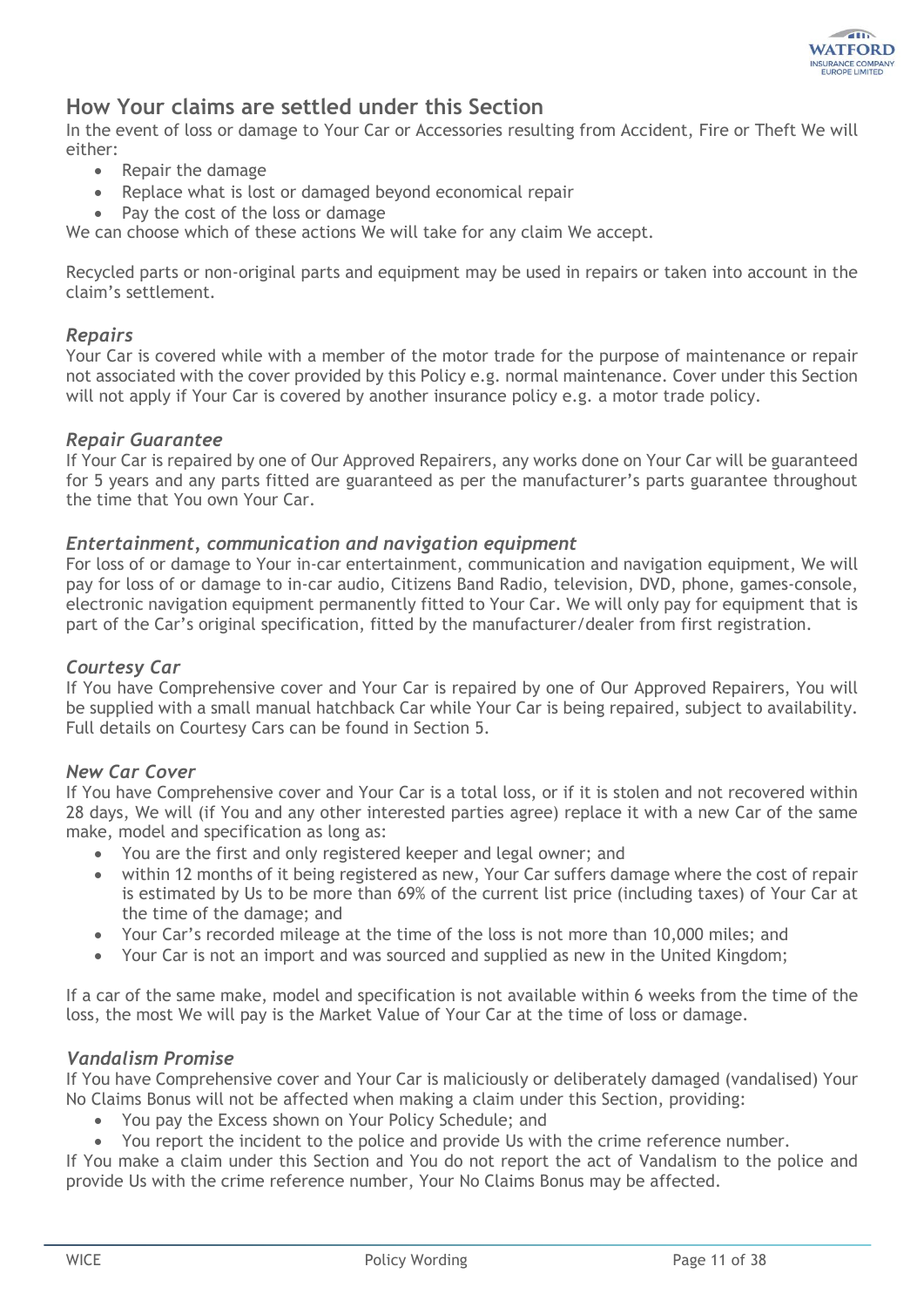

### *Storage*

If Your Car is a total loss, We:

- may put Your Car in free and safe storage until Your claim is settled;
- will be entitled to take possession of Your Car once We have settled Your claim;
- will also pay the reasonable cost of protecting and taking Your Car to:
	- $\circ$  the nearest suitable insurer nominated repairer or a place of storage after such damage; and
	- o Your address as shown in the Schedule after repair, if appropriate to do so.

### *Settlement*

If You are still paying for Your Car under a hire purchase or leasing agreement We, may at Our discretion, and where appropriate, pay a claim for the total loss of Your Car to the hire purchase or leasing company.

If You are paying Your insurance premium by instalments and We settle a total loss claim under this Section all outstanding premium may be deducted from the claim's settlement.

We, as Your insurer, shall be entitled to conduct the defence or settlement of any claim and to instruct the solicitors of Our choice to act for You in any proceedings. In circumstances where it is considered appropriate We will be entitled to admit liability, for the costs covered under this Policy, on behalf of You or any person claiming Indemnity under the Policy. Such admissions may be made prior to or after the commencement of proceedings in relation to any event likely to give rise to a claim under the Policy.

### **No admission, offer, promise, payment or Indemnity shall be made by You or any person (or on behalf of any person) claiming Indemnity under the Policy.**

### **Costs You may be liable for**

- If Your claim is accepted by Us, and any changes to Your Policy since it started are identified, You may need to pay an additional premium and any associated fees.
- If Your claim is settled on a total loss basis and You do not replace Your Car under this Policy, You will be liable to pay Your full annual premium, for which We reserve the right to deduct from Your claims settlement.

If Your claim is not accepted by Us, You may be liable to repay costs already incurred by Us. These may include, but are not limited to engineers' fees, vehicle recovery charges, and vehicle storage charges.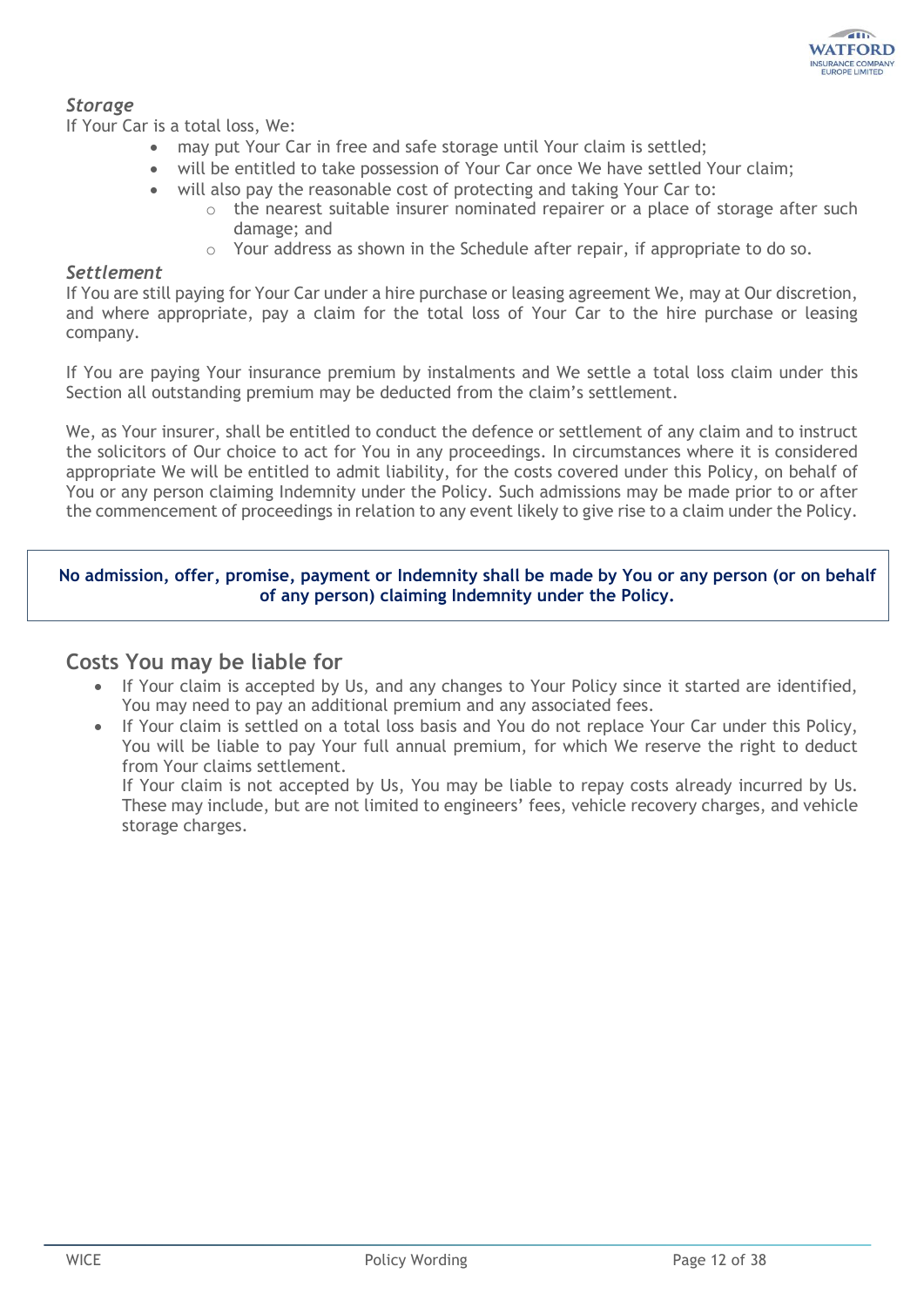

# **Damage or loss by Fire or Theft**

### **What is covered**

- Loss of or damage to Your Car caused by:
	- o Theft or attempted theft; and
	- o Fire and lightning.
- Up to £100 for loss of or damage to Your in-car entertainment, communication and navigation equipment caused by:
	- o Theft or attempted theft; and
	- o Fire and lightning.

### **What is not covered**

- Loss or damage to Your Car covered under any other Section of this Policy.
- Any loss or damage up to the amount of the Excess that appears in Your Motor Insurance Schedule or elsewhere in this Policy Wording document.
- Loss of use of Your Car (including the cost of hiring another vehicle).
- Wear and tear.
- Failures, breakdowns or breakage of mechanical, electrical, electronic or computer equipment.
- Loss or Theft of keys or similar device, remote controls or security devices and in any of these events the replacement of locks.
- Your Car losing Market Value after or because of repairs.
- Any other loss of value.
- Loss of or damage to Accessories and spare parts by Theft if Your Car is not stolen at the same time.
- Loss or damage to any Trailer or caravan whether or not it is being towed by or attached to Your Car.
- Any increase in damage as a result of Your Car being moved under its own power following an incident of Fire or Theft, unless Your Car is causing an obstruction.
- Loss of or damage to Your Car where possession of it is gained by deception by someone who claims to be a buyer or agent.
- Your Car being repossessed by its rightful owner or having to pay compensation to the owner.
- Any amount greater than the manufacturer's last list price for replacing any Accessory or part lost or damaged.
- Repairs or replacements which improve the condition of Your Car beyond its condition immediately before the loss or damage occurred.
- Loss of or damage to Your Car as a result of a deliberate act by anybody insured by the Policy.
- Your Car being confiscated or destroyed by or under order of any Government or public or local authority.
- Loss or damage to Your Car arising from it being taken by, or driven by, a person who was not an insured driver under the Policy, but was a member of Your family or household or any other person known to You, unless You can prove that the person intended to permanently deprive You of Your Car and You have actively assisted in the prosecution of the person(s).
- Costs of importing parts or Accessories or storage costs caused by delays, where the parts or Accessories are not available from current stock in the UK.
- This Policy does not cover any non-standard parts (modifications). Manufacturer's optional extras are only covered if they have been declared and We have agreed to arrange cover for them. If You make a claim for loss or damage to Your Car, We will only pay the cost of replacing parts needed for Your Car to meet the manufacturer's standard specification. Failure to notify Us of a modification may result in Your Policy being cancelled or treated as if it never existed, or in Your claim being rejected or not fully paid.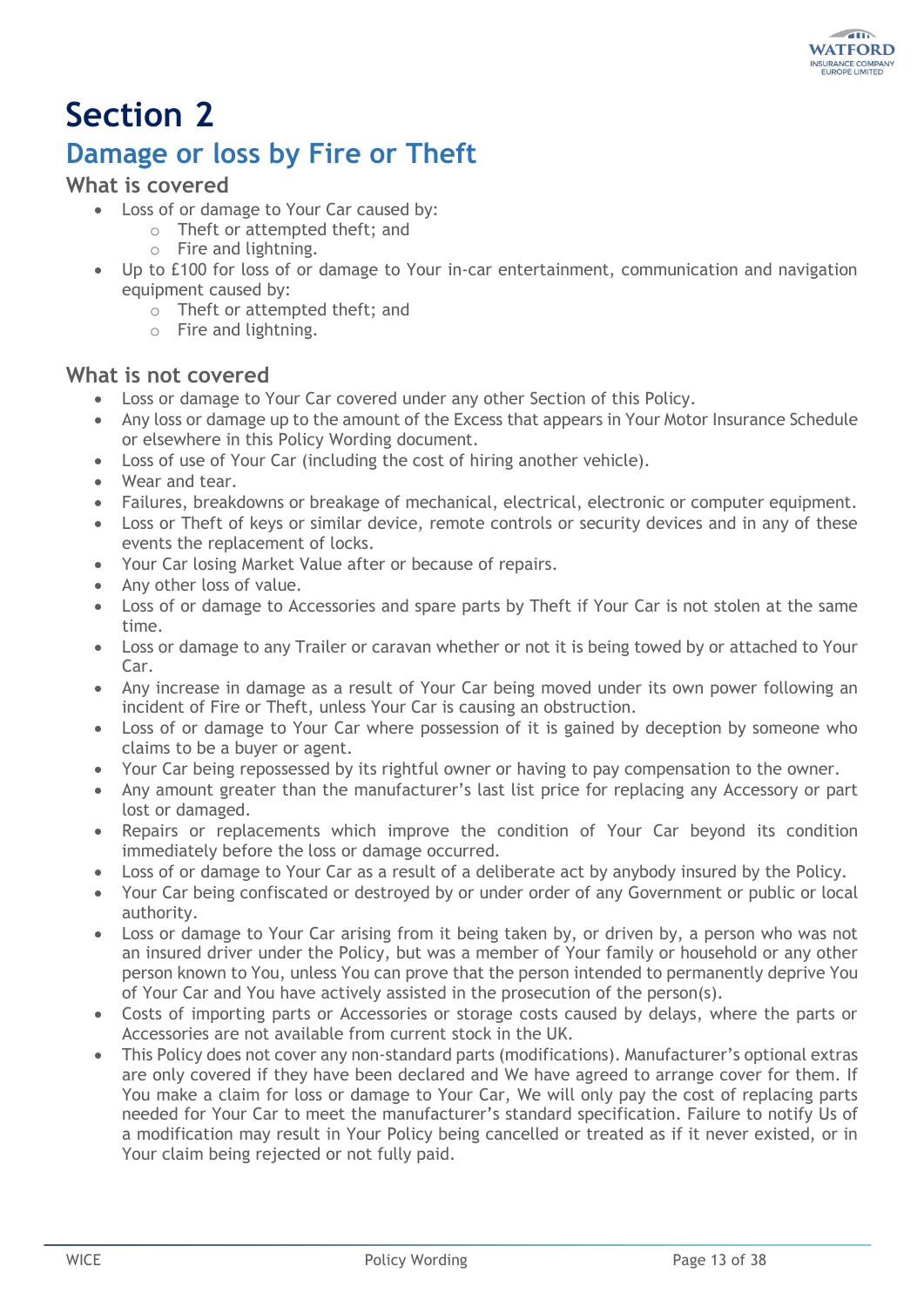

- Loss of or damage to Your Car as a result of an alleged Theft or alleged arson, where the Police refuse to issue a crime reference number, however the issuing of a crime reference number will not guarantee settlement of a claim.
- Loss of or damage to Your Car or its Accessories, whilst Your Car is left unattended, arising from Theft or attempted Theft when:
	- o the ignition keys have been left in or on Your Car; or
	- o Your Car has not been secured by means of door and boot lock; or
	- o any window or any form of sliding or removable roof or hood have been left open or unlocked; or
	- o Your Car is fitted with a manufacturer's standard security device and the device is not operational or is not in use.
	- o Alarms, immobilisers and tracking devices are not fully operational or switched on when Your Car is left unattended.
- Any loss of any kind directly or indirectly arising from the provision of, or delay in providing, the services to which this Policy relates, unless negligence on Our part can be demonstrated. An example of this would be the loss of wages as a result of an insured incident.

### **How Your claims are settled under this Section**

For loss of or damage to Your Car caused by Fire or Theft We will either:

- pay for any necessary repairs; or
- pay the Market Value of Your Car immediately before the loss (this is not necessarily the value You declared when the insurance was taken out) if Your Car is determined as a total loss.

We can choose which of these actions We will take for any claim We accept.

Recycled parts or non-original parts and equipment may be used in repairs or taken into account in the claim's settlement.

### *Repairs*

Your Car is covered while with a member of the motor trade for the purpose of maintenance or repair not associated with the cover provided by this Policy e.g. normal maintenance. Cover under this Section will not apply if Your Car is covered by another insurance policy e.g. a motor trade policy.

### *Repair Guarantee*

If Your Car is repaired by one of Our Approved Repairers, any works done on Your Car will be guaranteed for 5 years and any parts fitted are guaranteed as per the manufacturer's parts guarantee throughout the time that You own Your Car.

#### *Entertainment, communication and navigation equipment*

For loss of or damage to Your in-car entertainment, communication and navigation equipment, We will pay up to £100 for loss of or damage to in-car audio, Citizens Band Radio, television, DVD, phone, gamesconsole, electronic navigation equipment permanently fitted to Your Car. We will only pay for equipment that is part of the Car's original specification, fitted by the manufacturer/dealer from first registration.

#### *Storage*

If Your Car is a total loss, We may put it in free and safe storage until Your claim is settled. We will also be entitled to take possession of Your Car once We have settled Your claim.

We will also pay the reasonable cost of protection and taking Your Car to the nearest suitable insurer nominated repairer or a place of storage after such damage and where appropriate returning it after repair to Your address as shown in the Schedule.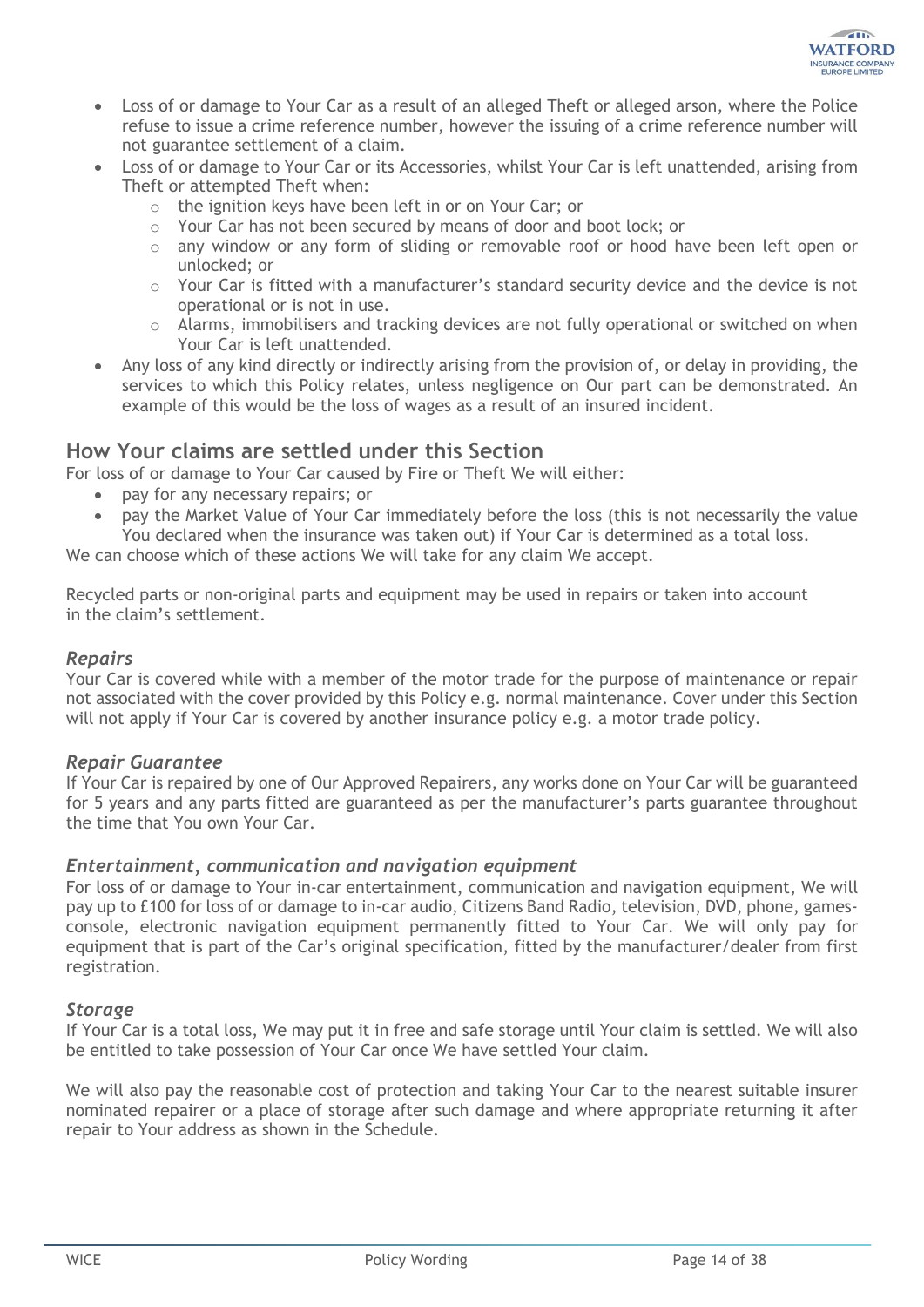### *Settlement*

If You are still paying for Your Car under a hire purchase or leasing agreement We, may at Our discretion, and where appropriate, pay a claim for the total loss of Your Car to the hire purchase or leasing company.

If You are paying Your insurance premium by instalments and We settle a total loss claim under this Section all outstanding premium may be deducted from the claim's settlement.

We, as Your insurer, shall be entitled to conduct the defence or settlement of any claim and to instruct the solicitors of Our choice to act for You in any proceedings. In circumstances where it is considered appropriate We will be entitled to admit liability, for the costs covered under this Policy, on behalf of You or any person claiming Indemnity under the Policy. Such admissions may be made prior to or after the commencement of proceedings in relation to any event likely to give rise to a claim under the Policy.

### **No admission, offer, promise, payment or Indemnity shall be made by You or any person (or on behalf of any person) claiming Indemnity under the Policy.**

### **Costs You may be liable for**

- If Your claim is accepted by Us, and any changes to Your Policy since it started are identified, You may be liable for any additional premium and associated fees.
- If Your claim is settled on a total loss basis and You do not replace Your Car under this Policy, You will be liable for Your full annual premium, for which We reserve the right to deduct from Your claims settlement.
- If Your claim is not accepted by Us, You may be liable to repay costs already incurred by Us. These may include, but are not limited to engineers' fees, vehicle recovery charges, and vehicle storage charges.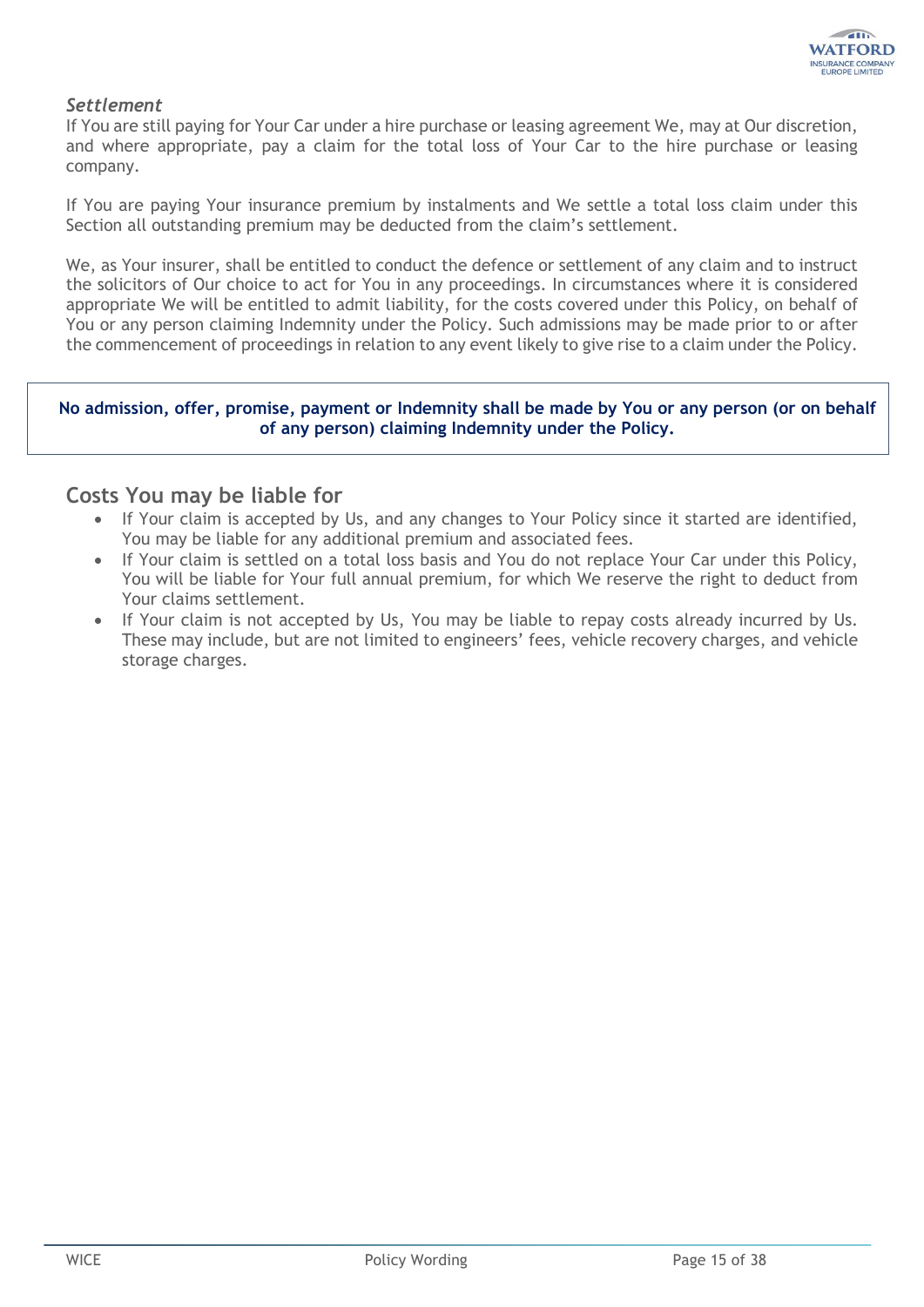

## **Liability to third parties**

### **What is covered**

- We will cover legal liability for the death of or injury to any person, and damage to property, caused by:
	- o You using or being in charge of Your Car;
	- o a Trailer, broken-down vehicle or caravan while attached to Your Car;
	- $\circ$  any person driving Your Car with Your permission (as long as Your Certificate of Motor Insurance shows that he or she is covered under the policy to drive Your Car);
	- o any person using (but not driving) Your Car, with Your permission, for social, domestic and pleasure purposes; or
	- o any person getting into or getting out of Your Car.
- We will also cover the following:
	- o The cost of emergency treatment under the Road Traffic Act.
- And, if We first agree in writing:
	- o Fees for any solicitor appointed by Us for representation at any coroner's inquest, fatal accident inquiry or court of summary jurisdiction.
	- $\circ$  Costs of legal services agreed by Us for defending a charge of manslaughter or causing death by reckless driving.
	- o Any other costs and expenses We have agreed to in writing.

### **It is not intended that The Contracts (Rights of Third Parties) Act 1999 gives anyone else any rights under this Policy including the right to enforce any part of it.**

### **What is not covered**

- Any injury, loss or damage occurring while driving any Car other than the vehicle shown on the Certificate Motor Insurance.
- Any injury, loss or damage occurring while Your Car is involved in an incident as a result of a deliberate act.
- Death of or injury to, any of Your employees during the course of their work except where We need to provide cover as required by law.
- Loss of or damage to, property owned by or in the care of the person claiming under this Section.
- Loss of or damage to Your Car or any attached Trailer, broken-down vehicle or caravan.
- Except for liabilities incurred under any relevant Road Traffic Legislation:
	- o death or bodily injury to the person driving or in charge of Your Car
	- $\circ$  legal liability when a Trailer is being towed for profit
	- o damage to Your Car
	- $\circ$  any claim resulting from carrying, preparing, selling or supplying of any goods by You or on Your behalf.
- Loss or damage if Your Car is used on the Nurburgring Nordschleife, or for racing formally or informally against another motorist, pace-making, competitions, rallies, Track Days, trials or tests, speed trials or speed tests, either on a road, track or at an off-road 4 x 4 event.
- Claims arising from the following:
	- $\circ$  Your Car being driven with Your permission by anyone who You know has never held a licence to drive or does not hold a valid licence to drive or is disqualified from holding or obtaining such a licence at the time of the incident giving rise to the claim.
	- $\circ$  Your Car being driven by or in the charge of any person who is not named as entitled to drive on Your Certificate of Motor Insurance.
- Your Car being driven by any person who is insured under another motor Policy.
- Loss or damage arising from Your Car being driven by, or in the charge of, a driver described on Your Certificate of Motor Insurance as an insured driver, or any other person who is:
	- o Driving with an alcohol level in excess of the legal limit; or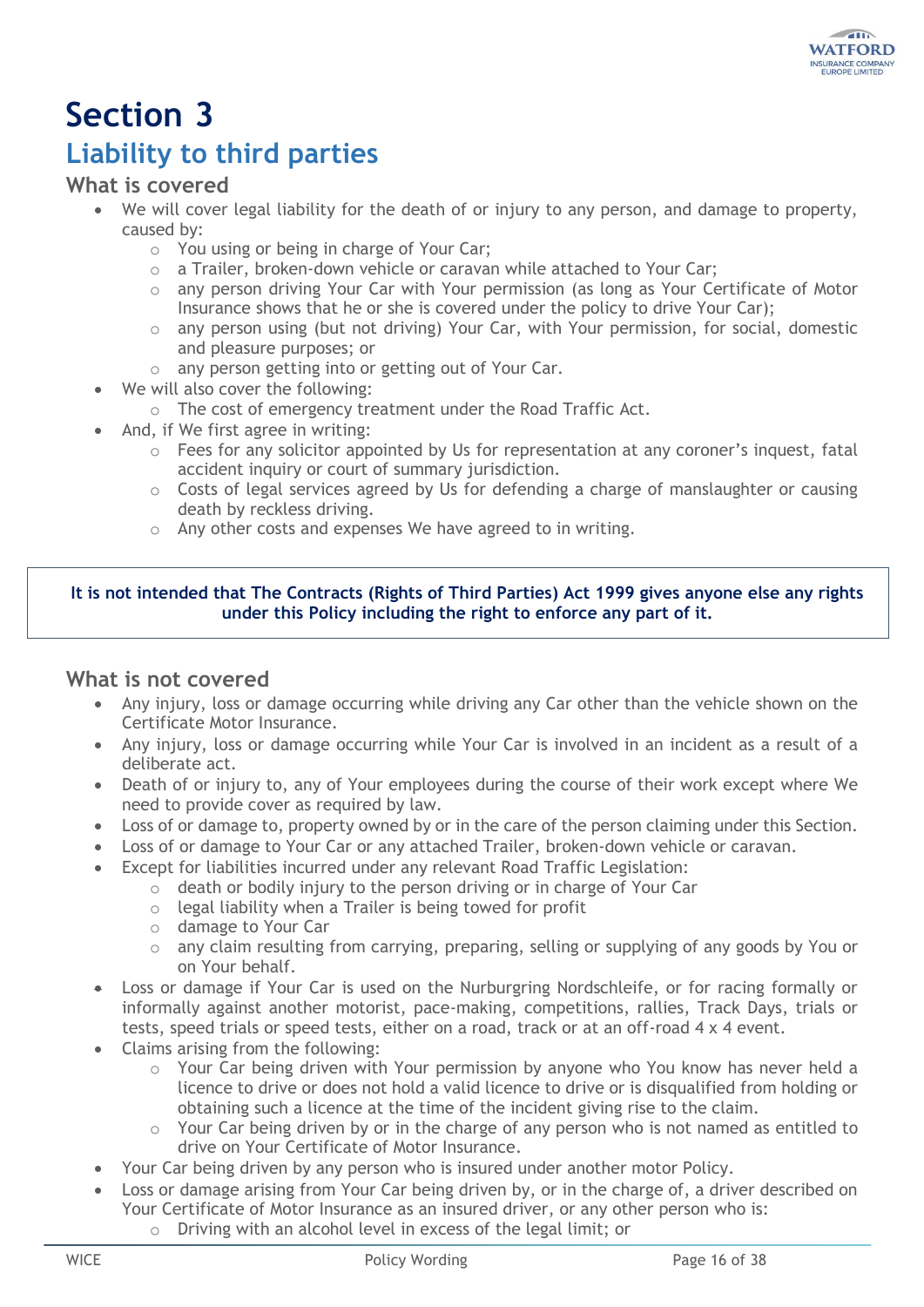

- o Driving whilst unfit through drink or drugs; whether prescribed or otherwise; or
- o Failing to provide a blood, urine or breath specimen when required to do so, without lawful reason;
- o Driving whilst unlawfully using a hand held phone.
- Anyone who is not driving Your Car if that person knows that the driver has never held a licence to drive it or does not hold a valid licence to drive or is disqualified from holding or obtaining such a licence at the time of the incident giving rise to the claim.
- Any amount exceeding:
	- $\circ$  £20 million for loss of or damage to other people's property including any related indirect loss or damage; and
	- $\circ$  £5 million for legal costs and expenses arising from loss of or damage to other people's property; arising out of any claim or series of claims caused by one event.

### **Using Your Car abroad**

### **European Union Compulsory Insurance**

In compliance with European Union (EU) directives the insurance provided by this Policy will allow the minimum cover required to use Your Car in:

- Any country which is a member of the European Union.
- Any country which the Commission of the EU is satisfied has made arrangements to meet the requirements of Article 7.2 of the EU directive of Civil Liabilities arising from the use of Motor Vehicles. Countries include:

Andorra, Austria, Belgium, Bulgaria, Croatia, Cyprus, the Czech Republic, Denmark, Estonia, Finland, France (including Monaco), Germany, Gibraltar, Greece, Hungary, Iceland, Italy (including San Marino and the Vatican City), Latvia, Lithuania, Luxembourg, Malta, the Netherlands, Norway, Poland, Portugal, Republic of Ireland, Romania, Serbia, Slovakia, Slovenia, Spain, Sweden, Switzerland (including Liechtenstein) and The Channel Islands.

### **Full cover abroad**

If You have Comprehensive cover, You will receive full (Comprehensive) cover for a single trip during the Period of Insurance for up to 30 days, while visiting any countries listed above, subject to Your permanent place of residence being within the Territorial Limits.

#### **Note: This extension is provided for the purpose of social, domestic and pleasure use only.**

### **Cover under this section includes:**

- Cover for up to 30 days providing Your Car is taxed and registered within the United Kingdom.
- Transit by sea or rail in or between countries referred to above.
- If Your Car is not fit to drive and is in or between countries referred to above and providing You have loss or damage covered under this Policy and We agree beforehand, We will reimburse you for any customs duty You may have to pay.

### **International Motor Insurance Card (Green Card)**

All countries mentioned above under European Union Compulsory Insurance have agreed that a Green Card is no longer necessary for cross border travel. Your Motor Insurance Schedule and Certificate of Motor Insurance will therefore provide sufficient evidence that You are complying with the laws relating to compulsory motor insurance in any of these countries that You visit. Therefore you should carry these documents with you when travelling in the countries mentioned above. There is no automatic cover other than for the countries listed under European Union Compulsory Insurance above.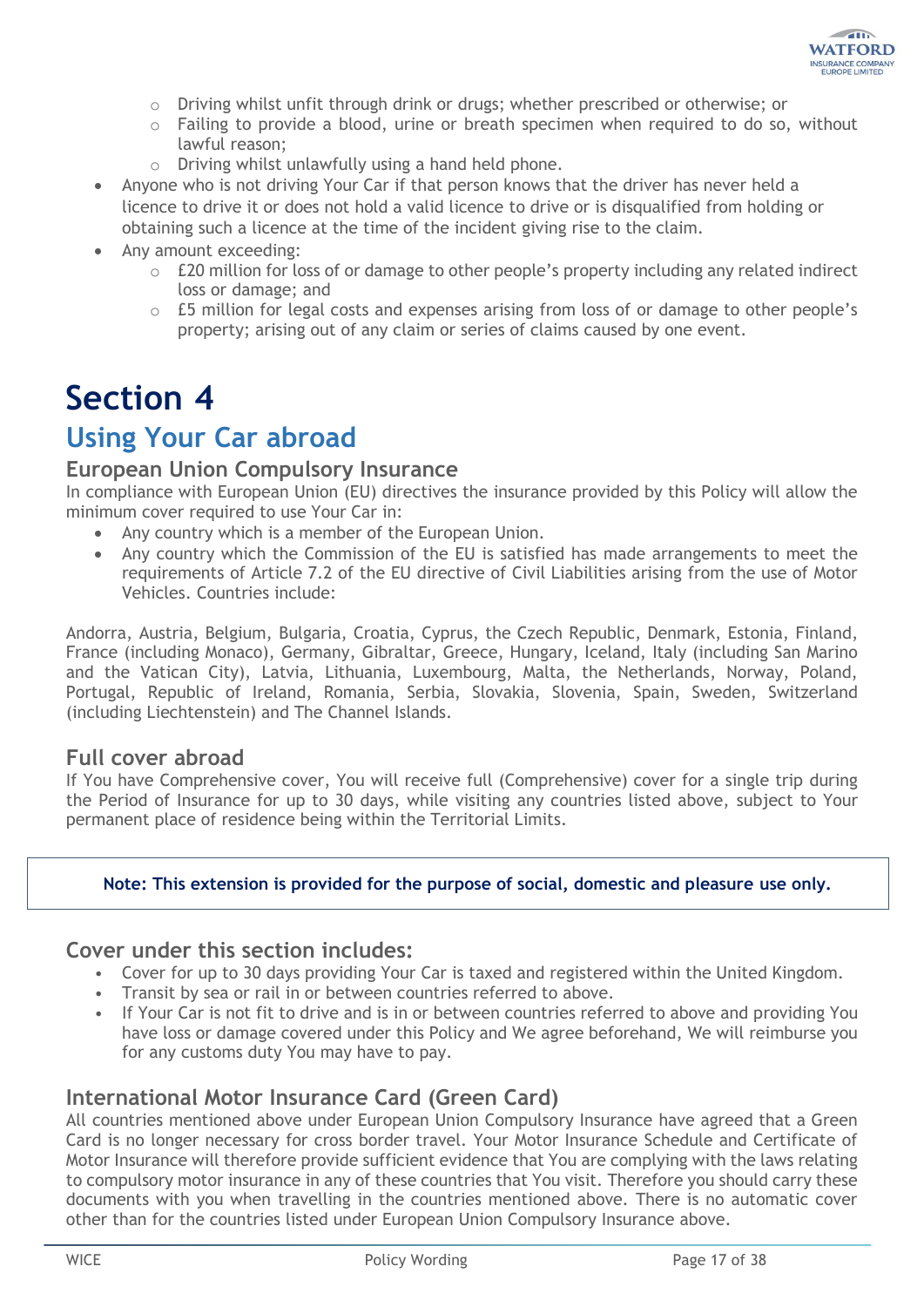

### **Exclusions to Section 4**

The following is not covered:

- 1. Any loss, damage or liability when Your Car is taken outside of the Territorial Limits for any reason other than a temporary visit not exceeding 30 days for social, domestic and pleasure purposes
- 2. Any loss, damage or liability if Your permanent place of residence is not within the Territorial Limits

### **Making a Claim**

Please call Us on +44 344 840 9503, not the Bureau of the country visited, if:

- You need to report an incident while You are outside of the UK;
	- You have Comprehensive cover and You wish to make a claim for:
		- (a) Loss or damage to Your Car; or
		- (b) Personal injuries not covered by the Compulsory Third Party Insurance Law in force in the country where the accident occurred.

### *If You have an accident abroad:*

- 1. Immediately report the accident to the Police if anybody involved in the incident is injured or if there is a disagreement with the other driver. Obtain details of the Police team that attended the scene or who the accident was reported to.
- 2. Give Your name and address, and Our name and address to the other party and produce Your Certificate of Motor Insurance.
- 3. Obtain the name and address of the other driver, details of their motor insurer (including Policy number) and information about the registration and ownership of the other vehicles involved. In some countries (such as Greece, Portugal, Italy and France) the identity of the insurer of the vehicle is displayed on the windscreen disc.
- 4. Call the claims helpline number shown above, as soon as possible, particularly if anybody is injured.
- 5. Never make any statement or sign any document without the advice of a lawyer or competent official.
- 6. If You have a camera, take photographs showing the layout of the scene and positions of the vehicles from various angles.
- 7. Ensure You obtain the following details:
	- The make, registration number and colour of the other vehicle and whether it is right or lefthand drive.
	- The name of the driver
	- The full names, addresses and occupations of independent witnesses.
	- The date, time and exact place of the accident.
	- The speeds of Your own and the other vehicle.
	- Signals given by You and the other driver.
	- Weather and road conditions.
	- Names and addresses of people injured and details of those injuries.
	- Details of damage to Your own and other vehicles.

If We have to pay for Your Car to be delivered to You after repairs, We will only pay for it to be delivered to You while You are in the country where the loss or damage occurred.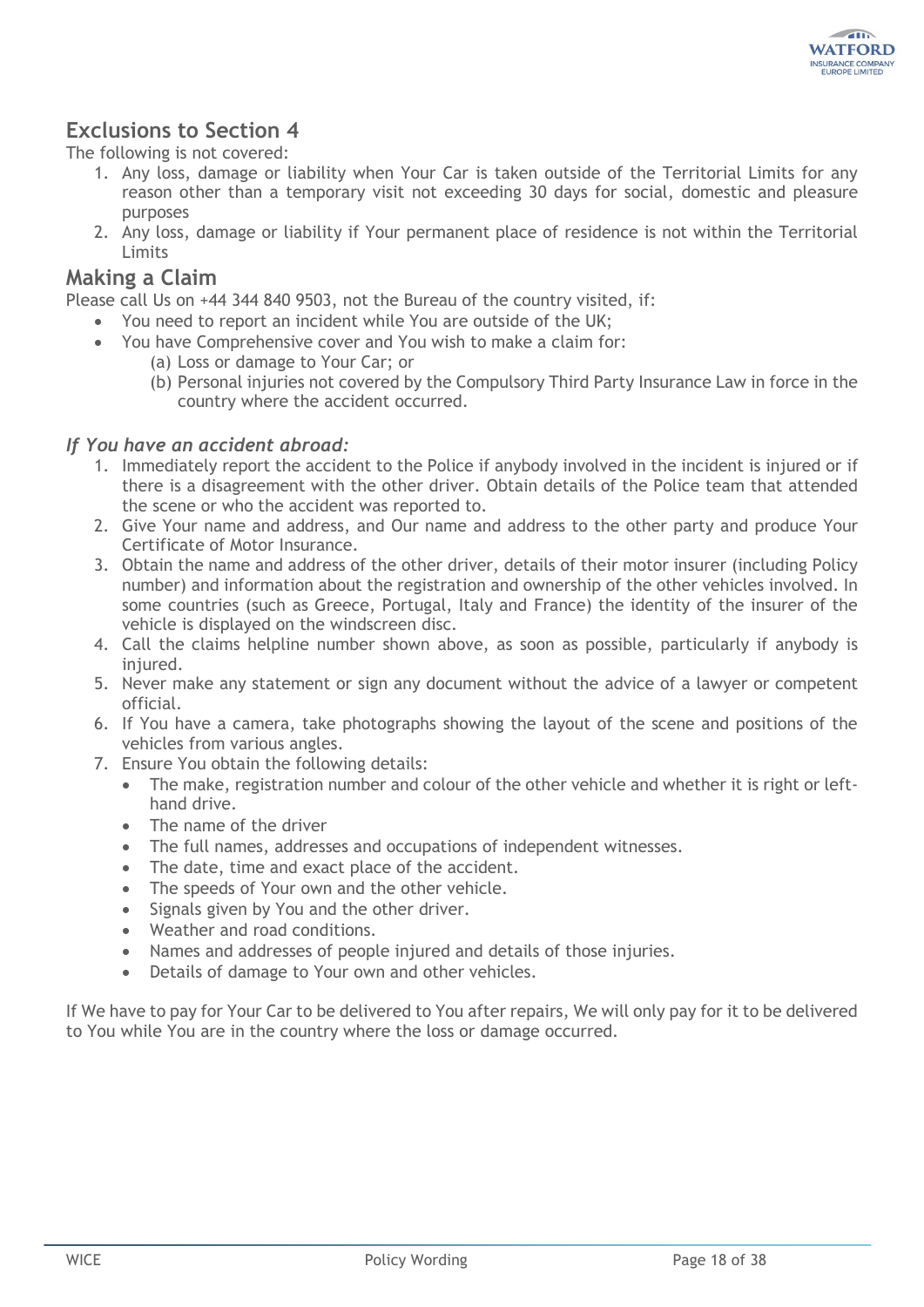### **Courtesy Cars**

### **What is covered**

- If You have Comprehensive cover and Your Car is repaired by one of Our Approved Repairers, You will be supplied with a small manual hatchback Car while Your Car is being repaired, subject to availability.
- Your insurance cover under this Policy will automatically be extended to cover Courtesy Cars provided by Us for the duration of the agreed period.

### **What is not covered**

- Courtesy Cars are not provided if Your Car is stolen or determined as a total loss.
- Courtesy Cars are not provided for incidents abroad.
- Any other hire Car will not be covered under this Policy.
- Any fines for parking, motoring offences or fixed penalties, or congestion or toll charges incurred.

# **Section 6**

### **Glass damage**

### **What is covered**

If You have Comprehensive cover We will pay for:

- a broken or damaged windscreen or windows in Your Car and scratching of the bodywork caused by them breaking.
- if Your Car is fitted with an Advanced Driver Assist System (ADAS), We will also pay for Camera and Sensor Calibration (CSC) if required as a result of the glass repairs or replacement.

If You use Our Glass Helpline to arrange replacement or repair of Your windscreen or windows, You will receive unlimited cover for Your claim under this Section, less the Glass Damage Excess detailed below.

If You use a repairer other than Our Glass Helpline to arrange replacement or repair of Your windscreen or windows, You will only receive a maximum of £100 towards Your claim under this Section, less the Glass Damage Excess detailed below.

### **What is not covered**

- 1. The applicable Excess
- 2. Any damage to sun roofs, roof panels, convertible roofs, lights or reflectors whether glass or plastic.
- 3. Any amount greater than the Market Value of Your Car at the time of the incident.
- 4. Any incidents due to mechanical failure of automatic or manual sun roofs, roof panels, convertible roofs or ADAS and CSC.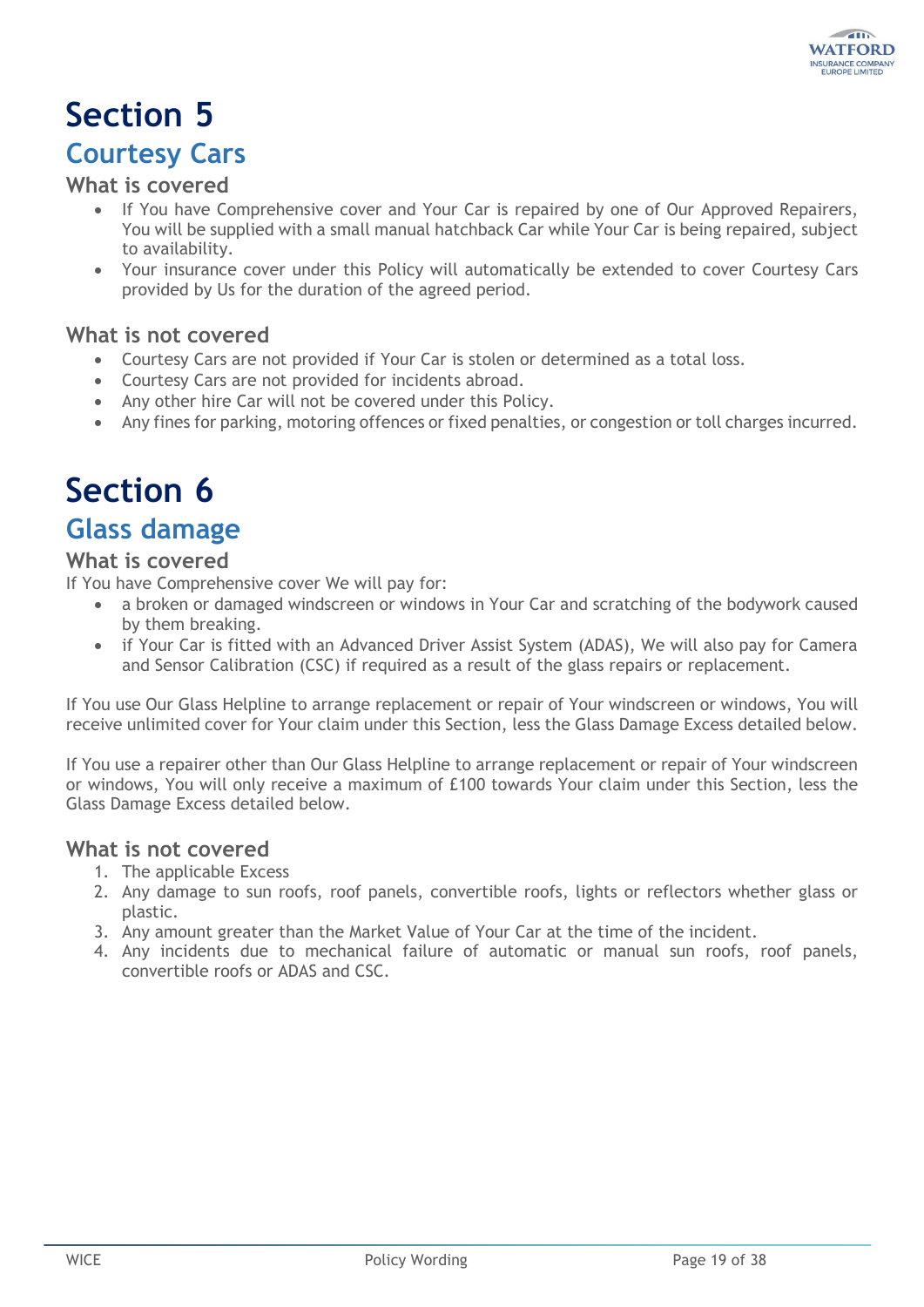

### *Excesses*

You will pay the Excess shown in the table below towards each claim for a replacement windscreen or windows, or Camera and Sensor Calibration.

| <b>Glass Damage Excess</b>                                          |            |
|---------------------------------------------------------------------|------------|
| Replacement only                                                    | <b>f75</b> |
| Repair or Replacement requiring Camera and Sensor Calibration (CSC) | £150       |

If the damage to Your windscreen or windows is repairable and does not require:

- replacement windscreen or window; or
- Camera and Sensor Calibration;

then the Excess does not apply.

### **How Your claims are settled under this Section**

We will either:

- pay for the glass to be repaired; or
- pay for the glass to be replaced.

### *Conditions*

- 1. No claim against this Policy will be considered if reported more than thirty days after the expiry of Your Policy, regardless of the date on which the damage occurred.
- 2. Damage that happened before the start of the Policy is not covered.
- 3. No claims can be made under this Section of the Policy for acts of malicious damage or Vandalism. Claims for these incidents shall be dealt with under Section 1.

### **Glass damage abroad**

If You are travelling outside the Territorial Limits (United Kingdom and Isle of Man) and Your windscreen or windows are broken or damaged, Your claim shall be dealt with under Section 1 and may be subject to an Excess as detailed in Your Schedule.

Any payment under Section 1 solely for the breakage of Your windscreen or windows shall not affect any entitlements to No Claims Bonus. To make a windscreen claim please contact the Glass Helpline on: 0800 955 0108.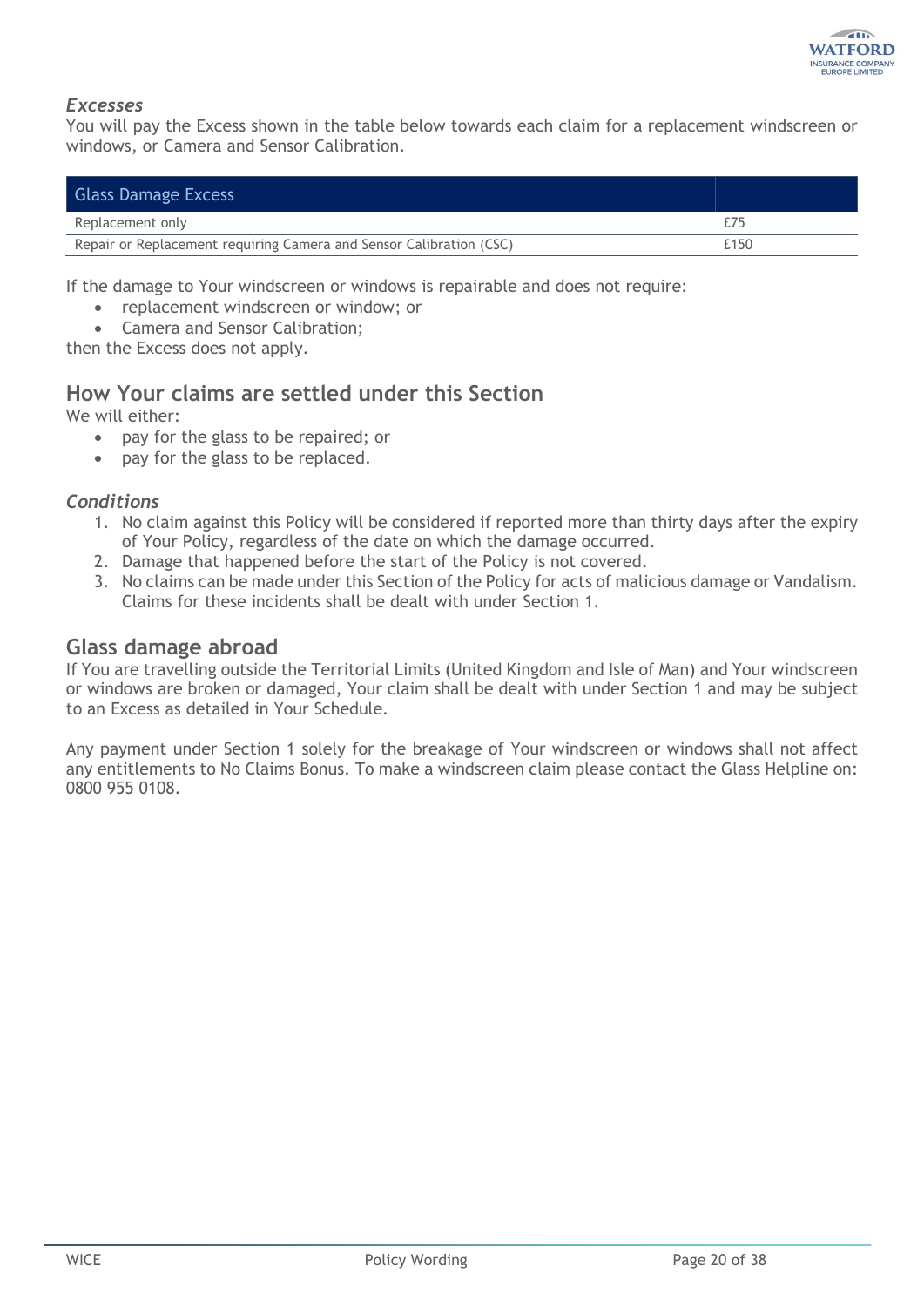### **No Claims Bonus (NCB)**

No Claims Bonus (NCB) is evidence of the number of years You have accrued without making a claim or having had a claim made against You.

We may require proof of Your NCB. This must be in writing from Your last insurer immediately prior to this Policy. If You do not provide satisfactory proof of Your NCB, Your Policy may be subject to revised premiums, Terms, cancelled, or become invalid. For Your NCB to be accepted by Us, it must have been earned in the United Kingdom within the previous two years on a private car insurance policy.

We will increase Your existing NCB by 1 year if You do not make any claims during the current Period of Insurance or have any claims made against You. NCB will only be increased upon a full year of cover being completed. The maximum NCB entitlement We will accept is 9 years. When You renew Your Policy, We may reduce the premium which You pay if You have earned another year of NCB entitlement.

### **Standard NCB**

If You make a claim, or a claim is made against You during the Period of Insurance, Your No Claim Bonus will be reduced in accordance with Our scale shown below. We reserve the right to retain proof of Your No Claims entitlement until all payments due have been made.

| NCB (years) at the start of Your   NCB (years)<br>current Period of Insurance | 1 Claim | NCB (years)<br>2 Claims | NCB (years)<br>3 Claims |
|-------------------------------------------------------------------------------|---------|-------------------------|-------------------------|
|                                                                               |         |                         |                         |
|                                                                               |         |                         |                         |
|                                                                               |         |                         |                         |
|                                                                               |         |                         |                         |
|                                                                               |         |                         |                         |
|                                                                               |         |                         |                         |
|                                                                               |         |                         |                         |
|                                                                               |         |                         |                         |
|                                                                               |         |                         |                         |
| $9+$                                                                          |         |                         |                         |

### *Standard NCB Step-back Rules*

### **NCB Uninsured Driver Promise**

If You have Comprehensive cover and You make a claim where the driver of the other vehicle involved in the accident is found to be uninsured, You will not have to pay Your Excess or lose any part of Your No Claims Bonus (NCB) as long as:

- You are able to provide the make, model and vehicle registration number of the other vehicle involved; and
- We can establish that You or a driver described on Your Certificate of Motor Insurance as an insured driver were not at fault in any way for the accident.

When You first claim, You may have to pay Your Excess and Your No Claims Bonus may be affected. However, once We have established that You were not at fault in any way and the driver of the other vehicle was uninsured, Your Excess will be refunded and No Claims Bonus restored.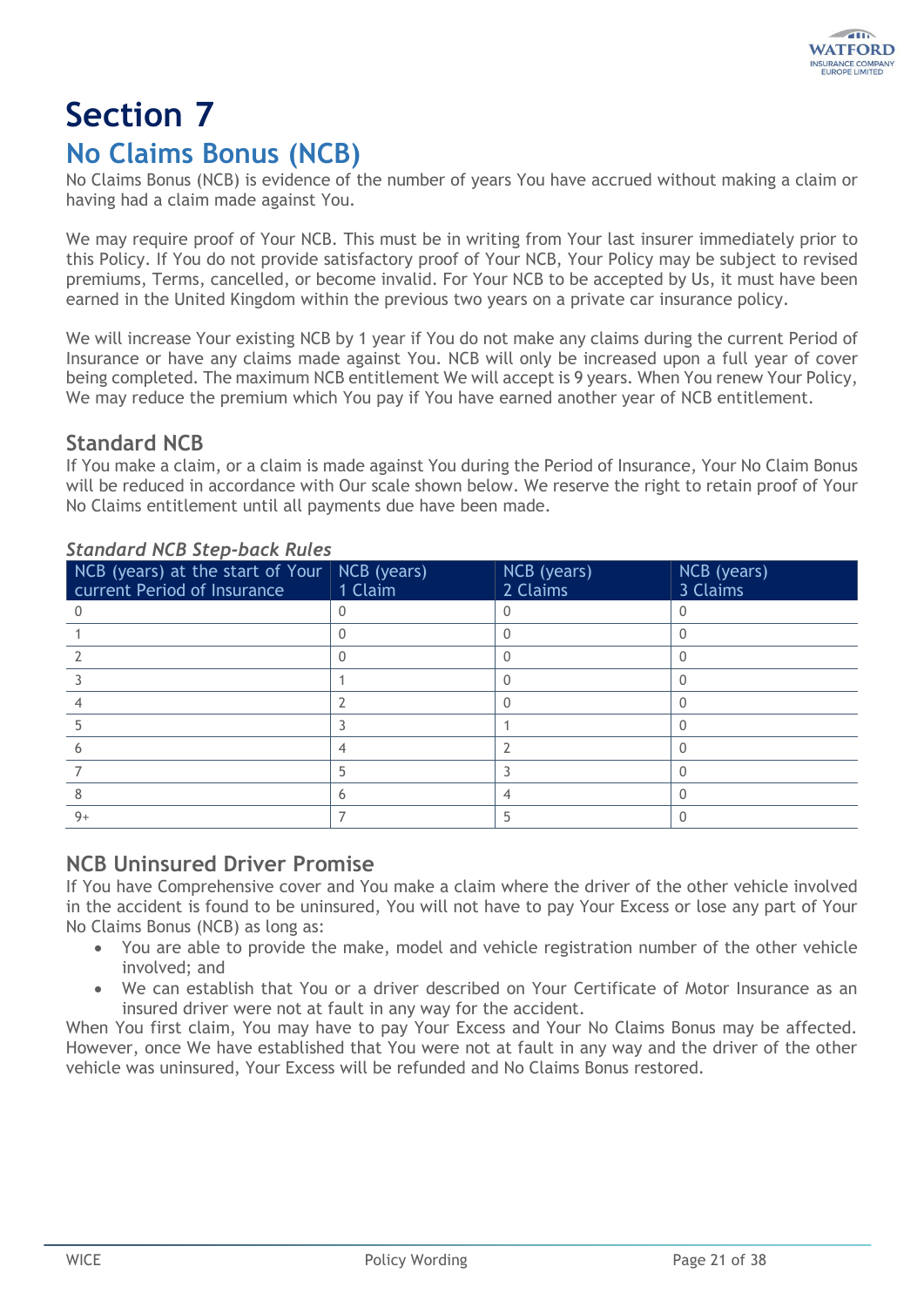### **NCB Protection**

If You have selected this protection and it is shown on Your Motor Insurance Schedule, Your NCB shall be maintained provided that no more than two claims have arisen in any five consecutive years.

If You make a claim, or a claim is made against You during the Period of Insurance, Your current protected No Claims Bonus entitlement will be reduced in accordance with Our scale shown below. We reserve the right to retain proof of Your No Claims Bonus entitlement until all payments due to Us have been made.

### *Protected NCB Step-back Rules*

| NCB (years) at<br>the start of<br>Your<br>current Period<br>0f<br>Insurance | NCB (years)<br>with 1 claim in<br>5 years<br>prior to<br>Renewal<br>Date | NCB (years)<br>with 2 claims<br>in 5 years<br>prior to<br><b>Renewal Date</b> | NCB (years)<br>with 3 claims<br>in 5 years<br>prior to<br><b>Renewal Date</b> | NCB (years)<br>with 4 claims<br>in 5 years<br>prior to<br><b>Renewal Date</b> | NCB (years)<br>with 5 claims<br>in 5 years<br>prior to<br><b>Renewal Date</b> |
|-----------------------------------------------------------------------------|--------------------------------------------------------------------------|-------------------------------------------------------------------------------|-------------------------------------------------------------------------------|-------------------------------------------------------------------------------|-------------------------------------------------------------------------------|
|                                                                             | 4                                                                        |                                                                               |                                                                               |                                                                               |                                                                               |
|                                                                             | 5                                                                        |                                                                               |                                                                               |                                                                               | $\Omega$                                                                      |
|                                                                             | 6                                                                        | h                                                                             | 4                                                                             |                                                                               | 0                                                                             |
|                                                                             |                                                                          |                                                                               | 5                                                                             |                                                                               | O                                                                             |
|                                                                             | 8                                                                        |                                                                               | 6                                                                             |                                                                               | $\Omega$                                                                      |
| $9+$                                                                        | $9+$                                                                     | $9+$                                                                          |                                                                               |                                                                               |                                                                               |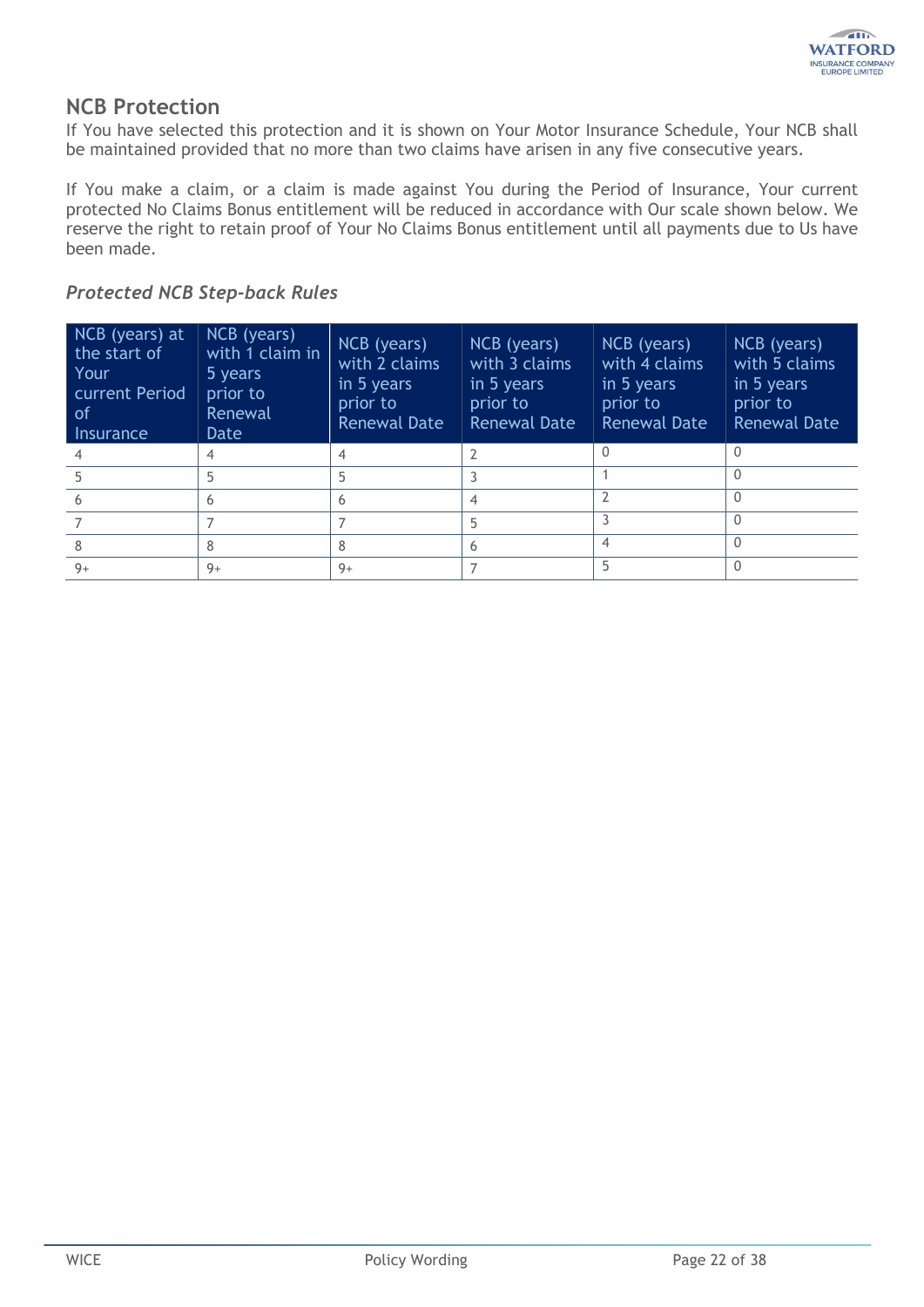### **Personal accident**

### **What is covered**

If You have Comprehensive Cover and You or Your spouse or Civil Partner are accidentally killed or injured while getting into, travelling in or getting out of Your Car, We will pay a benefit as explained below. The death or loss (resulting in a complete and permanent disability) must occur within 90 days and be a direct result of the accident and the incident must have taken place within the Territorial Limits (United Kingdom and Isle of Man).

### **How Your claims are settled under this Section**

| For claims under this Section We will pay the following:       | <b>Benefit Level</b> |
|----------------------------------------------------------------|----------------------|
| Accidental death                                               | £5000                |
| Complete and Permanent Disability:<br>$\bullet$                |                      |
| Loss of use of one or more limbs at or above the elbow or knee | £5000                |
| Loss of sight in one or both eyes                              | £5000                |

If We pay a claim for death, We will make this payment to the appropriate personal representative.

### **What is not covered**

- 1. More than £5000 in any one Period of Insurance.
- 2. If You or Your spouse or Civil Partner have more than one Policy with Us, We will only pay out under one Policy.
- 3. The benefit will not be paid for any injury resulting in permanent total disability, permanent disability, or death that results from:
	- a) Natural causes.
	- b) Racing, formally or informally.
	- c) An insured person using Your Car for motor trade or private or public hire, as a courier, as a fast food delivery vehicle, haulier, minibus or driving instructor.
	- d) Suicide or a deliberate act likely to cause serious injury or death or from provoked assault or fighting or taking part in civil commotions or riots of any kind.
	- e) Circumstances in which the insured person is under the influence of alcohol, drugs or medication according to an official report or independent evidence.
	- f) The insured person committing a criminal offence, whether or not the offence leads to a criminal prosecution.
- 4. The cover under this Section will also not apply if:
	- a) The injured person is less than 21 years of age or 70 years and over at the time of the accident.
	- b) The death or bodily injury is caused by disease, physical sickness or disability.
	- c) Where the person was not wearing a seatbelt when they were required to by law.

# **Section 9**

### **Medical expenses**

If You have Comprehensive cover and anyone in Your Car is injured in an accident involving Your Car, We will pay medical expenses of up to £100 for each injured person.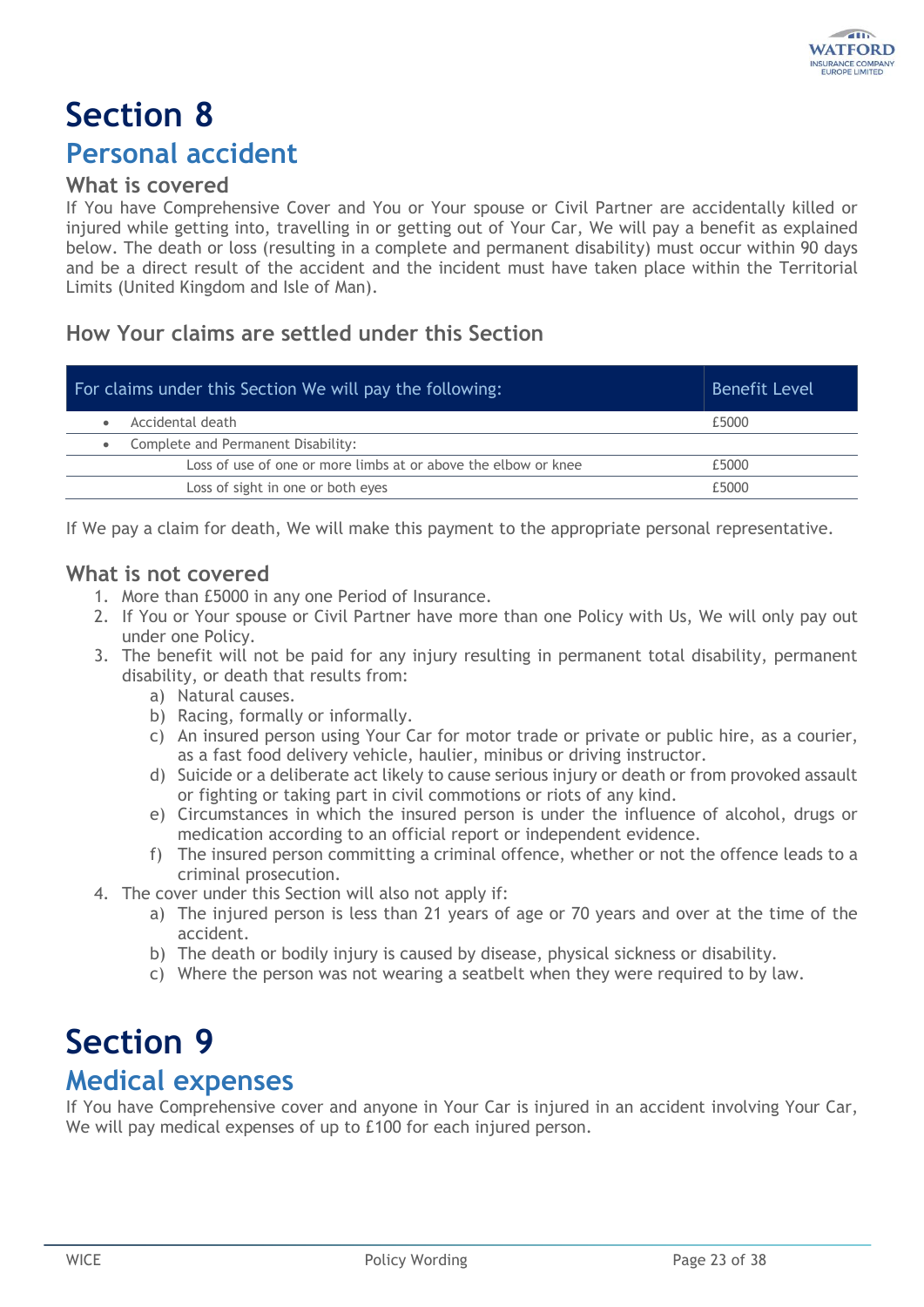

### **Emergency Medical Treatment**

We will pay the NHS their cost in providing You with any Emergency Medical Treatment that they are entitled to recover under the Road Traffic Act 1988. If this is the only payment We make, it will not affect Your No Claims Bonus.

# **Section 11 Overnight accommodation & transport following a claim**

If You have Comprehensive cover and are unable to continue Your journey as a result of loss of or damage to Your Car, We will arrange and pay for the cost of protecting Your Car and taking it to the nearest competent repairer. We will also pay for transport to get the driver and passengers home or to their original destination or;

- Overnight accommodation for the driver and passengers up to a maximum of £150 in total.
- Refund the cost of public transport for the driver and passengers to reach the end of their journey, subject to a maximum of £150. You will need to produce receipts in order to claim for this. If Your Car is stolen and not recovered, arrangements will be made to provide alternative transport up to a value of £150 in order to complete the journey.

After Your Car has been repaired, We will arrange and pay for the cost of delivering it to Your address in the United Kingdom. You are of course permitted to use Your own repairer, however, You will need to submit two repair estimates to Us for authorisation, which may delay the progress of Your claim. We will retain the right to salvage Your Car following a total loss for disposal in accordance with the Association of British Insurers' code of practice.

# **Section 12 Personal belongings**

### **What is covered**

If You have Comprehensive cover We will cover personal belongings which are in Your Car and are lost or damaged by accident, Fire or Theft. The most that will be paid is £150 for any one claim.

### **What is not covered**

- Money, stamps, jewellery, tickets, vouchers, documents or securities.
- Goods, samples or tools carried in connection with any trade or business.
- Wear and tear.
- Property insured under any other Policy.
- Loss of or damage to laptops, mobile phones, smart phones, tablets or portable electronic navigational equipment.
- Theft of Personal Belongings if carried in an open top or convertible Car unless contained in a locked boot.
- Loss of or damage to Personal Belongings arising from Theft while the ignition Key or similar device has not been removed or all doors, windows and other openings have not been closed and locked whilst Your Car is left unattended.

### **How Your claims are settled under this Section**

We will pay the cost of the item less an amount for wear and tear, to You or the owner of the property. We may at Our discretion, require documentary evidence to substantiate Your claim and/or may require a sight of the damaged item.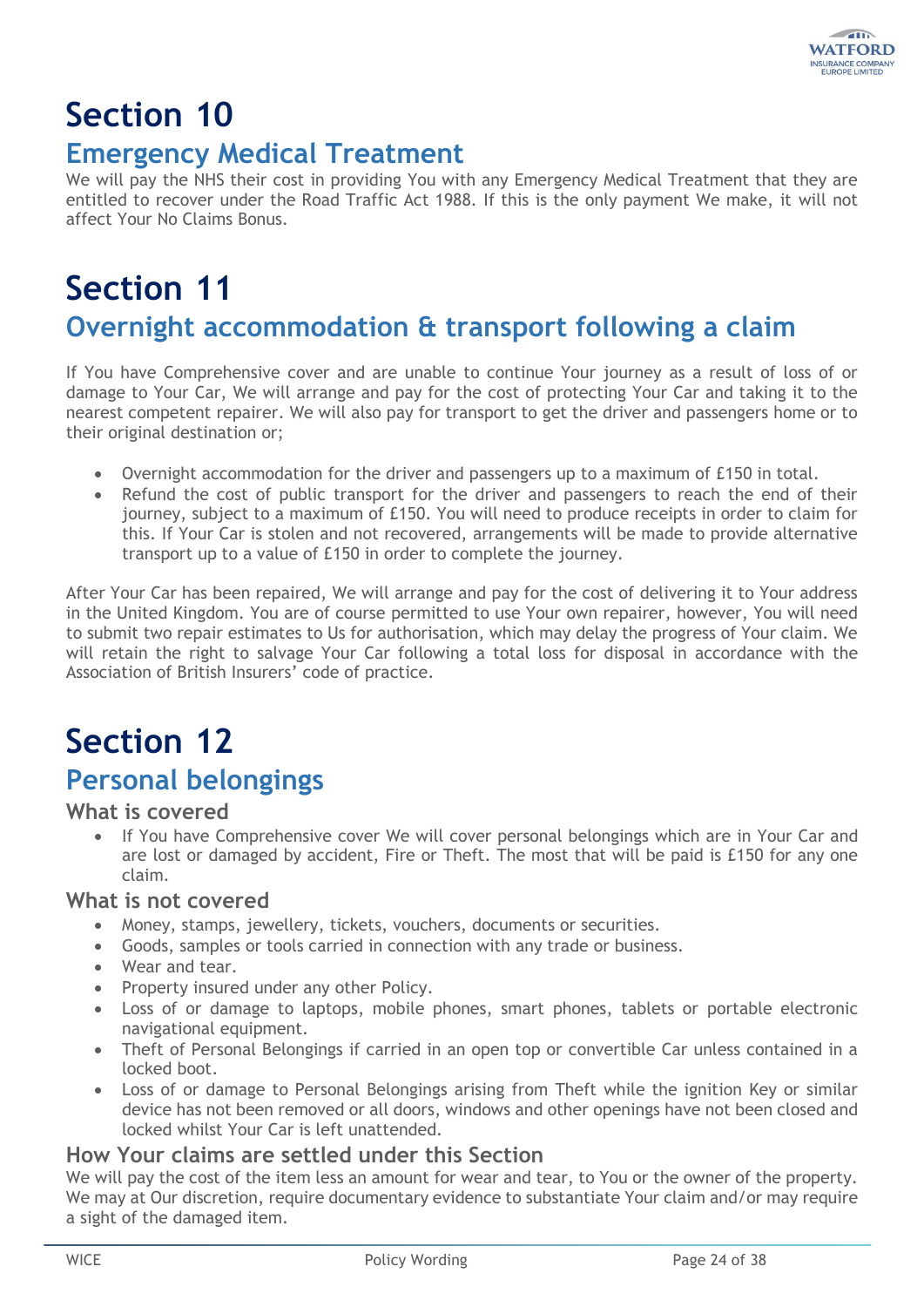

### **Key Cover**

This Section provides cover for Your Car's Keys and replacement locks if Your ignition Keys are stolen. The maximum We will pay under this Section is:

• £1000 towards costs for stolen Keys

### **What is covered**

If you have Comprehensive cover, We will pay towards to the costs of:

- replacing the Keys or ignition activation device;
- replacing the door locks and/or boot lock;
- replacing ignition/steering lock;
- replacing the lock transmitter and central locking interface; and

Where it can be established to our reasonable satisfaction that the identity or garaging address of your vehicle is known to any person who may have stolen or found your ignition Keys, We will pay towards the costs of:

- Replacing the affected parts of the alarm and/or immobiliser; and
- The reasonable cost of protecting Your Car, transporting it to the nearest repairers when necessary and delivering it after repair to your address.

### **What is not covered**

- The Excess shown on Your Schedule.
- Any claim where the Keys, lock activation device or the lock transmitter and central locking interface are either:
	- o Left in or on the car at the time of the loss; or
	- $\circ$  Taken without your permission by a person known to you, unless that person is reported to the police and a crime reference number is provided.
- Any claim for stolen Keys if the Theft is not reported to the Police and a crime reference number is not provided.
- Any claim for stolen Keys which exceeds the Market Value of Your Car or £1000.
- Courtesy Car under Section 5.

If You make a claim under this Section of Your Policy, Your No Claims Bonus will not be affected, providing:

- You pay the Excess shown on Your Policy Schedule; and
- You report the incident to the police and provide Us with the crime reference number.

# **Section 14**

### **Child seat cover**

### **What is covered**

If You have Comprehensive cover We will cover children's Car seats or booster seats fitted in Your Car if Your Car is involved in an accident, Fire, Theft or attempted. We will pay for the cost of a replacement of a similar model and standard, subject to the provision of the purchase receipt for the original item. Unless stolen, the child's Car seat or booster seat should be made available for inspection.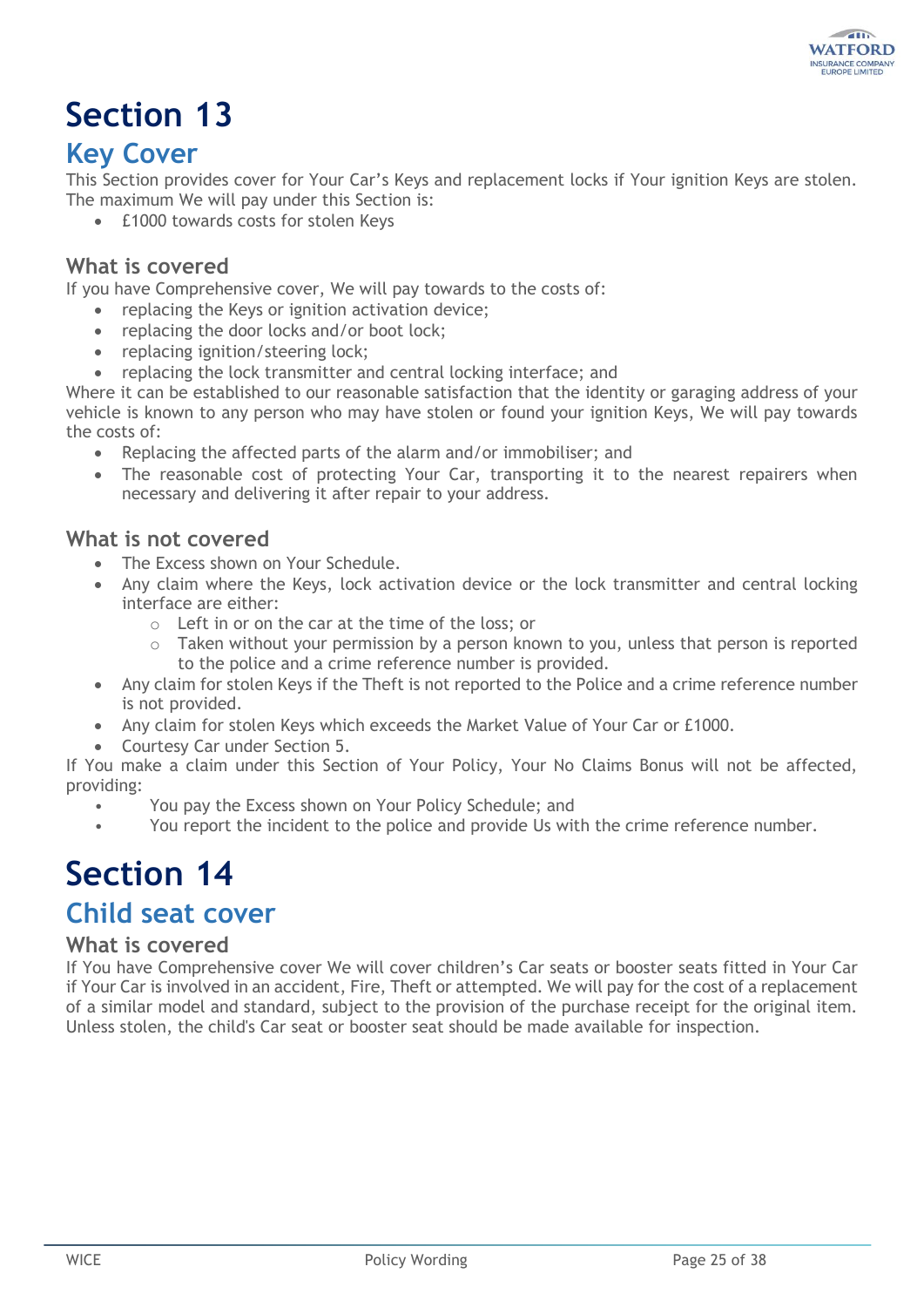

### **General Exclusions Applying to the Whole Policy**

### **This Policy does not cover the following:**

The below exclusions apply as well as the exclusions shown in each Section detailing the cover provided.

- 1. Any injury, loss or damage occurring while Your Car is being:
	- a) driven by or is in the charge of any person not shown on Your Certificate of Motor Insurance; or
	- b) driven by, or in the charge of, anyone who does not meet all the conditions described in the Endorsements in Your Motor Insurance Schedule and all the General Conditions Applying to the Whole Policy and any other Terms of this Policy; or
	- c) Involved in an incident following which You, a driver described on Your Certificate of Motor Insurance as an insured driver, or any other person are:
	- Driving with an alcohol level in excess of the legal limit;
	- Driving while unfit through drink or drugs;
	- Failing to provide a blood, urine or breath specimen (other than for a roadside test), for analysis; or
	- Driving whilst unlawfully using a hand held phone; or
	- d) used for any purpose not shown on Your Certificate of Motor Insurance; or
	- e) driven by, or is in the charge of for the purpose of being driven by, any person to whom Your Car has been hired; or
	- f) used in an unsafe or unroadworthy condition or, where such regulations require, does not have a current MOT Certificate; or
	- g) used to carry any dangerous substances or goods; or
	- h) Loss or damage if Your Car is used on the Nurburgring Nordschleife, or for racing formally or informally against another motorist, pace-making, competitions, rallies, Track Days, trials or tests, speed trials or speed tests, either on a road, track or at an off-road 4 x 4 event.
- 2. Any loss, damage or liability when Your Car is involved in any incident regardless of type, be that Accident, Fire, Malicious Damage, Theft or attempted theft and does not have a valid MOT Certificate in force at the time of the incident.
- 3. Any loss, damage or liability if caused maliciously or deliberately by any person driving Your Car with Your permission, agreement or support.
- 4. Any injury, damage or loss for any person involved in an accident arising out of the deliberate use of Your Car:
	- a. To cause damage to other vehicles or property; and/or
	- b. To cause injury to any person and/or to put any person(s) in fear of injury.
	- c. To commit suicide.
- 5. Any loss, damage or liability arising from the use of Your Car on any description of footpath, bridleway or restricted byway, this Policy only provides cover to meet the minimum insurance requirements under the Road Traffic Act for vehicular use on a byway open to traffic.
- 6. Any injury, loss or damage occurring while Your Car is being: driven or in the charge of anyone who does not have a valid driving licence, is disqualified from driving, has not held a driving licence, is prevented by law from holding one and who does not keep to the Terms and Conditions of their driving licence as required by DVLA/DVANI rules and regulations and any relevant law.
- 7. Liability You have under any agreement, unless You would have had the liability if the agreement did not exist.
- 8. Loss, damage, injury or legal liability directly or indirectly caused by, resulting from or in connection with invasion, war, revolution or any act of Terrorism regardless of any other cause or event contributing concurrently or in any other sequence to the loss, except where such liability is required to be covered by the Road Traffic Act. The definition of Terrorism shall follow the interpretation as set out in the Terrorism Act 2000 or subsequent amendments thereto or be any act deemed by the Government or a UK Court of Law to be an act of Terrorism.
- 9. Except to the extent that We are liable under the Road Traffic Acts this Policy does not cover any injury, loss or damage caused by or arising from: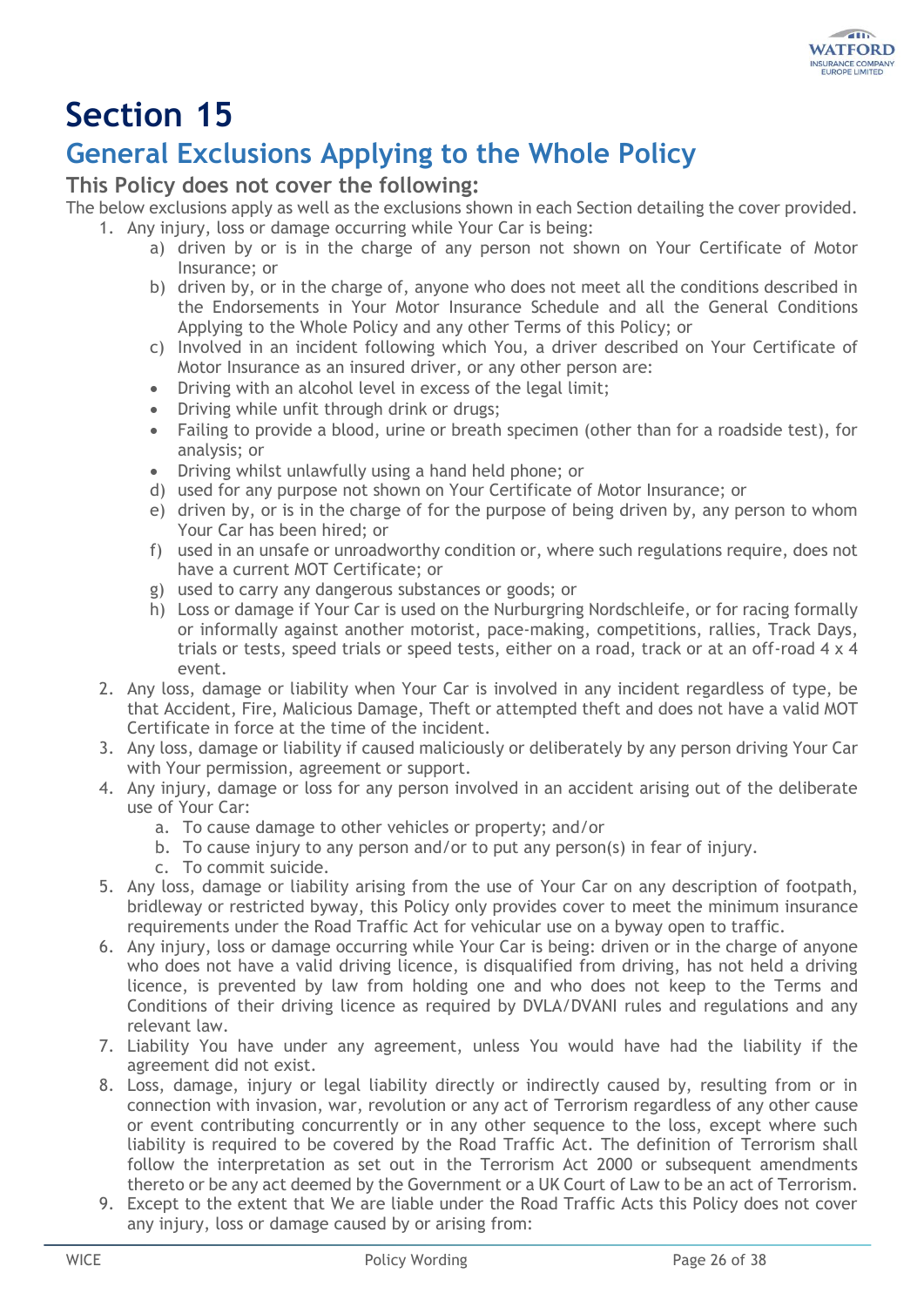

- Earthquake; or
- Riot or civil disturbance within Great Britain, Northern Ireland, the Isle of Man or the Channel Islands where the insured person has taken part in the riot or caused damage to or stolen any property during the riot or committed a criminal offence relating to the riot.

10. Loss, damage, injury or legal liability caused directly or indirectly by:

- pressure waves caused by aircraft and other flying objects; or
- ionising radiation or radioactive contamination from any nuclear fuel or from any nuclear waste arising from burning nuclear fuel; or
- the radioactive, poisonous, explosive or other dangerous properties of any explosive nuclear equipment or part of that equipment.
- 11. Any accident, injury, loss, damage or liability arising while Your Car is in a place used for the take-off, landing, parking or movement of aircraft, including the associated service roads, refuelling areas and ground equipment parking areas.
- 12. Any decision or action of a court outside the United Kingdom or the Isle of Man, unless the decision is made or action is taken in a foreign court because Your Car was used in that country and that country is in the European Union or is mentioned by name in Section 4.
- 13. Any liability for death, injury, illness, or loss of or damage to property, arising directly or indirectly from pollution or contamination, unless it is directly caused by an event which is sudden, identifiable, unintended and unexpected.
	- The whole event must happen at a specific time and place during the Period of Insurance.
	- We will treat all pollution or contamination arising from one incident as having happened at the time of the incident.
	- This Policy does not cover claims arising from pollution or contamination which happen as a result of deliberately releasing substances or as a result of leaks from Your Car caused by failure to properly maintain it.
	- This Exclusion does not apply where We need to provide the minimum level of cover required by law.
- 14. This Policy does not cover securing the release of a motor car which has been seized by, or on behalf of, any Government or Public Authority.
- 15. Any loss or damage resulting from the impoundment or confiscation of Your Car by Customs and Excise, Police or any other Government Authority.
- 16. Any accident, injury, loss, damage or liability while Your Car is:
	- Towing a Trailer which is unsafe or has an unsecure load.
	- Towing more than one caravan, Trailer or disabled mechanically propelled vehicle at any one time.
	- Being used to carry passengers or goods in a way likely to affect the safe driving and control of the car.
- 17. Any accident, injury, loss, damage or liability while Your Car is outside the Territorial Limits unless allowed under Section 4.
- 18. Loss or damage or liability which is the responsibility of the person driving or steering any vehicle being towed by Your Car or being towed by a vehicle being driven by You.
- 19. Legal liability when a Trailer or broken-down vehicle is being towed for profit.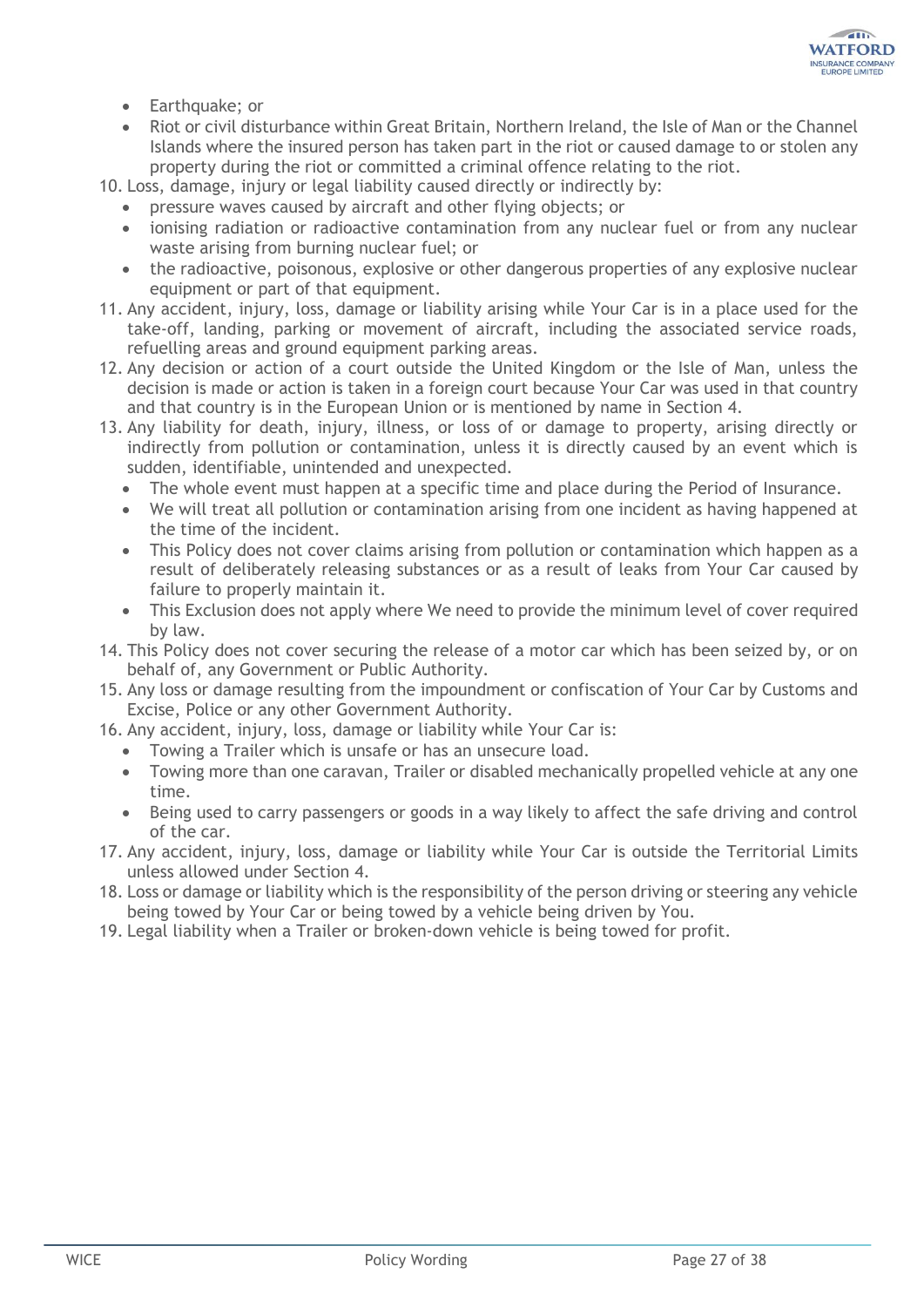

## **General Conditions Applying to the Whole Policy.**

You must comply with the following Conditions to have the full protection of Your Policy. If You do not comply with them, We may cancel the Policy or refuse to deal with Your claim or reduce the amount of any claim payment.

### **1. Making Claims**

- In the event of any claim under this Policy, You or any insured driver or Your legal representative must phone Our claims helpline with information as soon as is reasonably possible. If Your claim is for glass damage only, phone Our Glass Helpline. The telephone numbers are shown on Your Schedule.
- You or any insured driver must immediately send to Us any writ, summons, letter, claim or other document, unanswered.
- You or any insured driver must immediately tell Us about any impending prosecution, inquest or fatal accident inquiry.
- You or any insured driver must not admit liability for or negotiate the settlement of any claim unless You have Our written permission.
- You or any insured driver must give Us all the information and help requested including any documentary evidence to substantiate Your claim. All information provided must be true and correct to the best of Your knowledge.

### *We, as Your Insurer, can:*

- take over and conduct the defence or settlement of any claim; and
- take legal action over any claim.

These actions may be taken in Your name or the name of any insured person. Failure to notify any required changes and to take reasonable care to ensure that any information supplied is provided honestly, fully and correctly may result in Your Policy being cancelled or treated as if it never existed, or in Your claim being rejected or not fully paid.

**You must cooperate fully with Us on all matters concerning the handling and settlement of any claim. If You do not cooperate with Us, We may cancel Your Policy and/or refuse to deal with Your claim.**

### **2. Care of Your Car**

You or any insured driver must take all reasonable steps to:

- protect Your Car from loss or damage; and
- maintain Your Car in an efficient and roadworthy condition, We may examine Your Car at any time.
- ensure You have a valid MOT Certificate for Your Car if one is needed by law.

### **3. Right of recovery**

If under the laws of any country in which this insurance applies, We have to make payments which but for those laws would not be covered by this Policy, You must repay the amounts to Us. If any claims or other monies are paid to You by mistake for any reason, or a claim has been paid which We later find to be fraudulent, false or exaggerated, You must repay the amount paid by Us.

You or the person who caused the accident must also repay Us any money We have to pay because of any agreement We have with the Motor Insurers' Bureau.

Any payment We make under this condition will prejudice Your No Claim Bonus and will also mean that there will be no entitlement to a refund of premium if the Policy is cancelled or declared void.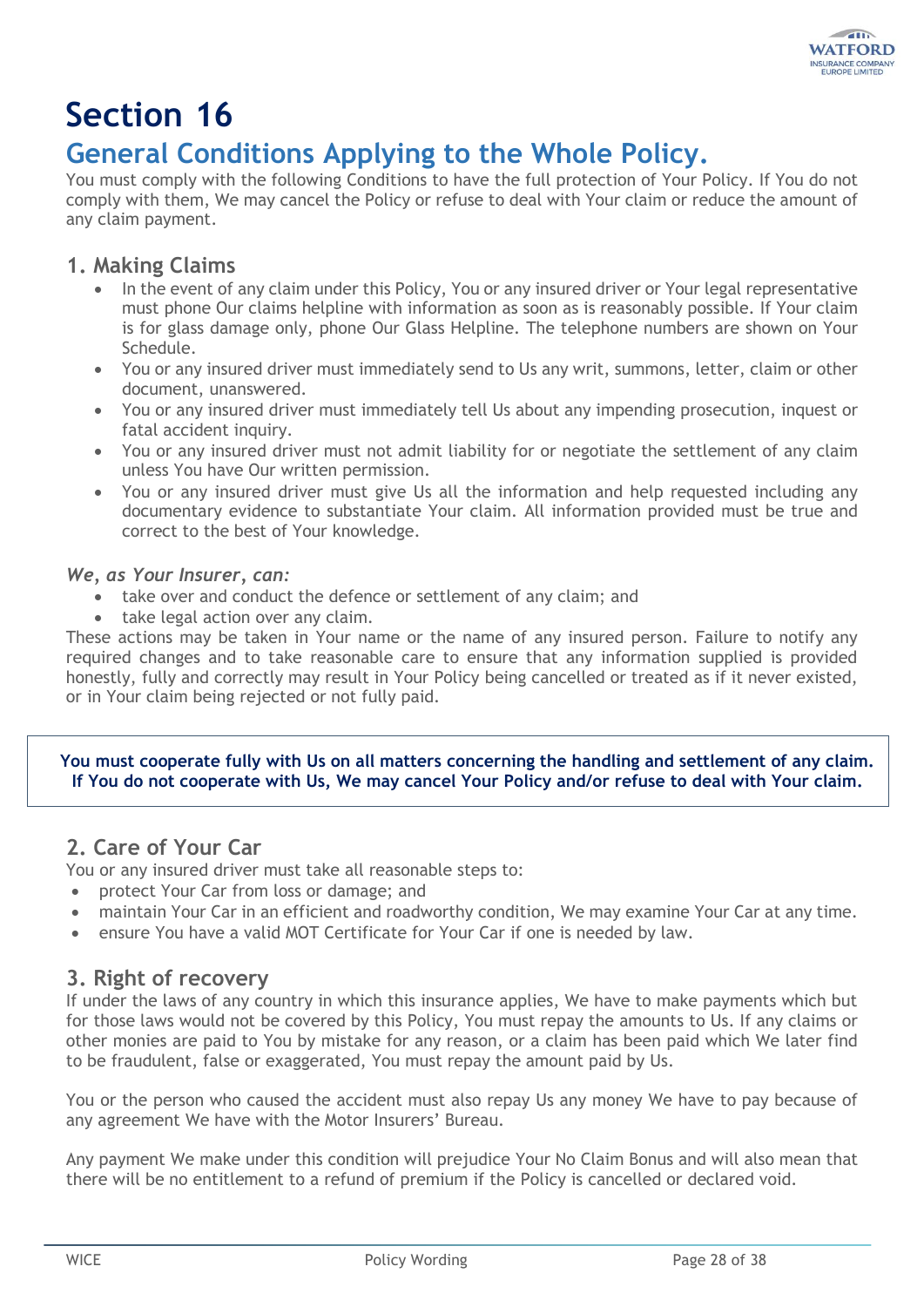

### **4. Other insurance**

If any liability, loss or damage is covered by any other insurance, We will only pay Our share of the claim in accordance with our legal liability. This condition does not apply to Section 8 - Personal Accident.

### **5. Keeping to this Policy**

We will only provide the cover described in this Policy if:

- anyone claiming cover has kept to all its Terms, Conditions and Endorsements; and
- the information You gave on Your Statement of Insurance and declarations is correct and complete to the best of your knowledge and belief.

### **6. Non-payment of premiums**

We reserve the right to cancel this Policy immediately on written notice in the event of non-payment of the premium. If You are paying the premiums monthly and You fail to pay an instalment when due, or fail to maintain a Direct Debit Mandate and such default is not corrected within the time permitted by the Consumer Credit Act 1974, the whole of the outstanding balance will become due and payable. If this sum is not paid within seven days, the insurance cover will be cancelled. In the event of a total loss claim under this Policy, all remaining monthly premiums for the Period of Insurance will immediately become due. We reserve the right to deduct this amount from the claim's settlement.

### **7. Car sharing**

The receipt of financial contributions as part of a car-sharing arrangement for social or similar purposes in respect of the carriage of passengers will not be regarded as the carriage of passengers for hire or reward (or the use of the Car for hiring) provided that:

- The Car is not constructed or adapted to carry more than seven passengers (excluding the driver).
- The passengers are not being carried in the course of a business of carrying passengers.
- The total contributions received for the journey do not involve an element of profit.

### **8. Fraud**

You must not act in a fraudulent manner. If You or anyone acting for You:

- mislead Us in any way, including who is the main user of the car, in order to obtain insurance from us, with more favourable Terms or to reduce Your premium; or
- make a claim under the Policy knowing the claim to be false or fraudulently exaggerated in any respect; or
- submit a document in support of a Policy or claim knowing the document to be forged or false in any respect; or

• make a claim in respect of any loss or damage caused by Your wilful act or with Your connivance. Then:

- We shall not pay the claim.
- We shall not pay any other claim which has been or will be made under the Policy.
- We may cancel or declare the Policy void.
- We shall be entitled to recover from You the amount of any claim already paid under the Policy.
- We shall not make any return of premium.
- We may inform the Police of the circumstances.

### **9. Victim of Crime**

The circumstances of any claim which arises as a result of You being a victim of crime must be reported to Police as soon as practicable. You must fully cooperate with all resulting Police enquiries and any resulting prosecution of offenders.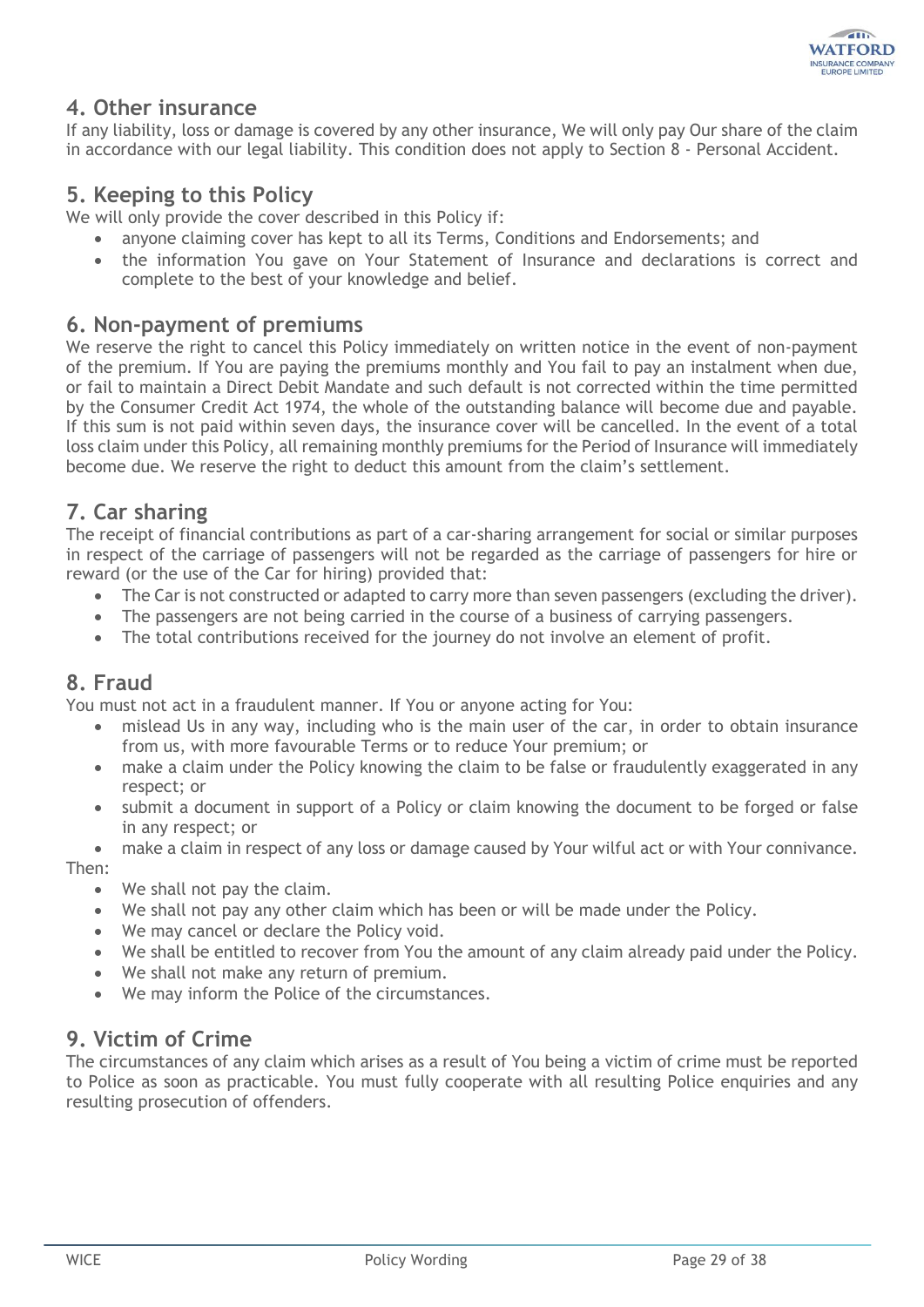

This Section contains important notes about rights of cancellation. You must read these notes carefully. To cancel this Policy, You should contact Your broker.

### **Your Cancellation Rights**

You may cancel this Policy at any time by notifying Your broker of the cancellation in writing.

### **During the cooling-off period (14 days)**

If You cancel Your Policy within the first 14 days either from the day of purchase of the contract or the day on which You receive Your Policy documentation, whichever is later, You will be entitled to a refund of the premium paid (as long as You have not made a claim, or a claim having been made against You), subject to a deduction for the time You have been covered and for any costs incurred in issuing the Policy, as detailed in the Broker's Terms of Business.

### **After the cooling-off period**

You may cancel this Policy at any time by notifying Us or Your broker of the cancellation in writing. On cancellation, You will be entitled to a refund of the premium paid (as long as You have not made a claim, or a claim having been made against You), after deducting the cancellation charge and a deduction for the time You have been covered, as set out in the Broker's Terms of Business.

## **Our Cancellation Rights**

### **During the Period of Insurance**

We have the right to cancel Your Policy at any time by giving You seven days' notice in writing where there is an exceptional or valid reason for doing so. We will send Our cancellation letter to the latest address We have for You and will set out the reason for cancellation in Our letter. Exceptional or valid reasons may include but are not limited to:

- a. Where We have been unable to collect a premium payment. In this case We will contact You requesting payment. If We do not receive payment We will write to You notifying a period for payment, after which We may cancel Your Policy. If We have not received Your payment by the end of the period notified to You, We will issue a letter confirming We have cancelled Your Policy.
- b. Where You are required in accordance with the Terms of this Policy Wording document to cooperate with Us, or send Us information or documentation and You fail to do so in a way that significantly hinders Our ability to process a claim, or Our ability to defend Our interests.
- c. Where We do not receive evidence of Your No Claim Bonus, licences for all drivers named on Your Policy or any other valid requests to support the accuracy of information You gave Us and on which Your insurance Terms are based upon.
- d. Where You do not take care of Your Car as required in the Section 16 General Conditions Applying to the Whole Policy.
- e. Where necessary to comply with any applicable laws or regulations.
- f. If We decide for reasons of strategy or cost that it is no longer viable for Us to continue to provide cover within the particular country or market sector that applies to Your Policy.
- g. In the unlikely event that for any of the reasons listed in Section 15 General Exclusions Applying to the Whole Policy - We expect to experience unsustainable losses for the particular country or market sector that applies to Your Policy.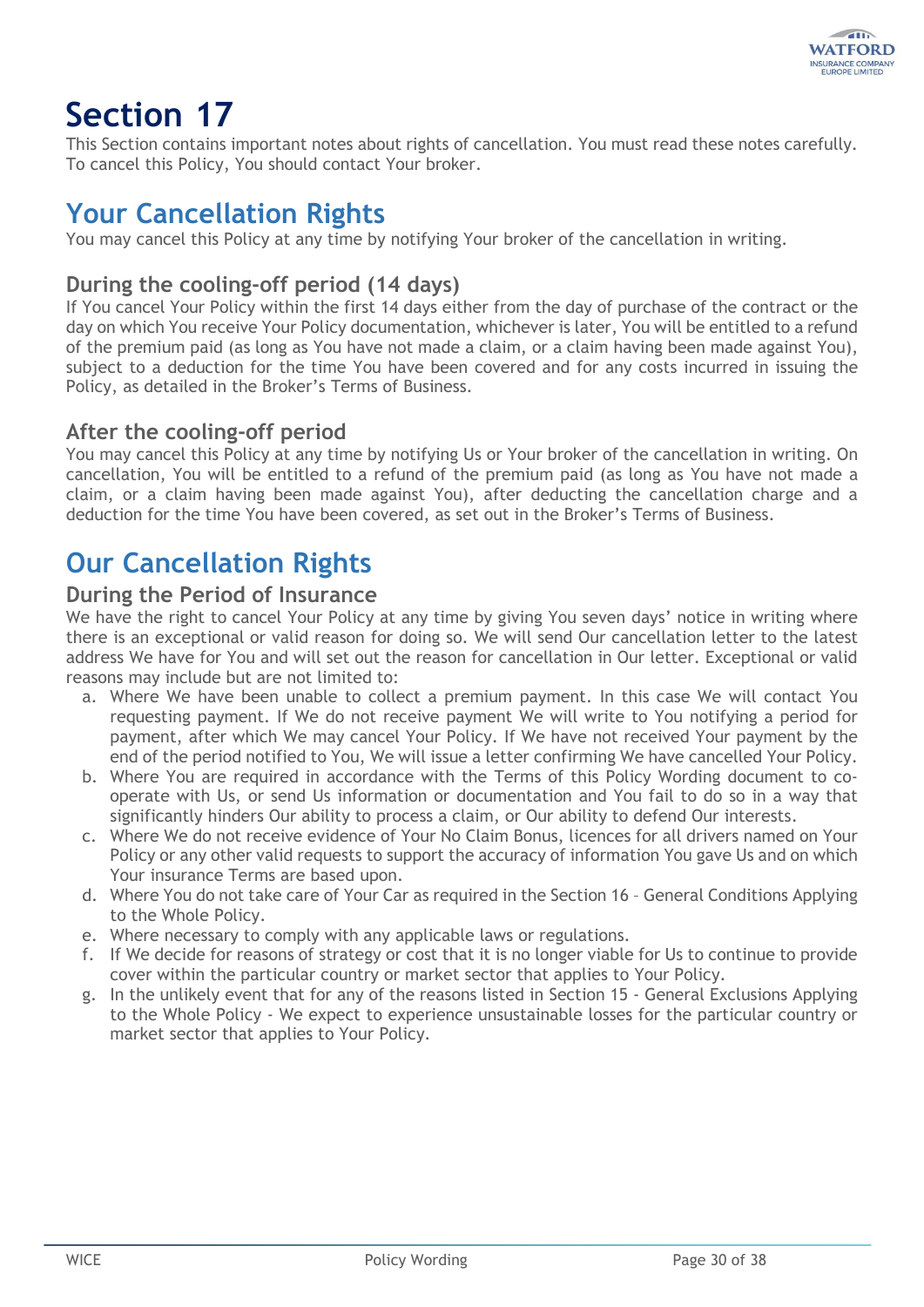Alternatively, We have the right to cancel Your Policy immediately, at any time during the Period of Insurance, where there is evidence of fraud or a valid reason for doing so. We will still send Our cancellation letter to the latest postal or email address We have for You and will set out the reason for cancellation in Our letter. Valid reasons allowing Us to immediately cancel may include but are not limited to:

- a) Where You deliberately or recklessly tell Us something which is untrue or misleading in response to any question We ask You when You take out cover under this Policy, or amend Your cover under this Policy.
- b) Where You have carelessly misrepresented relevant information which, if correctly represented at the time of application, would have caused Us to decline Your application for cover.
- c) Where We have evidence of fraud or dishonesty.
- d) Where We have evidence of abusive or threatening behaviour.
- e) If We discover that Your Car is currently impounded by any government or public authority.
- f) Not having paid or agreeing to pay the premium.
- g) If You are in breach of any of the Terms, Exceptions, Exclusions, Conditions or Endorsements contained in or endorsed upon this Policy.
- h) In the event that Your Car has been deemed a total loss or has been stolen and not recovered but You have not changed the vehicle insured under Your Policy within 14 days of the claim being settled.

### **Note: If We cancel Your cover as a result of points a) or c) directly above, We will not return any premiums You have paid.**

If premium has been paid for any period beyond the date of cancellation of this insurance, the relevant pro-rata portion of this premium will be refunded to You, unless the cancellation reason is either a) or c) above. In this case, we will not return any premiums you have paid. If an incident has arisen during the Period of Insurance, which has or will give rise to a claim, then no refund will be issued.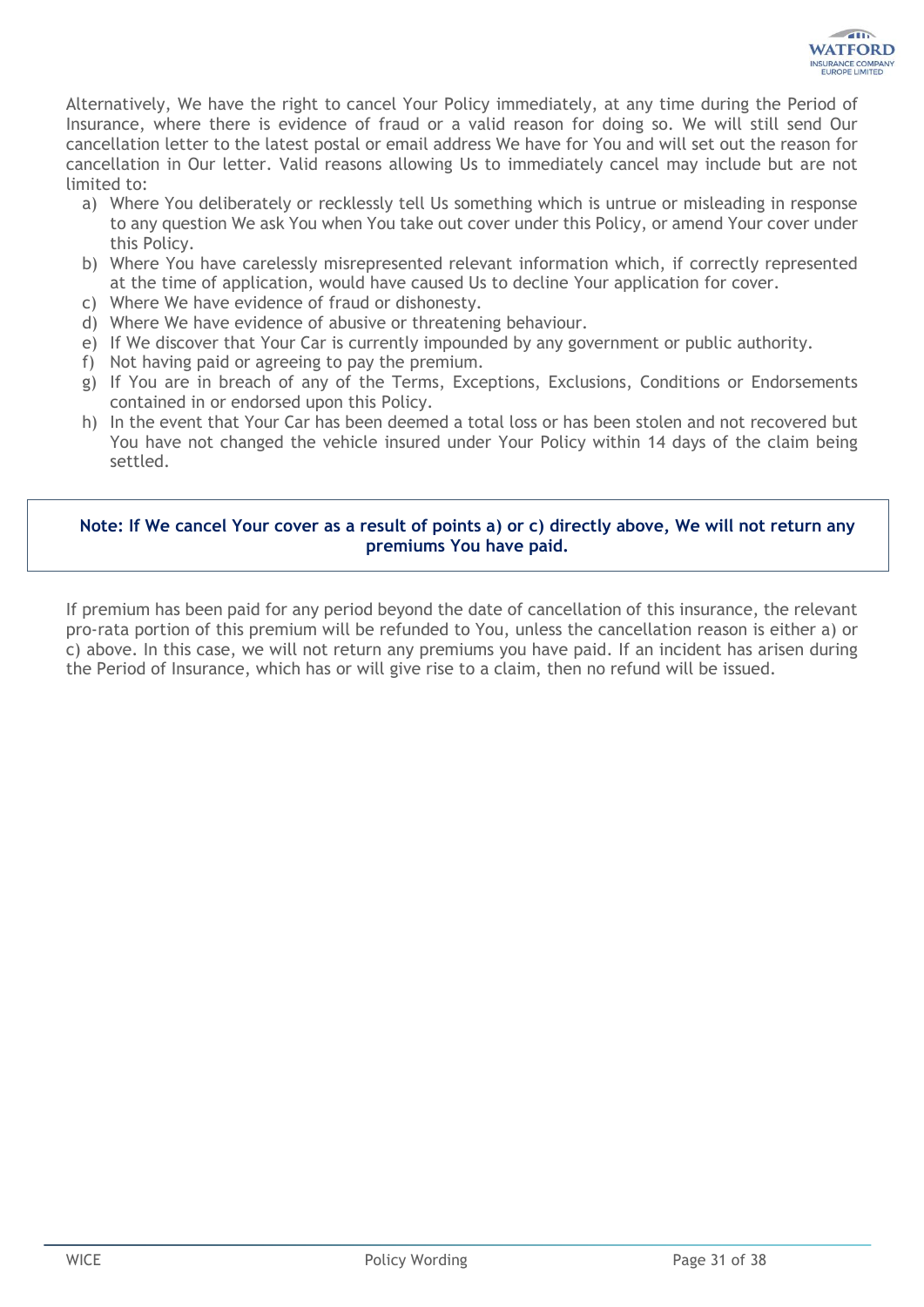

### **Changes which may affect Your cover**

The Terms of Your Policy and premium are based on the information You have given us. If any of this information changes You must notify Us by calling Your broker. Below are some examples of what You should tell us. Please note these lists are not exhaustive and You should contact Your Broker if You are unsure about whether You need to inform Us of a change. Any changes to Your Policy will be subject to Our agreement and may not be acceptable, therefore please contact Your Broker for guidance on changes You wish to make. If a change to Your Policy is acceptable it may result in revised Terms and/or a change in the premium. Any changes to Your Policy may also be subject to administration fee charged by Your Broker. We reserve the right to request further documentation following a change made to Your Policy, such as proof ownership and/or confirmation of the registered keeper.

### **You must tell Us immediately if:**

- You change Your address or the address where Your Car is normally kept;
- You or anyone covered by this Policy ceasing or changing jobs, or starting a new job, including any part-time work; or
- Your or any insured driver's driving licence is revoked either temporarily or permanently, or the status of the driving licence has changed, e.g. if You or any insured driver has passed their driving test.

### **You must tell Us about the following beforehand:**

- If You intend to change Your Car or its registration number.
- If You intend to change what You use Your vehicle for.
- If You want to include other drivers or intend to change the main driver.
- If You intend to modify Your Car from the manufacturer's standard specification.

Modifications include optional extras and any changes to bodywork; these include but are not limited to:

- o Changes to the bodywork, such as spoilers or body kits.
- o Changes to suspension or brakes.
- o Cosmetic changes such as alloy wheels.
- $\circ$  Changes affecting performance and/or handling, such as changes to the engine management system or exhaust system.
- o Changes to the audio/entertainment system.

Please be aware that this is not a full list of all possible changes. All changes made from the manufacturer's standard specification must be disclosed. This Policy does not cover any non-standard parts (modifications). Manufacturer's optional extras are only covered if they have been declared and We have agreed to arrange cover for them.

If You make a claim for loss or damage to Your Car, We will only pay the cost of replacing parts needed for Your Car to meet the manufacturer's standard specification. Failure to notify Us of a modification may result in Your Policy being cancelled or treated as if it never existed, or in Your claim being rejected or not fully paid.

### **You must tell Us about the following when You renew Your Policy:**

If there have been any changes to the insurance details of You or any other person named as a driver under this Policy. Such changes to insurance details include, but are not limited to:

- Any information listed on Section 18, that should be advised immediately or beforehand.
- Any accidents, claims, losses or damages to any vehicle, whether or not a claim was made and regardless of blame. This includes all types of claims, damages or accidents such as Fire, Theft or glass damage (windscreen or window).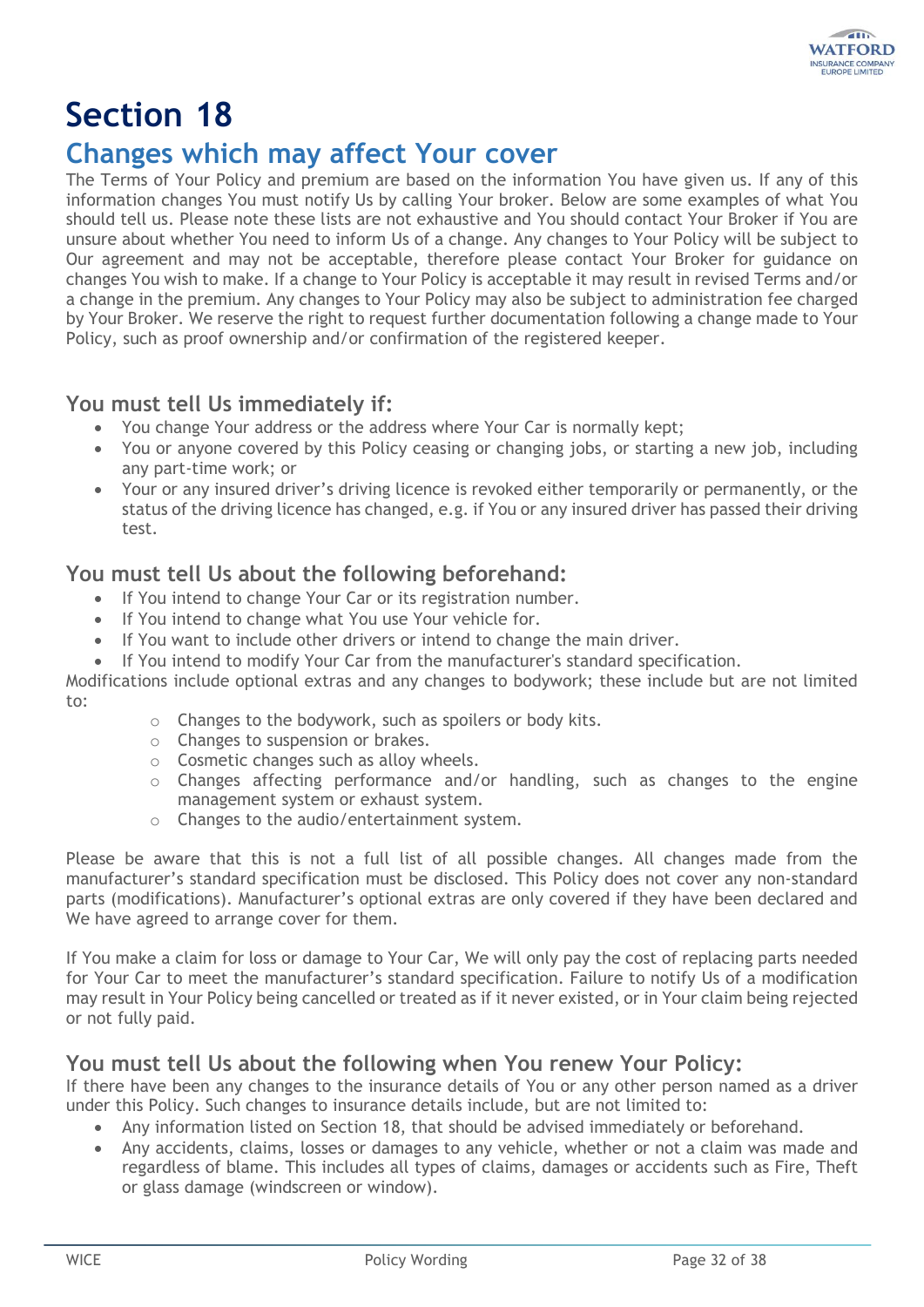- Any prosecutions or motoring convictions that You or any insured drivers have received during the year, or any pending prosecutions, motoring convictions or fixed penalty notices or licence Endorsements.
- Any medical or physical condition or disability, for You or any insured drivers, that is notifiable to the Driver and Vehicle Licensing Agency (DVLA)/Driver & Vehicle Agency Northern Ireland (DVANI) which has not been notified to and accepted by the DVLA/DVANI.
- Any non-motoring convictions for all drivers that are not considered spent. A spent conviction is one which, under the Terms of the Rehabilitation of Offenders Act 1974, can be effectively ignored after a specified amount of time. If, however You have received a prison sentence of more than four years, Your conviction will never become spent.

Failure to notify any required changes and to take reasonable care to ensure that any information supplied is provided honestly, fully and correctly may result in Your Policy being cancelled or treated as if it never existed, or in Your claim being rejected or not fully paid.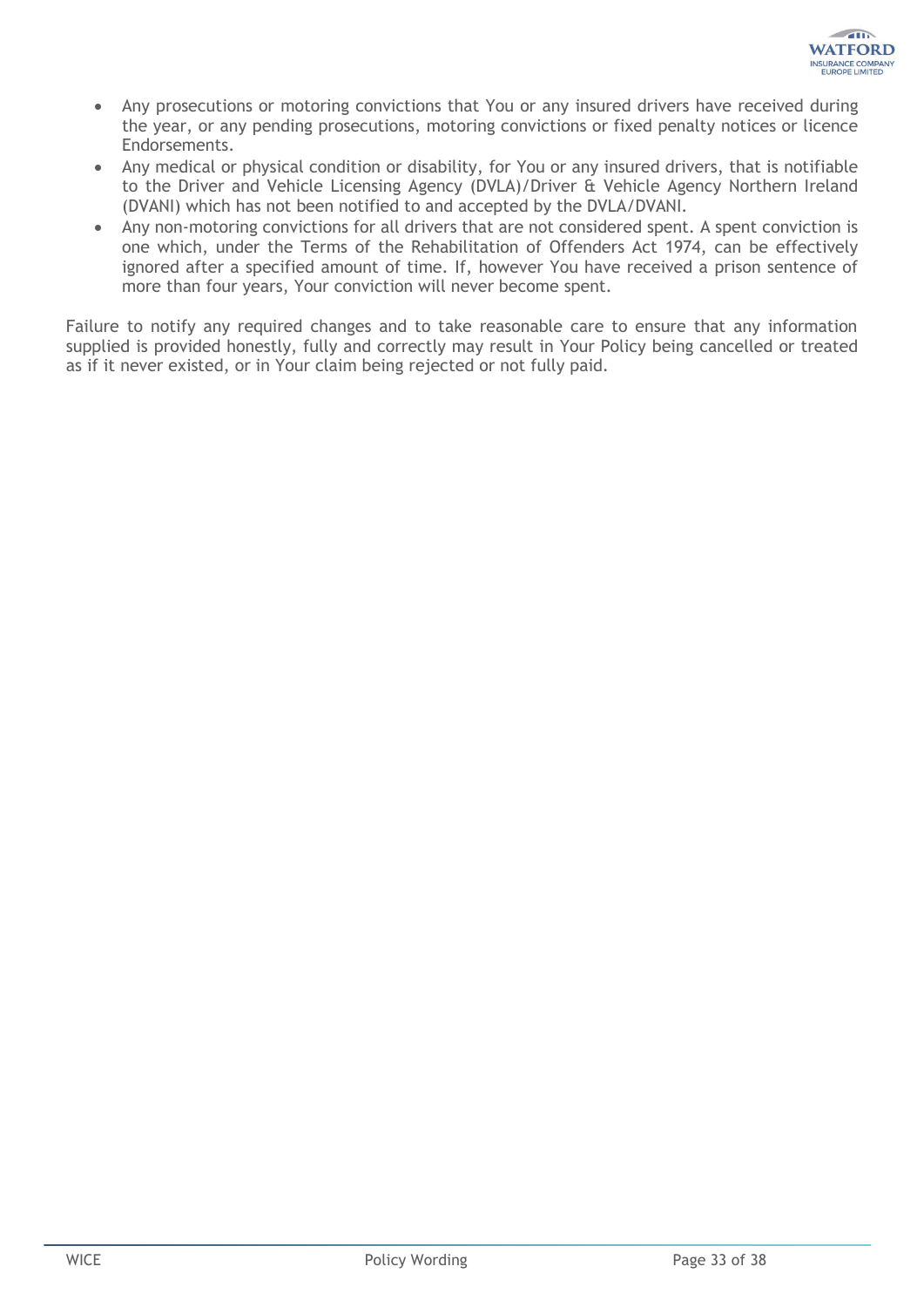### **General Information**

### **Data Protection Notice**

This Data Protection Notice explains how We may use Your details. It tells You about the registers and databases that We and others have in place, which help to detect and prevent fraudulent applications and claims, and must be shown to any party related to the insurance. All phone calls relating to applications and claims may be monitored and recorded and the recordings used for fraud prevention and detection, training and quality control purposes. Your privacy is important to Us and We assure You that We will respect Your personal information. We will share information with other insurers and We will use Your information to manage Your insurance with Us, including underwriting, claims handling and statistical analysis. Please be aware this may include disclosing Your personal information to any agents who provide services on Our behalf, including those located outside the European Economic Area. By accepting this insurance You consent to such use of Your personal data. Please refer to the supplementary document titled "Data Protection Notice"

### *Sensitive Data*

In order to assess the Terms of the insurance contract or administer claims which arise, We may also need to collect sensitive data such as medical history or criminal convictions. We will not use this data except for the specific purpose for which You provide it and to provide the services described in this Policy Wording document.

For more information on Data Protection legislation You may also write to the Information Commissioner's Office at: Wycliffe House, Water Lane, Wilmslow, Cheshire SK9 5AF. Telephone: 0303 123 1113 E-mail: [casework@ico.org.uk](mailto:casework@ico.org.uk)

### *Access to Your Information*

You can write to Us at any time to obtain details of the information held about You. Please write to: Data Protection Officer, Rock Services Ltd, Lysander House, Catbrain Lane, Cribbs Causeway, Bristol, BS10 7TQ.

### *Motor Insurance Database (MID)*

Information relating to Your insurance Policy will be added to the Motor Insurance Database ("MID") managed by the Motor Insurers' Bureau ("MIB"). MID and the data stored on it may be used by certain statutory and/or authorised bodies including The Police, The DVLA, The DVANI, The Insurance Fraud Bureau and other bodies permitted by law for purposes not limited to but including:

- i. Electronic Licensing
- ii. Continuous Insurance Enforcement
- iii. Law enforcement (prevention, detection, apprehension and / or prosecution of offenders)
- iv. The provision of government services and/or other services aimed at reducing the level and incidence of uninsured driving

If You are involved in a road traffic incident (either in the United Kingdom, the EEA or certain other territories), insurers and / or the MIB may search the MID to obtain relevant information. Persons (including his or her appointed representatives) pursuing a claim in respect of a road traffic incident (including citizens of other countries) may also obtain relevant information which is held on the MID.

It is vital that the MID holds Your correct registration mark. If it is incorrectly shown on the MID You are at risk of having Your Car seized by the police. Please let Us know immediately if Your vehicle registration mark is showing incorrectly on Your documents. It is a legal requirement in Great Britain to have continuous insurance in place for Your Car and if there is no record on the MID showing Your Car is insured and You have not declared it as "off road" by completing a SORN (Statutory Off Road Notification), You may receive a letter from the DVLA advising that You could receive a fine or prosecution and the Car could also be clamped, seized and ultimately destroyed. You can check that Your correct registration number details are shown on the MID website at [www.askmid.com.](http://www.askmid.com/)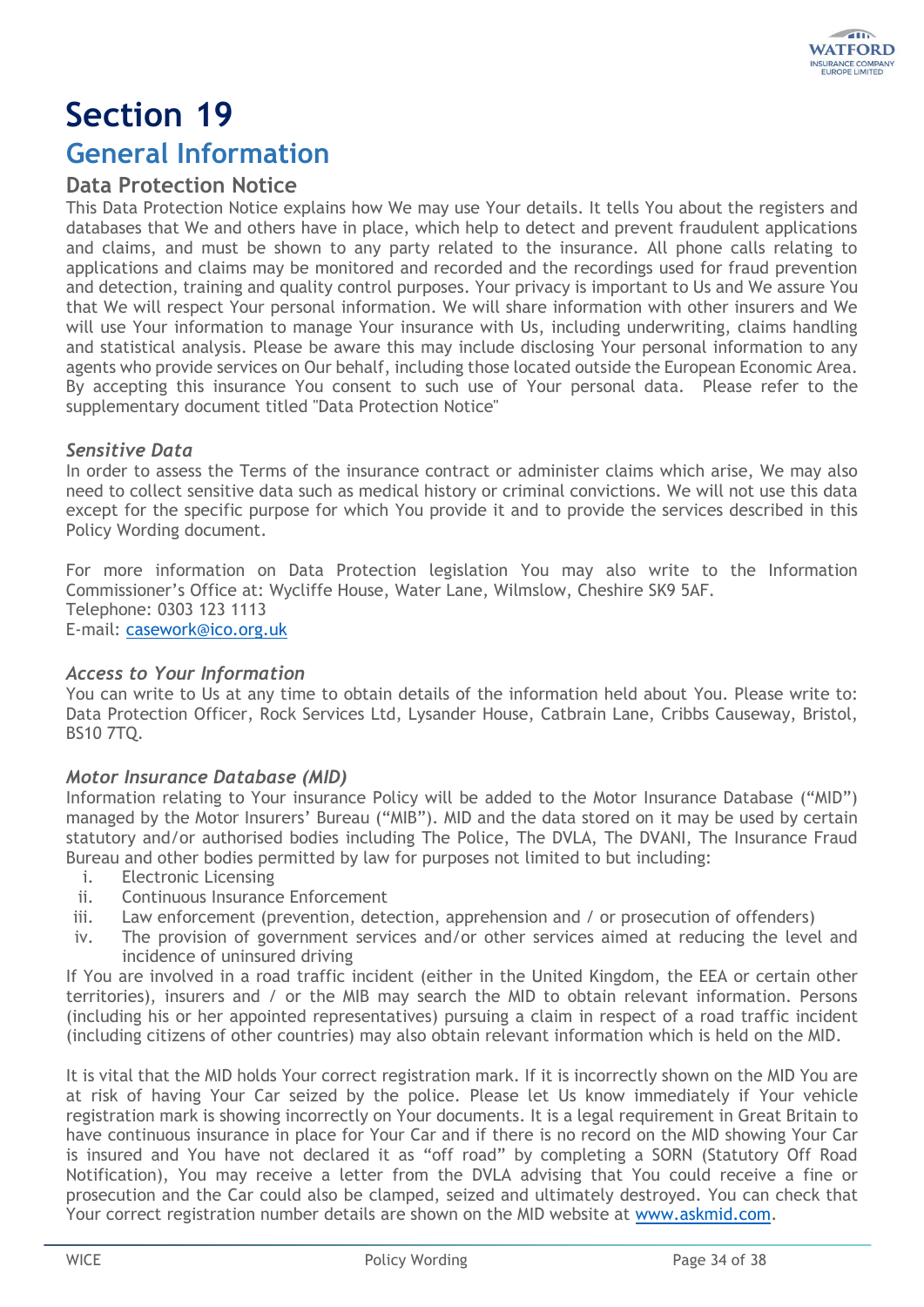

#### **You should show this notice to anyone insured to drive Your Car covered under this Policy.**

#### *DVLA My Licence*

This Section explains how We may use details You provide Us with. You should show this notice to anyone covered or proposed to be covered under this Policy / prospective Policy. For details relating to information held about You by the Driver and Vehicle Licensing Agency ("DVLA") please visit [www.dvla.gov.uk.](http://www.dvla.gov.uk/)

- I. For Insurance underwriting purposes, i.e. to examine the potential risk in relation to Your (and/or a third party's) prospective Policy so that We can:
	- o Provide Your (or any person included on the proposal) Driving Licence Number ("DLN") to the DVLA to confirm Your (or relevant person included on the proposal) licence status, entitlement and relevant restriction information and Endorsement/conviction data. Searches may be carried out prior to the date of the insurance Policy and at any point throughout the duration of Your insurance Policy, including at the mid-term adjustment or renewal stage. A search of the DLN with the DVLA should not show a footprint against Your (or another relevant person included on the proposal) driving licence.
	- $\circ$  Search Your (or any person included on the proposal) 'No Claims Bonus' details against a No Claims Bonus database ("NCB") to obtain information in relation to Your 'No Claims Bonus' entitlement. Such searches may be carried out against Your (or the relevant person included on the proposal) DLN, name, date of birth, Vehicle Registration Mark ("VRM") and / or postcode. A search of the DLN against the NCB should not show a footprint against Your (or another relevant person included on the proposal) driving licence. Searches may be carried out at point of quote and if an insurance Policy is incepted at the renewal stage.
- II. For Anti-Fraud Purposes, i.e. to detect and prevent fraudulent claims and/or activities by:
	- o Undertaking searches against Your (or any person included on the proposal) DLN against details held by the DVLA to confirm Your licence status, entitlement and restriction information and Endorsement/conviction data. This helps insurers check information to prevent fraud and reduce incidences of negligent misrepresentation and non-disclosure. A search of the DLN with the DVLA should not show a footprint against Your (or another relevant person included on the proposal) driving licence.
	- o Search Your (or any person included on the proposal) 'No Claims Bonus' details against a No Claims Bonus database ("NCB") to obtain information in relation to Your 'No Claims Bonus' entitlement. Such searches may be carried out against Your (or the relevant person included on the proposal) DLN, name, date of birth, Vehicle Registration Mark ("VRM") and / or postcode. A search of the DLN against the NCB should not show a footprint against Your (or another relevant person included on the proposal) driving licence.

We will pass details of Your 'No Claims Bonus' to certain organisations to be recorded on a NCB database. This will occur if information requires updating or correcting at any stage, and also at the renewal stage of Your Policy and upon or after the cancellation of Your Policy prior to the expiry date.

#### *Fraud Prevention and Detection*

If false or inaccurate information is provided and fraud is identified, details will be passed to fraud prevention agencies. Law enforcement agencies may access and use this information.

In order to prevent and detect fraud We may at any time share information about You with other organisations and public bodies including the police. We may check and/or file Your details with fraud prevention agencies and databases, and if You give Us false or inaccurate information and We suspect fraud, We will record this.

We and other organisations may also search these agencies and databases to:

• Help make decisions about the provision and administration of insurance, credit and related services for You and members of Your household.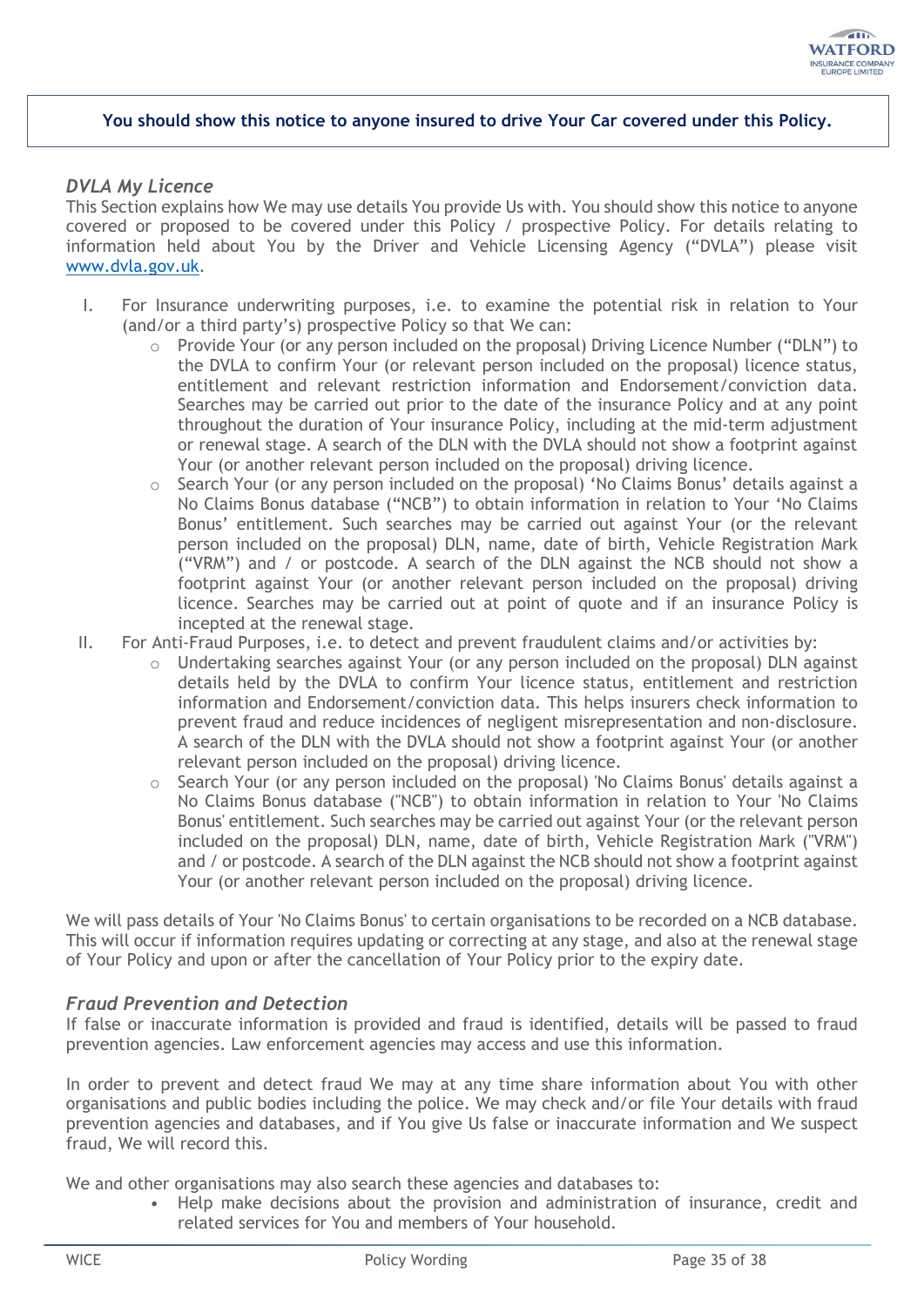

- Trace debtors or beneficiaries, recover debt, prevent fraud and to manage Your accounts or insurance policies.
- Check Your identity to prevent money laundering, unless You furnish Us with other satisfactory proof of identity.

In addition, We may undertake credit searches and conduct additional fraud searches, which may include requests for copy of driving licences, utility bills and other documentation (such as proof of occupation) to establish the identity of any person applying for insurance and validity of Policy information.

### *Credit Searches and Accounting*

In assessing an application for insurance or Policy renewal, We may search files made available to Us by credit reference agencies. They keep a record of that search. We may also pass to credit reference agencies information We hold about You and Your payment record with Us. Credit reference agencies share information with other organisations, enabling applications for financial products to be assessed or to assist the tracing of debtors, or to prevent fraud. We may ask credit reference agencies to provide a credit scoring computation. Credit scoring uses a number of factors to work out risks involved in any application. A score is given to each factor and a total score obtained. Where automatic credit scoring computations are used by Us, acceptance or rejection of Your application will not depend only on the results of the credit scoring process.

Please contact Your Broker if You want to receive details of the relevant fraud prevention agencies. We and other organisations may access and use from other countries the information recorded by fraud prevention agencies. Some of the registers We make use of are:

- The Claims and Underwriting Exchange (CUE). This is administered by the Motor Insurance Bureau (MIB). The CUE database is used by most United Kingdom insurers and holds details of most motor and household insurance claims.
- Insurance Hunter. This is a central insurance anti-fraud system to which other insurers also have access. This database is designed to combat activities such as identity theft and money laundering.
- The Motor Insurance Anti-Fraud and Theft Register (MIAFTR). This central database contains details of stolen and written off vehicles. This is administered by the MIB.

To protect Your interests, We will check any information provided against these registers for completeness and accuracy. If We find that false or inaccurate information has been given to Us, or We suspect fraud We will take action, which could result in prosecution. You should show this notice to anyone insured to drive Your Car covered under this Policy.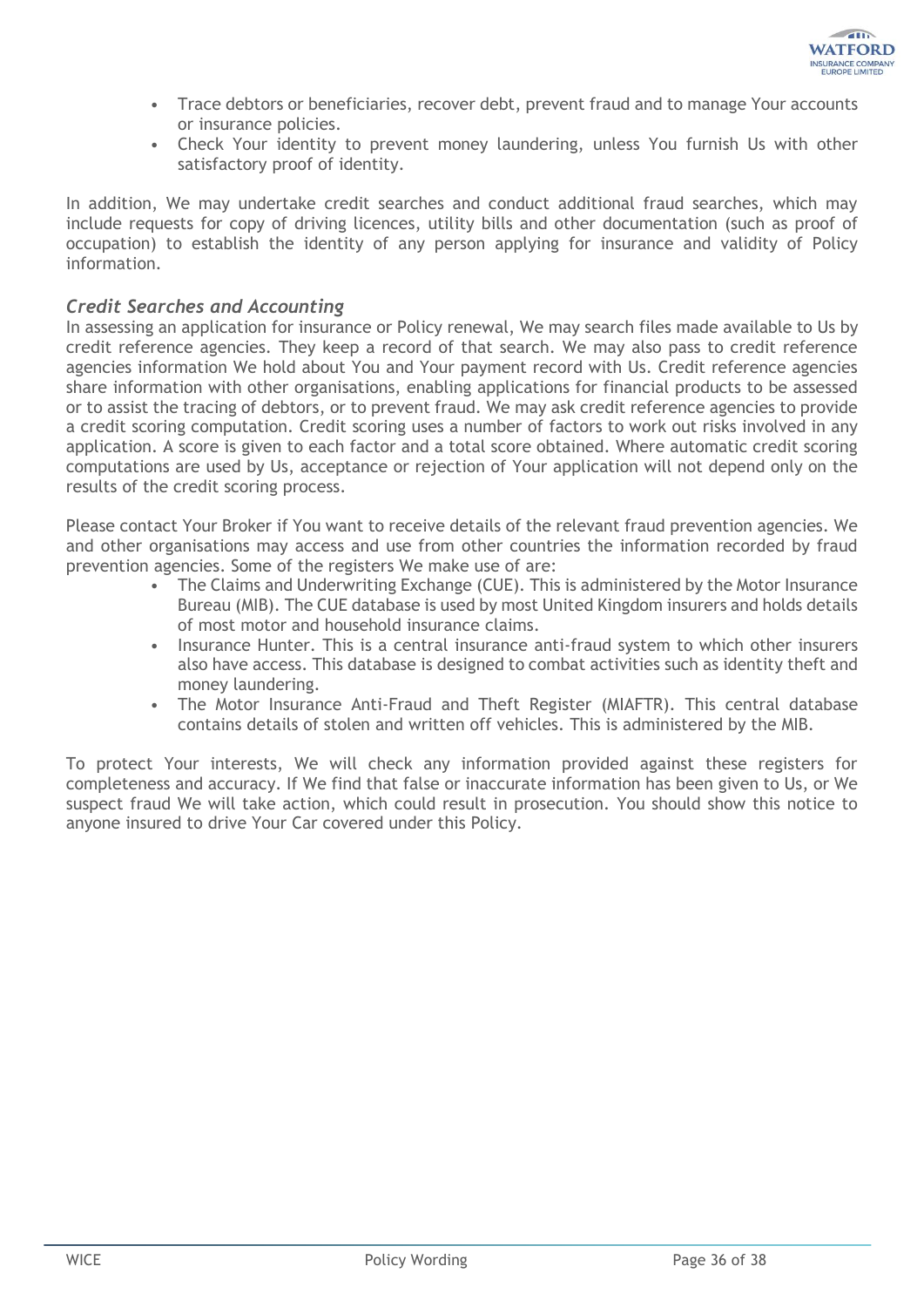### **Regulatory Information**

### **Your Insurer**

The insurer of Your Policy will be clearly shown on Your Certificate of Motor Insurance:

- Watford Insurance Company Europe Limited, P.O. Box 1338, First Floor Grand Ocean Plaza, Ocean Village, Gibraltar. Registered in Gibraltar number 112869. Authorised and regulated by the Gibraltar Financial Services Commission.
- Alwyn Insurance Company Limited, P.O. Box 1338, First Floor Grand Ocean Plaza, Ocean Village, Gibraltar. Registered in Gibraltar number 106261. Authorised and regulated by the Gibraltar Financial Services Commission.
- Southern Rock Insurance Company Limited, Office 3A-C, 3rd Floor, Leisure Island Business Centre, 23 Ocean Village Promenade, Ocean Village, Gibraltar. Registered in Gibraltar number 93137. Authorised and regulated by the Gibraltar Financial Services Commission.

### **Several Liabilities Notice**

Your Policy is underwritten by more than one insurer. The insurer(s) of Your Policy are detailed on your Certificate of Motor Insurance. If, for any reason one of the insurers is unable t fulfil all or part of its responsibility to You under Your Policy, You may be entitled to compensation from the Financial Services Compensation Scheme (FSCS). This is because the remaining insurers are not responsible for compensating You for the insurer that is unable to fulfil its obligations to You. Further information about the compensation scheme arrangements can be found under the General Information section of this document.

### **Financial Services Compensation Scheme (FSCS)**

We are covered by the FSCS. You may be entitled to compensation from the scheme in the unlikely event We cannot meet Our obligations to You. This depends on the type of insurance, size of the business and the circumstance of the claim.

Further information about the compensation scheme arrangements is available from FSCS [\(www.fscs.org.uk\)](http://www.fscs.org.uk/).

### **Complaints**

### *Complaints Procedure*

It is always Our intention to provide You with a high level of customer service. However, if Our service ever falls below the standard You would expect, please let Us know in writing by emailing [Complaints@SomersetBridgeInsurance.com.](mailto:Complaints@SomersetBridgeInsurance.com) You may also contact Us by post; please send this to:

Complaints Department

Somerset Bridge Limited

Office 3A-C Leisure Island Business Centre, 23 Ocean Village Promenade, Gibraltar.

If You make a complaint and it cannot be resolved immediately or within 3 working days, We will send You a written acknowledgement. This acknowledgement letter will let You know who is dealing with Your concerns.

We will endeavour to resolve the matter as soon as possible. We will fully investigate Your complaint using all the information available to Us, and Our Complaints Department will make every effort to address Your concerns.

To ensure We deal with Your complaint fully Our investigations can sometimes take a little longer. If they do, We will provide You with a final response within eight weeks or explain Our position and provide timescales for responding. If Our investigations are likely to take longer than four weeks We will keep You fully informed of the position until We are able to provide You with a final response.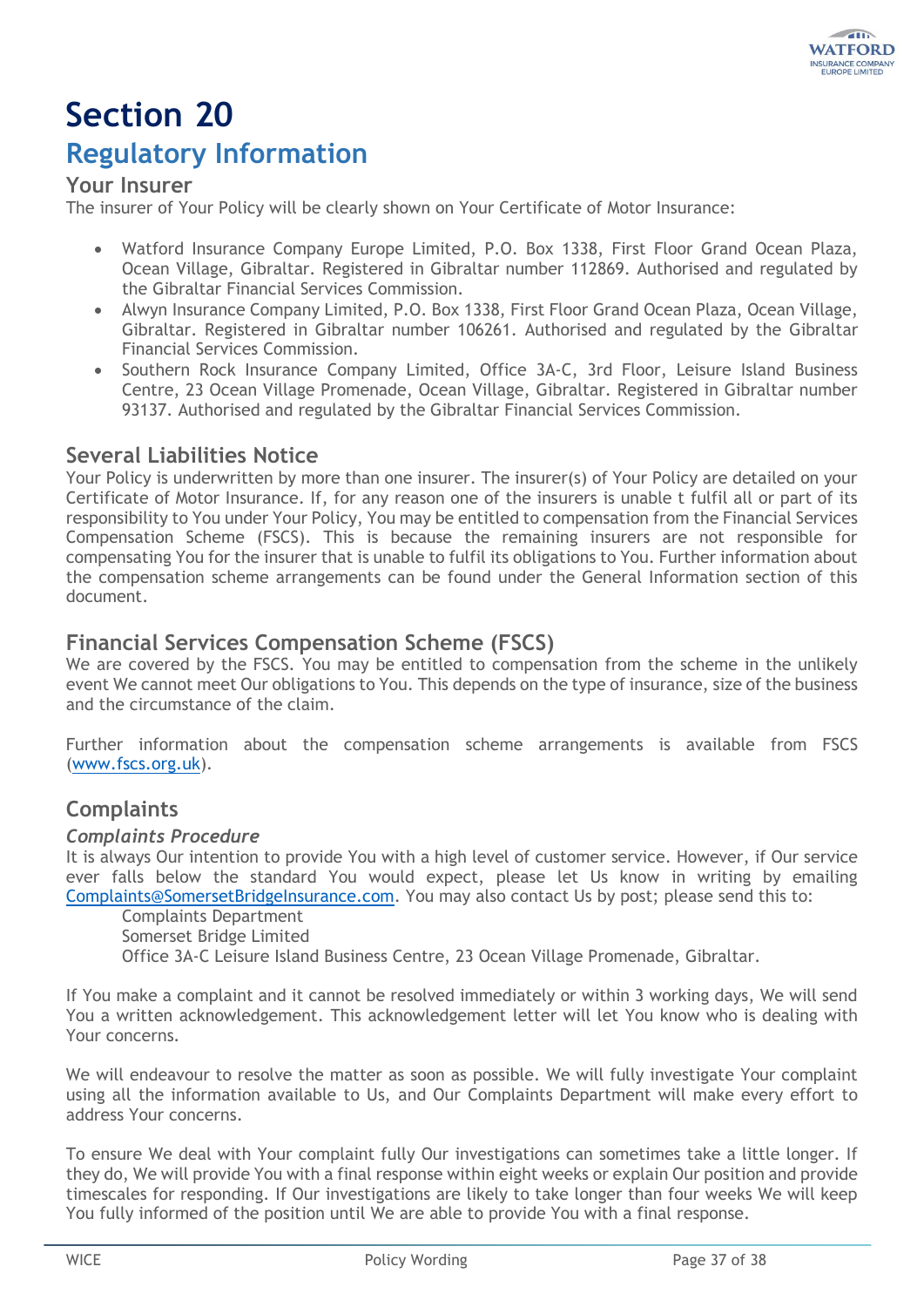

### *The Financial Ombudsman Service (FOS)*

Should We fail to offer You a final response within eight weeks of the initial date of Your complaint, or if You are not satisfied with Our response, You may refer the dispute to the Financial Ombudsman within six months of receiving Our final response letter. If you do not refer your complaint in time, the Ombudsman will not have our permission to consider your complaint and so will only be able to do so in very limited circumstances. For example, if the Ombudsman believes that the delay was as a result of exceptional circumstances. Their address is:

Financial Ombudsman Service, South Quay Plaza, 183 Marsh Wall London, E14 9SR Tel: 0800 023 4567 or 0300 123 9 123 Email: [complaint.info@financial-ombudsman.org.uk](mailto:complaint.info@financial-ombudsman.org.uk)

#### **Nothing in this process will adversely affect Your rights of law.**

#### *If Your complaint concerns Your Broker*

Please contact Your broker directly using the contact details listed on their website.

#### *Customer Comments*

To ensure that We provide the kind of service You expect We welcome Your feedback in order that We can improve Our products and services. If You have any comments or suggestions about Our cover, services or any other feedback please email [info@SomersetBridgeInsurance.com.](mailto:info@SomersetBridgeInsurance.com)

### **Use of Language**

Unless otherwise agreed, the contractual Terms and other information relating to this contract will be in English.

### **Important Legislation**

#### *Consumer Insurance (Disclosure and Representations) Act 2012*

Under the Consumer Insurance (Disclosure and Representations) Act 2012, You have a duty to take reasonable care to answer all questions as fully and as accurately as possible. If You volunteer information which is over and above that requested, You must do so honestly and carefully.

You should check Your Statement of Insurance to ensure that all facts given are correct. It is an offence to make any false statement or withhold any information for the purpose of obtaining a Certificate of Motor Insurance.

Failure to answer all questions fully and accurately could invalidate Your insurance cover and could result in all or part of a claim not being paid.

#### *Deregulation Act 2015*

The Deregulation Act 2015 changed the way Certificates of Motor Insurance are treated. Previously, it was a requirement for a Certificate of Motor Insurance to be delivered to a motorist before their insurance was considered to be valid, this is no longer the case. There is now a greater reliance on the Motor Insurance Database (MID) for identifying that the relevant cover is in place for a motor vehicle. Prior to the Deregulation Act 2015, it was an offence for a motorist not to return their Certificate of Motor Insurance when the Period of Insurance ended, this is now longer necessary.

In order to confirm that You have effective motor insurance for Your Car, We strongly recommend that You check MID, which can be accessed at [www.askmid.com.](http://www.askmid.com/)

Please note that if You have any communications from Us regarding the cancellation of Your Policy, MID will be updated in line with such communication. The holding of a Certificate of Motor Insurance no longer evidences that You have a valid and existing Policy of insurance.